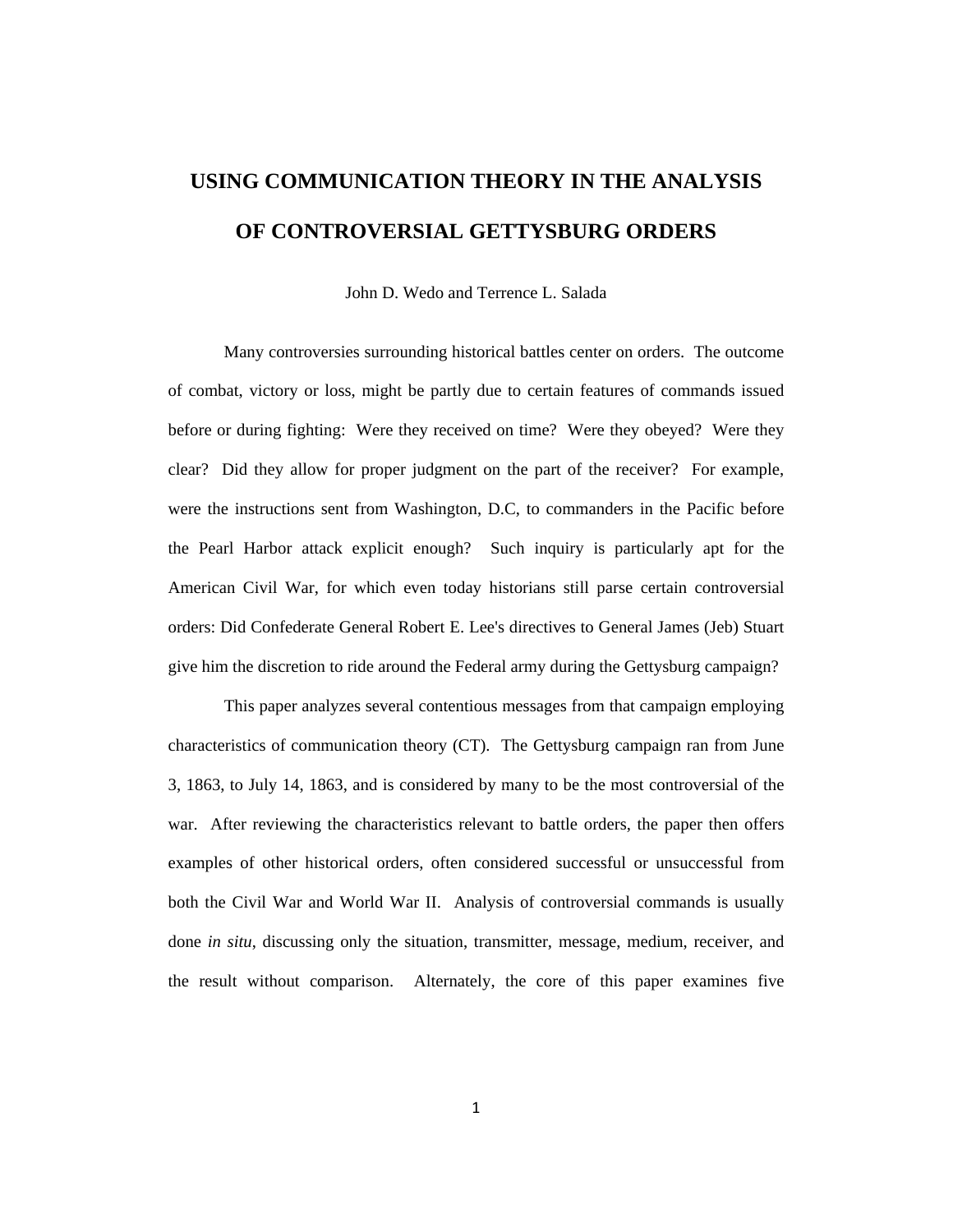controversial Gettysburg orders, applying CT precepts and measuring the conclusions against other successful and unsuccessful orders.

Analysis of orders is a critical step in clarifying either why a battle occurred or why it occurred as it did. Specifically, it should try to determine whether transmitters sent correct, i.e., clear and timely, messages, whether the receivers acted properly on them, and, if not, why. Although this is related to assigning blame, it should not be confused as being the ultimate goal of such analysis. Blame (or responsibility) was particularly important to the participants, their peers and superiors, who must use their knowledge of a battle and commanders' actions to determine reassignments, investigations, or courts martial. Historians, long after all participants are dead, must try to understand what occurred based on extant documents and accounts.

All too often, however, some historians tend to analyze battles for one of two reasons: to absolve a favorite general of blame for decisions or actions, or to find someone else to blame. This occurs still regarding the Civil War 150 years after it ended. In fact, on television documentaries and Civil War talk message boards, one can find vapid and pointless references to certain generals, such as "stupid" or "blithering idiot," as if their actions had tangible and personal impact on their modern commentators. (To protect these commentators' dignity, they are not listed in the endnotes.) There should be no place for such prattle in serious Civil War study. Whereas it is admirable to wish to "set the record straight," a manifestly partisan approach might solve the problem only until the next author "sets the record straight" with the opposite view. In respect to orders, another approach might be preferable.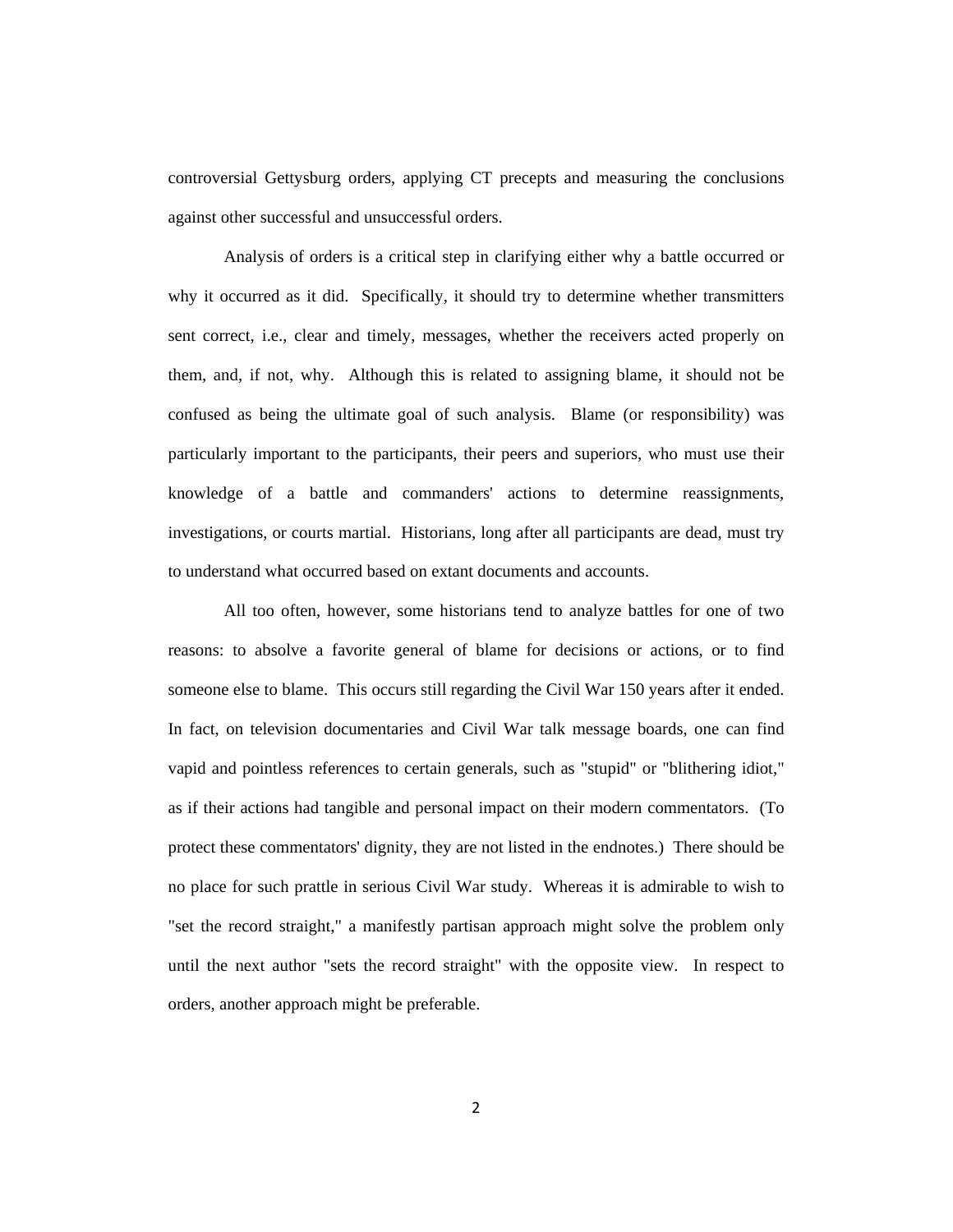The application of communication theory to these messages does not guarantee solutions to their associated controversies; it offers only another approach to understanding why things happened. However, this methodology offers no explanation for a general's action in response to orders and the lack of conclusion could confirm previous historical opinion about a general's action. In other words, employing this analysis might or might not produce conclusions different from standard ones, which might disappoint some readers, but it offers a consistent methodology rather than a more partisan approach. In short, this paper has neither an agenda nor reputation to defend.

However, some disclaimers are warranted. None of the points presented intends to suggest that any side in that conflict was superior to the other: both North and South were part of the American culture. This paper never questions the incredible and inexhaustible courage and fortitude of the common soldier who suffered, regardless of how their generals chose to fight battles: whether victors or losers, men died.

Finally, this paper correlates actions and persons to those in other conflicts, a technique uncommon in Civil War historiography with the notable exceptions of the works of Fletcher Pratt and John Keegan. However, using such an approach can often help cast new light on relevant topics and serve to explain them better than in isolation. Although many students think that our civil war was fought in a historical vacuum and is unique among world conflicts with *absolutely* no comparison to others, the similarities are there if one is willing to both look for them and accept what they reveal.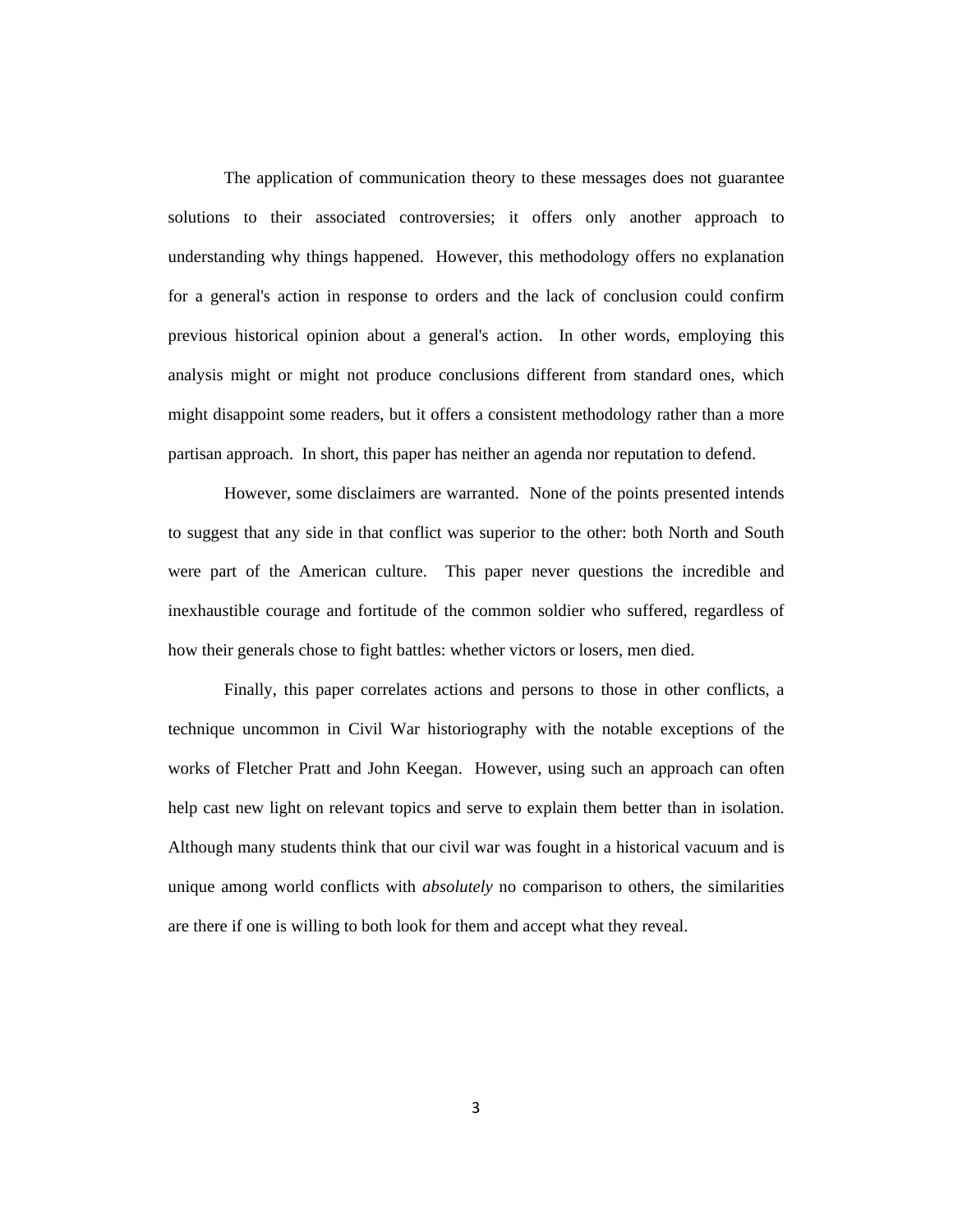## **BASICS OF COMMUNICATION THEORY**

"Communication occurs when one organism (the transmitter) encodes information into a signal which passes to another organism (the receiver) which decodes the signal and is capable of responding appropriately." These basic characteristics hold true for all types of human communication from oral to electronic, meaning that any communication may be analyzed in terms of these three elements: transmitter, transmission, and receiver. Consequently, any shortcoming of relaying information can be understood in terms of a failure of one of these three components.<sup>[1](#page-51-0)</sup> This is true for interpersonal, business, governmental, or military communications.

Eight characteristics of communication are pertinent to this discussion. The first four are:

1. *Each communication is unique*. Words, intonations, movements, and distractions are all specific to a certain situation, or context.

2. *Words are symbols used to express thought, and they are always open to interpretation*. Both transmitter and receiver must assign the same meaning to the symbol. A more homogeneous lexicon should lessen the effort for successful interpretation.

3. *The more persons involved in the transmission, the more complex the situation becomes*. Misinterpretations can occur at every stage of transmission; however, although desirable, minimizing transmission stages in between nodes of communication does not ensure a correct transmission.

4. *Trust is important*. Trust serves as a critical component of successful communications and normally refers to subordinates' confidence in their superiors,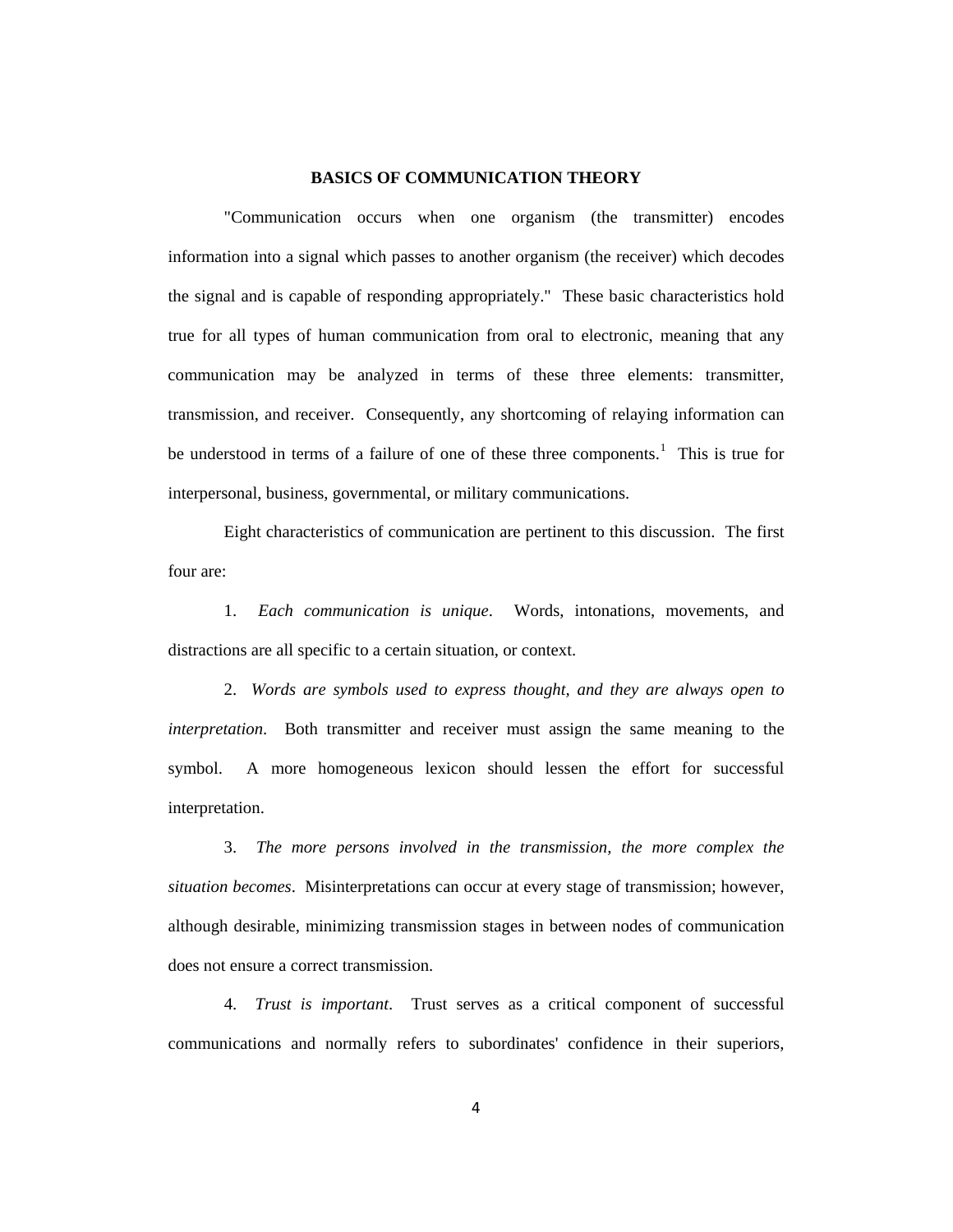especially in business environments. The idea is that managers must establish atmospheres of trust so that any communication will be interpreted correctly.<sup>[2](#page-52-0)</sup>

This is certainly true in the military but with a slightly different spin from business because it works upward with superiors as well as downward with subordinates, which is important for commanders. This mutual belief has two parts, the first of which is that the subordinate will obey orders. The subordinate must also know how to carry out the order: in most cases, there should be no need for a commander to explain. Omitting "how" to follow an order can result in clarity by emphasizing only important information, with the rest considered superfluous. Whereas this is not a strict rule, as will be seen, successful orders often have this characteristic and unsuccessful ones often do not.

At the time an order is written, trust can exist based on reputation or previous interaction. If not, a commander must deal with it: especially if it is not warranted, he cannot produce it instantaneously. In fact, as will be seen, the text of some orders can tell how much trust a commander had in his subordinate. Trust notwithstanding, the subordinate is obliged to carry out an order as he understands it, regardless of whether he likes the order or not.

The next two characteristics are associated with the transmitter:

5. *People communicate according to their expectations of a situation*. Ideally, everyone should know the anticipated outcome, or plan, prior to an event. However, it usually proves unsafe for the transmitter to assume that everyone thinks as he does.<sup>[3](#page-52-1)</sup>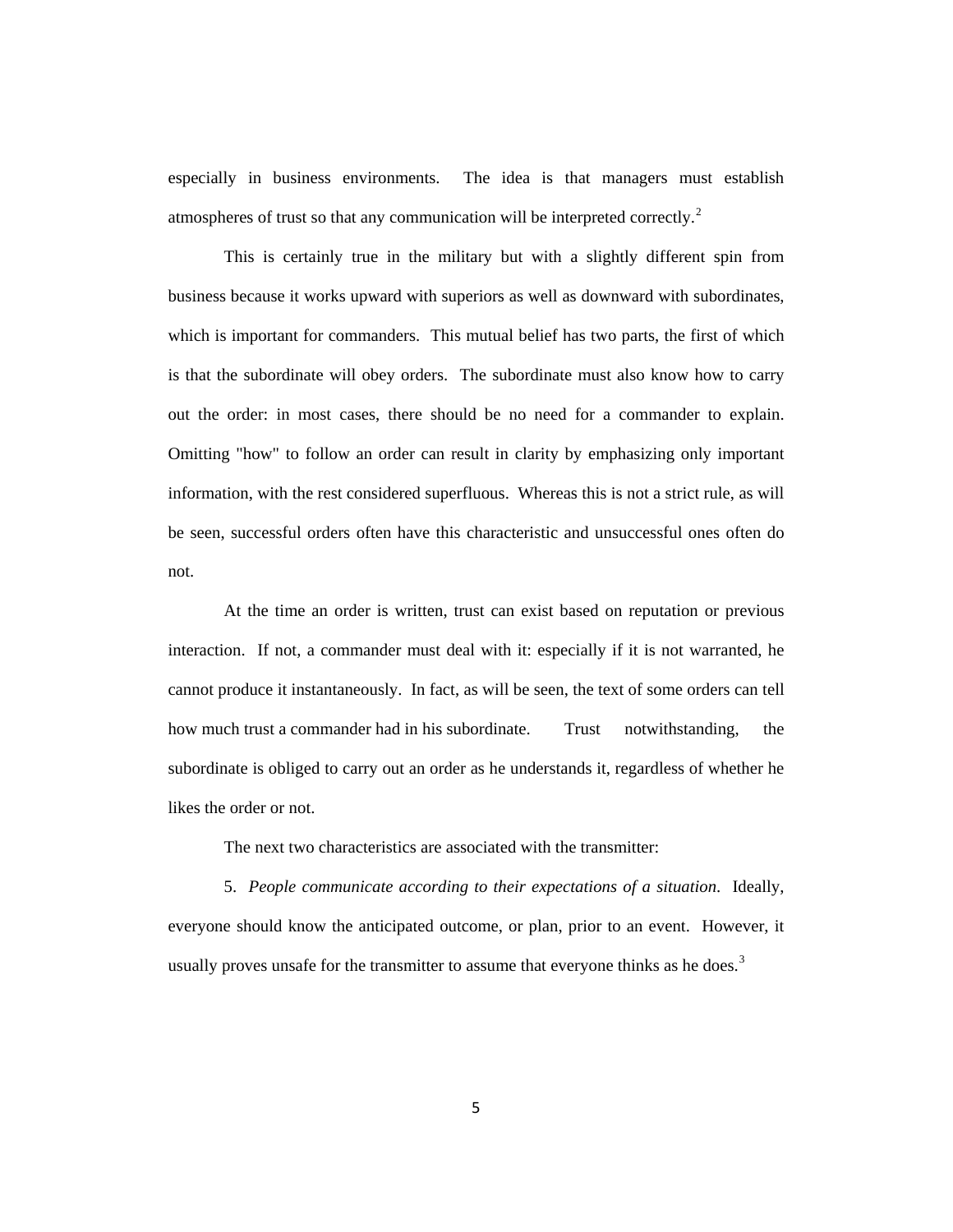6. *The message must be clear*. Closely aligned to the characteristics of effective communication is the idea of clarity. It is added to the list because it is difficult to imagine that the transmitter of any order wants to send anything ambiguous to his subordinates, especially on a battlefield. To achieve clarity, grammar offers a classic example of recommended usage in the form of Will Strunk's and E.B. White's Rule Number 17 from *The Elements of Style*: "Omit needless words." It states:

Vigorous writing is concise. A sentence should contain no unnecessary words, a paragraph no unnecessary sentences, for the same reason that a drawing should have no unnecessary lines and a machine no unnecessary parts. This requires not that the writer make all his sentences short, or that he avoid all detail and treat his subjects only in outline, but that every word tell. $4$ 

The goal of clarity is to encode the message to avoid misunderstanding. To do this, one must emphasize or include only important matters and play down or exclude those which are not. This requires that the transmitter plans message content and writes it with a clear, direct purpose aimed toward a specific receiver or group; the assumption is that the transmitter understands the receiver and is aware of how the latter might interpret a message.

The selection of words becomes crucial: one must be aware of a word's *denotation* (real meaning) and its *connotation* (implied meaning). For example, depending on the audience, the precise term "handgun" can produce a positive or negative response. Concrete, specific words are better than abstract or general words. "Pistol" is more precise than "firearm," and should be used if that is the topic under discussion.<sup>[5](#page-53-1)</sup>

The last two characteristics are associated with the receiver: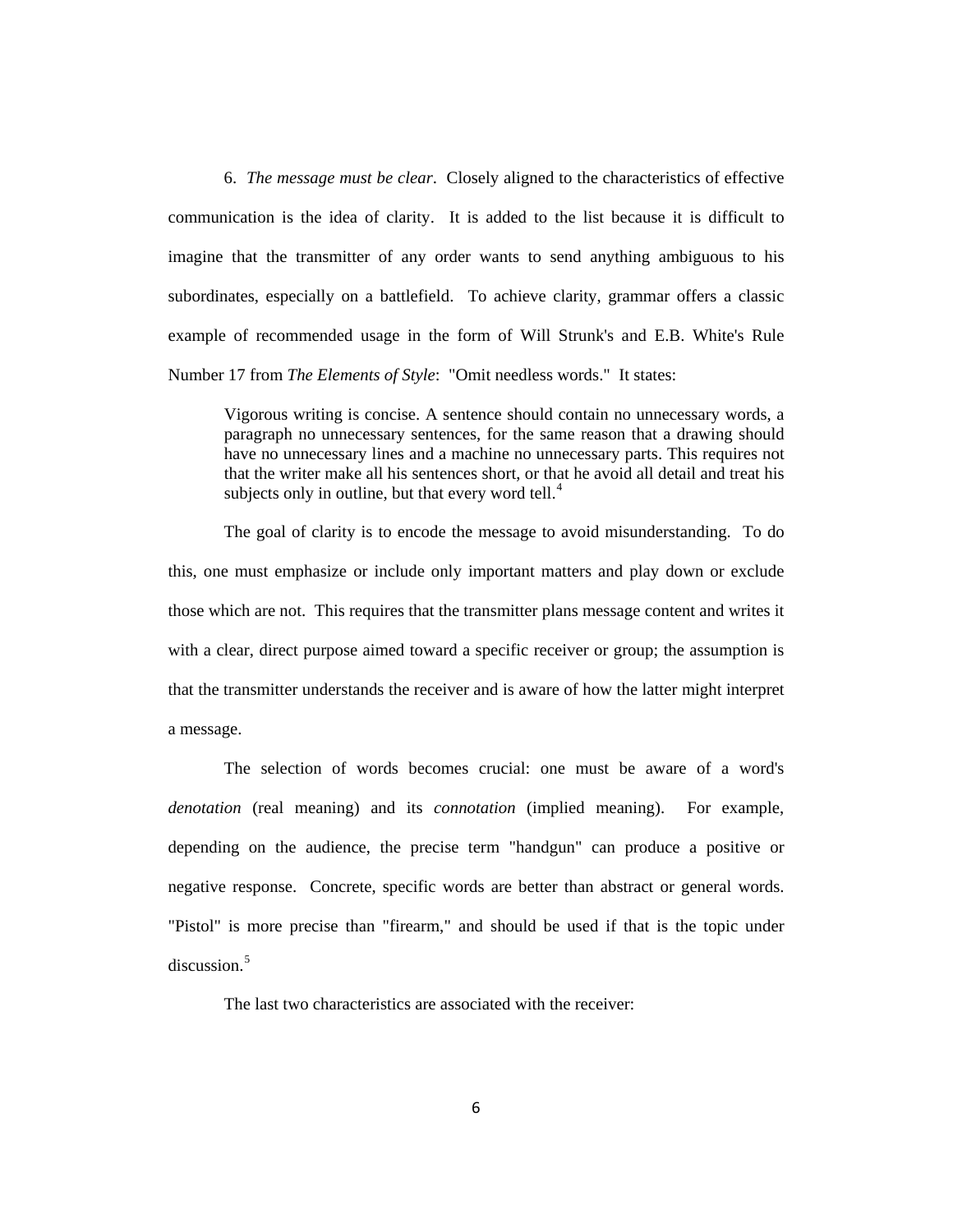7. *Feedback loop returning to the transmitter*. Some definitions of communication include feedback, defined simply as a response from the receiver to the transmitter.<sup>[6](#page-54-0)</sup> Feedback takes different forms depending on the urgency of the message and the technology. For example, prior to radio, messages sent by flag were acknowledged by a return signal, and a courier returned to the commander and indicated that he delivered the message. Such confirmation could also be transmitted with telegraphy or radio, if required. However, in combat, feedback could result without return signals. A radio or telephonic order to start artillery fire that results in the report of cannon indicates obedience. For all modes of message transmission, if the receiver is unclear about an order and the situation permits, he always has the option to request clarification or confirmation. If truly not understood, the receiver is obligated to request clarification.

8. *Selective perception can distort the message*. Just as different witnesses to a crime present varying versions, a single message can be interpreted differently based upon each individual person selecting a single stimulus from the multitude presented. This is not a willful act of omission; rather, it is an *unconscious selection* of less than the whole of a transmission's content. This occurs because it is often impossible to process all incoming information as it is received. The receiver unconsciously hears what he is inclined to hear.<sup>[7](#page-54-1)</sup>

#### **THE ANALYSIS AND ITS LIMITS**

The controversies associated with the five orders studied herein pertain to an expected result that did not occur as planned by the transmitter. The role of analyzing the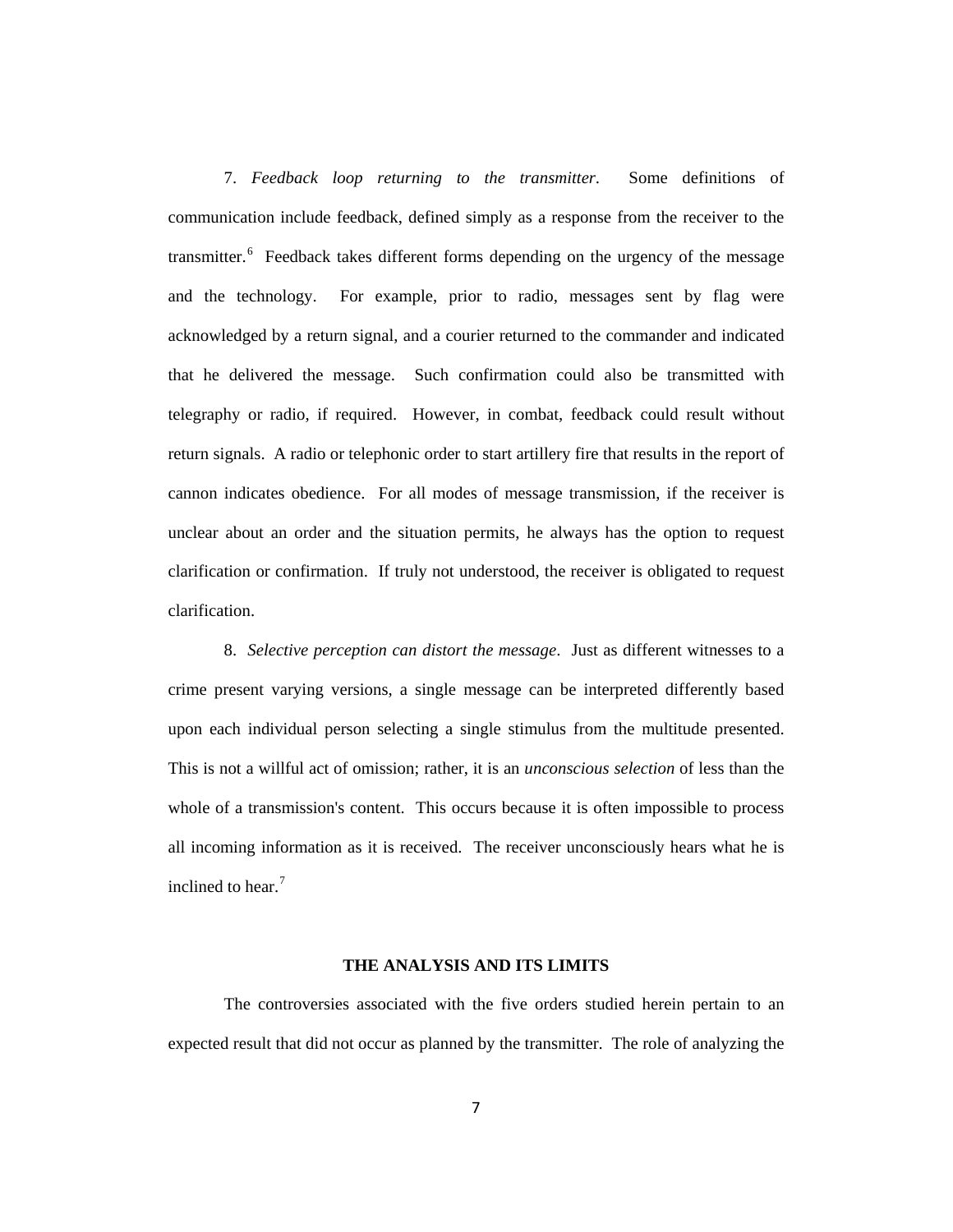order is to determine the extent to which a "bad" order was to blame. To understand where this can be used, it is first necessary to define a successful operation. For an operation to be successful, the following successes must occur:

1*. The order must be compliant*. It meets most or all of the criteria indicated by communication theory as defined above, i.e., the receiver must understand the transmitter's intentions, as the latter understands them. Both sides have a role in this. The transmitter must convey in terms he knows his receiver will understand. In doing so, it is incumbent that the transmitter provides no more latitude than he deems necessary. The receiver is obligated to understand that attempt, and request clarifying feedback if necessary. This is analogous to electronic communication link closure, where the receiver gets the full signal sent by the transmitter.

2. *The receiver must then attempt to carry out the order*. A competent receiver attempts to fulfill the order as he understands it. Problems arise when receivers are unaware that their actions in response to orders address only part of them or none at all. Such selective perception can account for many misinterpreted or seemingly ignored commands. In these cases, receivers do not consciously or purposefully disobey orders; rather, they believe sincerely that they followed the letter or at least the intent of an order. As will be shown, this might have happened more than has been realized previously.

Therefore, the difference between abject willful "disobedience" and unconscious, selective perception, the lesser deficiency, must be accounted for in cases of orders not followed. This discrepancy is usually based on reports and accounts long after battles have occurred and often stands somewhere between a fine line and a chasm. As will be seen, many competent officers have experienced this condition. Despite appearance,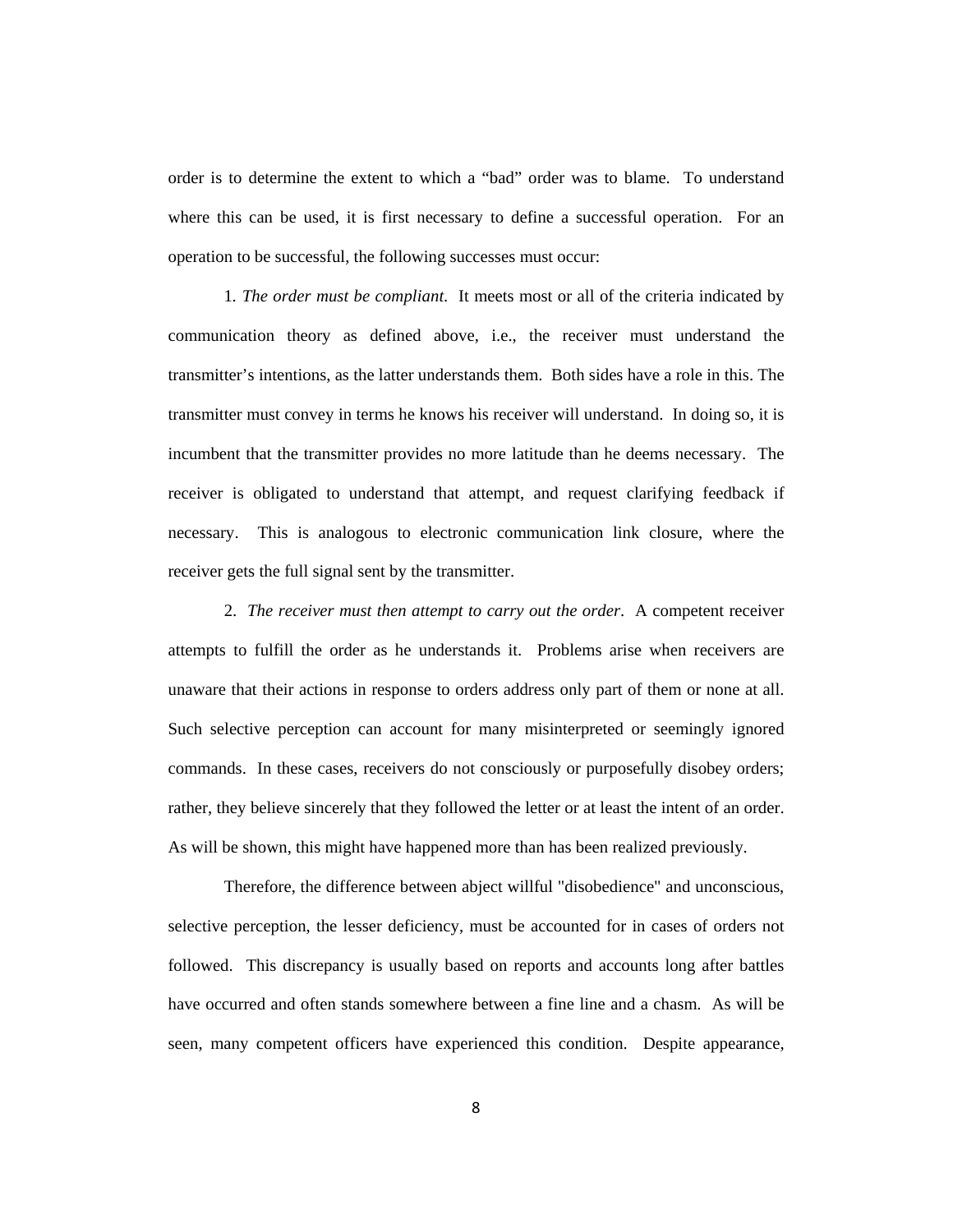subsequent action, or effect, some of them actually believe that they complied with the directives given. Misinterpretation can be accidental or a rationalization of an arguable disobedience and it can often be traced to a failure of an order when compared to the aforementioned CT characteristics.

In some cases, the tactical situation might have changed by the time the order is received rendering it partially or totally invalid. The receiver, using his judgment, might decide on a different course or try something different, in effect not following it but not disobeying either. This is not as egregious as willful disobedience, but it is in the same failure category. A famous case here is that of Confederate General James Longstreet, First Corps Commander, before his July 2 attack against the southern part of the Federal line at Gettysburg. In the morning when Lee ordered him to advance along the Emmitsburg Road, no Federal forces were west of Cemetery Ridge. By the time Longstreet was ready, the III Corps had reached that road and occupied the Peach Orchard, right in his line of attack; therefore, he had to attack in directions not originally in the plan.

By contrast, many examples of valid outright disobedience appear throughout history. For example, in WW2, General Erwin Rommel ignored Adolf Hitler's "no retreat" directive to save the Afrika Korps from total destruction by the British after the Second Battle of El Alamein in November 1942. Another German, General Dietrich von Choltitz, was ordered to destroy Paris rather than allow the Allies to capture it intact. He defied Hitler and surrendered the city to the Allies in August 1944. In these cases, there appears no doubt that the receivers completely understood their orders and still chose to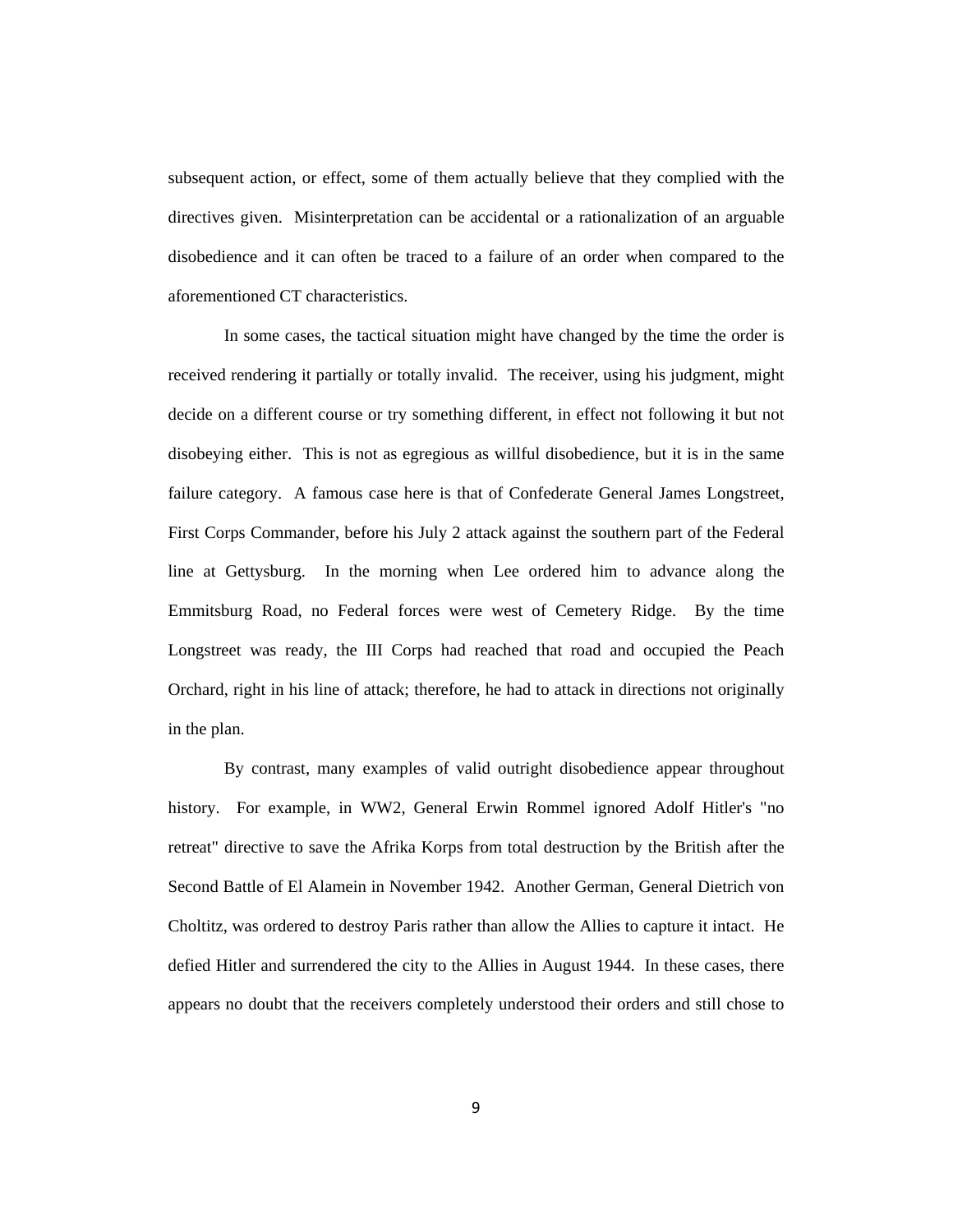disobey them—one to save his army, the other a priceless city from pointless destruction. This is not always the case with orders that are not followed.

The Civil War offers at least one well-known case of stark disobedience to a direct order, and it incredibly involves General Lee. This occurred after the charge on July 3 when he spotted General George Pickett returning to the Confederate line with his wrecked division. Lee reportedly ordered him to see to his division and form it for defense in case the Federals attacked. Pickett simply told Lee directly that he had no division and walked away. Although he clearly ignored the order, one could ascribe Pickett's response to shock. Lee possibly sensed this as well, because he did not press Pickett nor file charges after the battle.

3. *The intent of the order is obtained*. Even if the first two succeed, something else might undermine the mission, e.g., the plan was flawed or based on bad assumptions; or the enemy force was larger than anticipated because of undetected reinforcements that recently arrived; or anything from the multitude of things that can affect military operations.

The analysis in this paper is largely confined to the first of these three successes, the success of the order based on CT characteristics. The second success, the receiver carries out the order, can be analyzed partly by this method because it contains selective perception. As for the third success, these characteristics *per se* appear to offer nothing in the examination of cases of incompetence or abject disobedience (whether valid or not). Despite this, the result of an action must be considered in an analysis of an order germane to that action.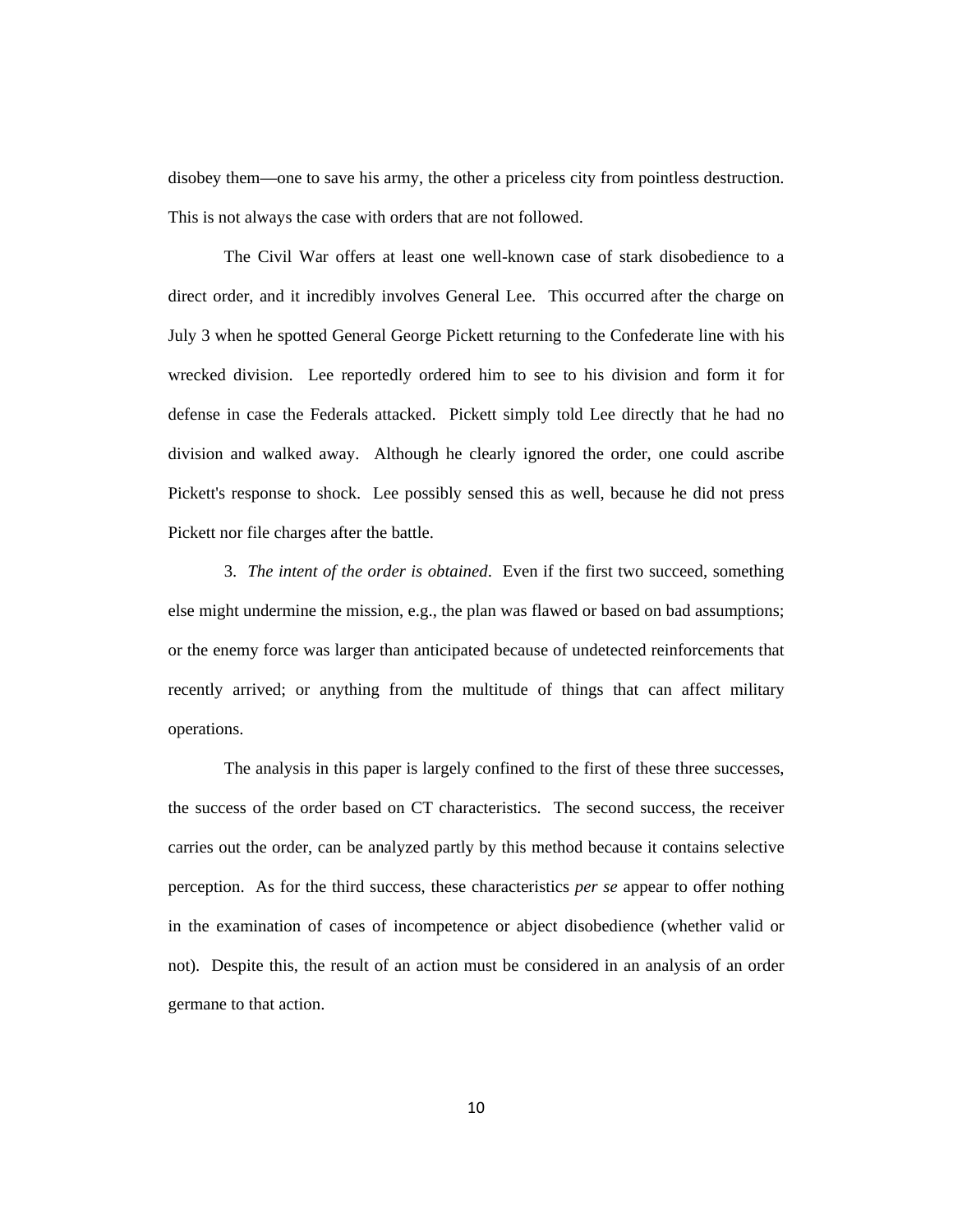In the end, however, soldiers are still responsible for understanding and following orders. Those who fail for whatever reason—disobedience, incompetence, or selective perception—are still responsible for their actions and any consequences. The proposal to analyze failed orders using CT does not intend to exonerate those commanders who failed, only to attempt offering an alternate explanation for their interpretation and subsequent actions.

Before analyzing specific Gettysburg orders using CT, it is important to illustrate this analysis using other historical orders. There are two steps to this: first look at messages that succeeded (those that met the requirements of clarity and comprehensiveness necessary for military operations) and then look at those that failed. This not only illustrates the characteristics but offers specimens for comparison. This is done in the next two sections.

#### **EXAMPLES OF ORDERS THAT SUCCEEDED**

Two such examples are General Lee's Special Order 191 for the Maryland invasion which led to the Battle of Antietam and Admiral Chester Nimitz's Operation Plan Number 29-42 for the Midway operation. It is not necessary that the side sending the message won the battle: in these examples, Lee lost and Nimitz won. It only matters that their communication was clear and concise. There is a risk in applying a 20th century standard to a 19th century commander—Nimitz would naturally have more exposure to modern concepts than Lee. In fact, part of his training might have been based on lessons learned from previous wars, including the Civil War. However, the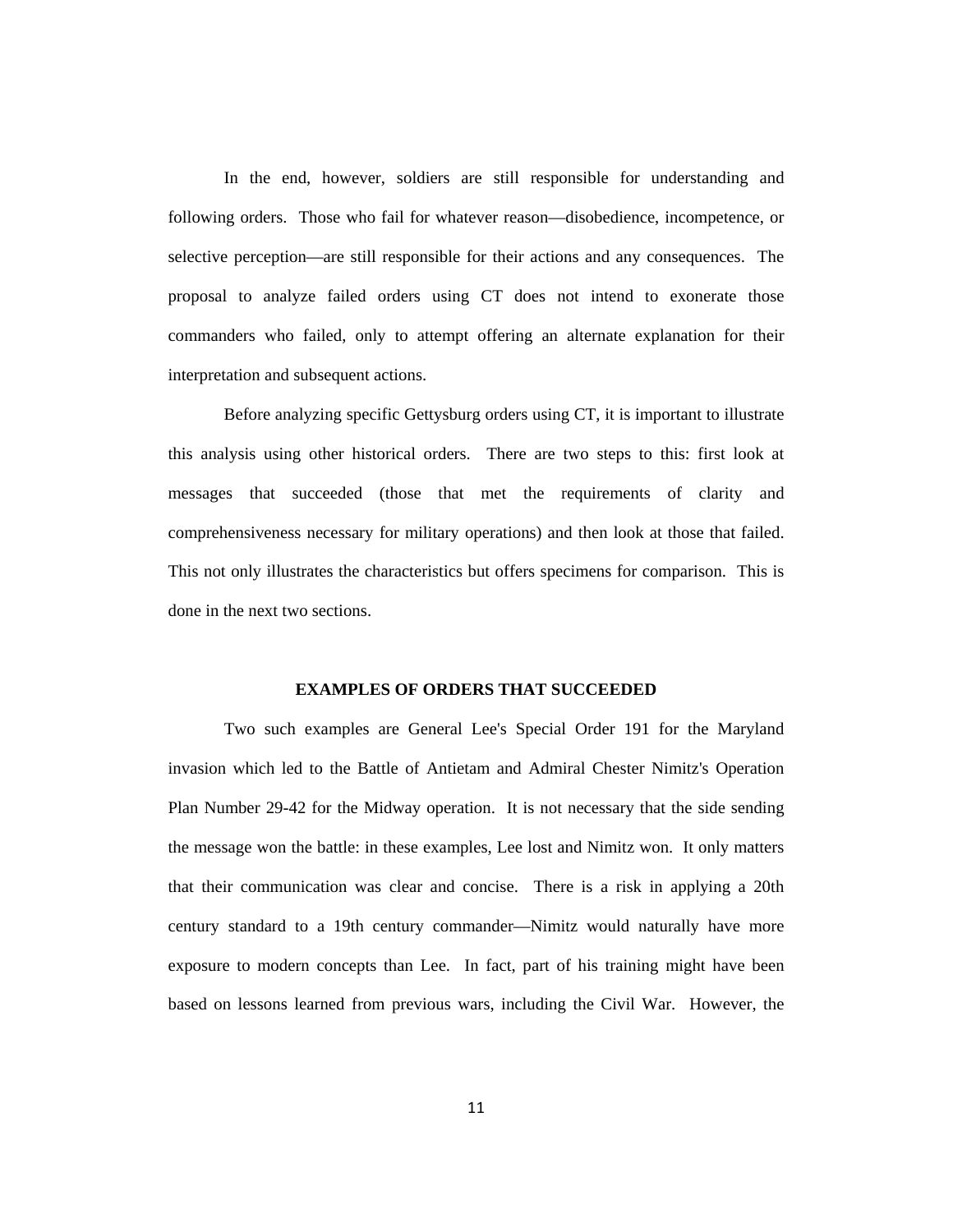analysis below shows that Lee was fully aware of what constituted a good order regardless of his temporal distance from that standard.

General Lee wrote Special Order 191 on September 9, 1862. It covers a few days of operations, reasonable for the methods of communication available. In its original handwritten form, it covers two pages comprising ten paragraphs, none of which is longer than three sentences. The first two contain administrative instructions for dealing with Fredericksburg's civilians, treating and moving the wounded, and "unsafe' routes to avoid (presumably because of Federal army). Paragraphs three through eight contain orders for a single column including units, routes, timetable, and objectives. The fifth one illustrates this:

5. General McLaws, with his own division and that of General R. H. Anderson, will follow General Longstreet. On reaching Middletown will take the route to Harpers Ferry, and by Friday morning possess himself of the Maryland Heights and endeavor to capture the enemy at Harpers Ferry and vicinity.<sup>[8](#page-54-2)</sup>

Paragraph six contains the only conditionals, and they are meant for only one general, John Walker:

6. General Walker, with his division, after accomplishing the object in which he is now engages, will cross the Potomac at Cheek's Ford, ascent its right bank to Lovettsville, take possession of Loudoun Heights, if practicable, by Friday morning, Key's Ford on his left, and the road between the end of the mountain and the Potomac on his right. He will, as far as practicable, cooperate with General McLaws and Jackson, and intercept the retreat of the enemy.<sup>[9](#page-54-3)</sup>

Paragraph nine contains orders for where all columns are to meet:

9. The commands of Generals Jackson, McLaws, and Walker, after accomplishing the objects for which they have been detached, will join the main body of the army at Boonsborough or Hagerstown.<sup>[10](#page-54-4)</sup>

Paragraph ten contains a curious administrative footnote which would cause no

confusion with the major orders in the previous paragraphs: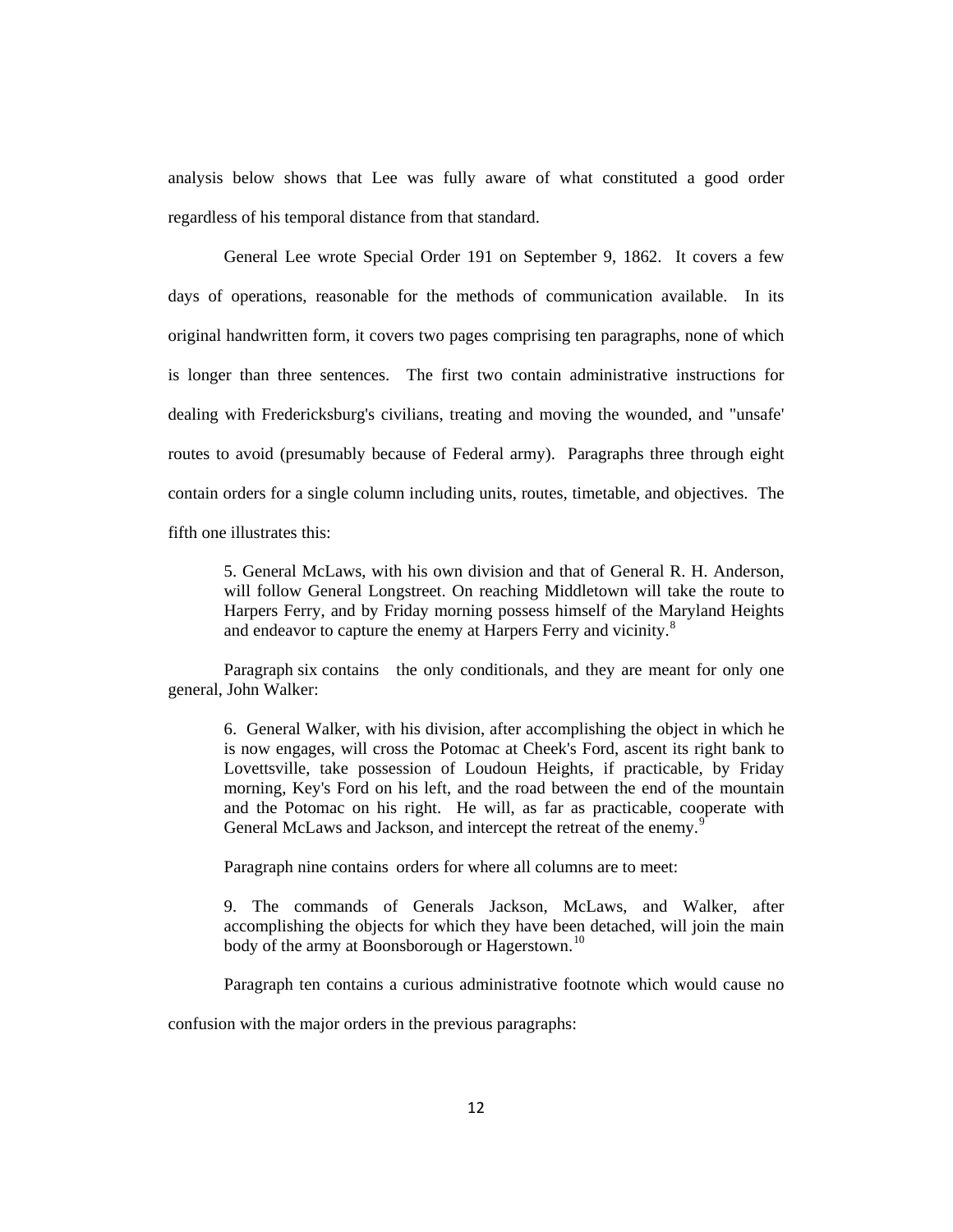10. Each regiment on the march will habitually carry its axes in the regimental ordnance-wagons, for use of the men at their encampments, to procure wood  $\&c^{-11}$  $\&c^{-11}$  $\&c^{-11}$ 

Overall, this message is well-conceived, clear, and concise, written so each receiver views the same unfiltered information from a single transmitter, eliminating multiple versions. With only an isolated exception, each sentence speaks straightforwardly. In fact, the only cases where a conditional phrase appears can be found in paragraph six for General Walker: "if practicable" and "as far as practicable." The directness of the individual orders and the overall lack of equivocation indicate that Lee trusted his officers not only with carrying out his commands, but with resolving any problems that might arise during the course of their assigned objectives. In summary, in Special Order 191 Lee sends a message to his officers and he expects them to carry it out.

Two features of this example might require further explanation. As Strunk and White stated, clarity means not necessarily brevity but only that each word count. This order might be long, but still follows Strunk's dictum in that for the most part, it is simple and direct, with each word used in precise denotation.

Second, this Civil War message does have a controversy associated with it, but it is one of intelligence and not of semantics. It was apparently lost by one of Lee's soldiers and found subsequently by enemy soldiers whereupon it provided General George McClellan with unparalleled information on Confederate plans. Lee did not learn of "The Lost Order," as it is known, until weeks after Antietam. That this order was lost by a Confederate and found by a Federal soldier does not diminish its effectiveness as a clear, concise order. After that episode, Lee avoided written campaign orders and used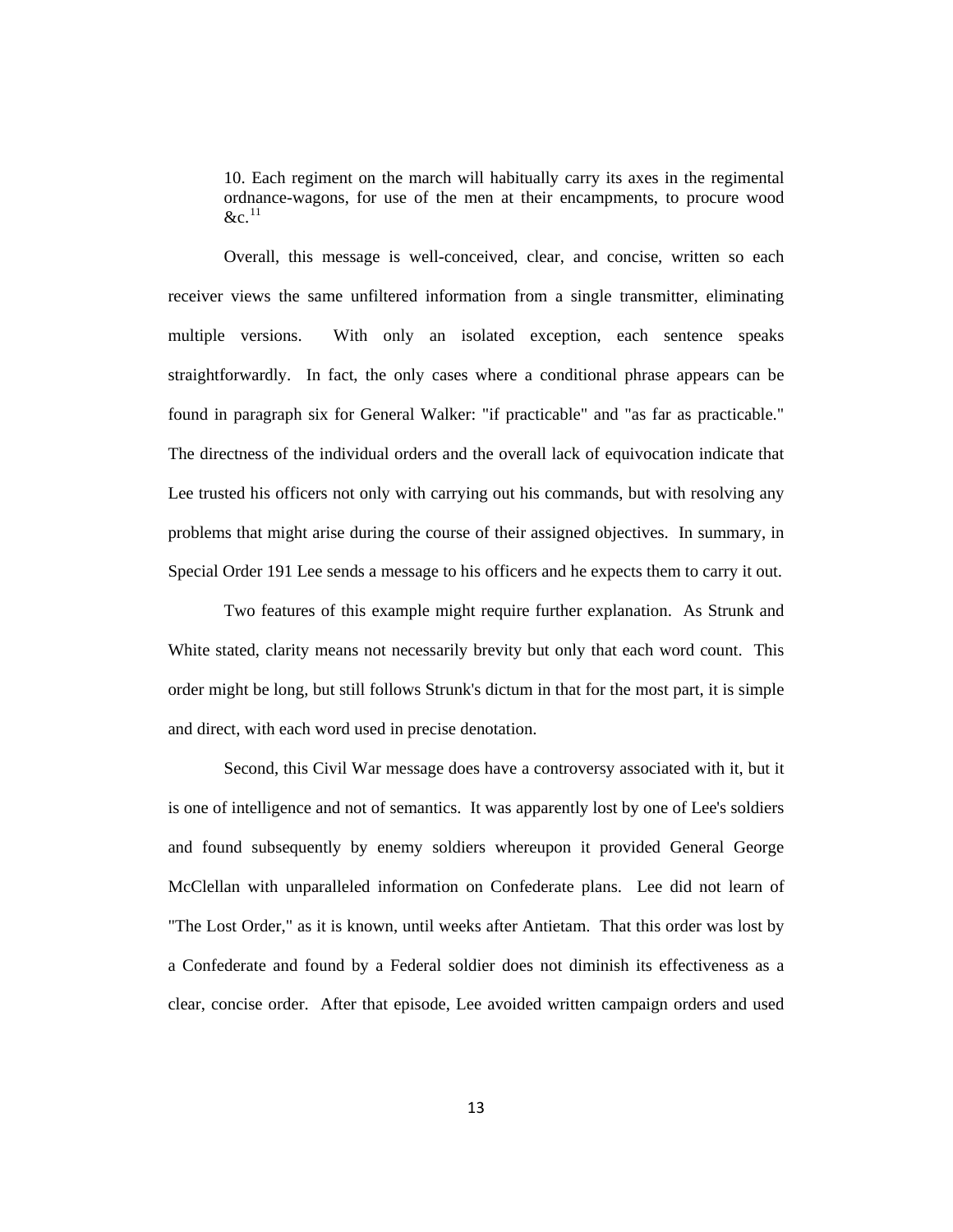oral orders where possible. This is notable in that all of the controversial orders around Gettysburg were oral.

Another order that succeeded is Admiral Nimitz's Operation Plan Number 29-42, dated May 27, 1942. Naval intelligence at Pearl Harbor had broken the Japanese navy's radio code and determined that an attack on Midway Island was imminent. Nimitz, whose forces were outnumbered, determined to set a trap for the enemy invasion fleet by reinforcing the garrison there and sending his three carriers to a point northeast where they would be in position to ambush the Japanese. Because they were unaware that the Americans had broken their code, they would not be expecting American carriers so close to their fleet. Nimitz and his commanders knew that the U.S. forces were outnumbered so every move and shot had to count.

Nimitz's message is fourteen pages long, including one annex and two appendices, some of whose length is protocol (the repetition of information at the top of each page) and administration (distribution lists at the end). But its text contains no fat. Each section rolls off as if accompanied by a drumbeat.

The first two pages contain a list of participating forces: the ships in each of three carrier task forces (one of which was in San Diego), air wings, the Midway garrison, and patrols for both support and from Johnston and the Hawaiian Islands. For example, one grouping appears thus  $(CV =$  Aircraft Carrier,  $CA =$  Attack Cruiser,  $DD =$  Destroyer, and Desron = Destroyer Squadron):

Task Force SEVENTEEN - Rear Admiral Fletcher

| <b>YORKTOWN</b>                 | 1 CV                 |
|---------------------------------|----------------------|
| ASTORIA, PORTLAND               | 2 CA                 |
| Desron Two, less O'BRIEN, WALKE | $6$ DD <sup>12</sup> |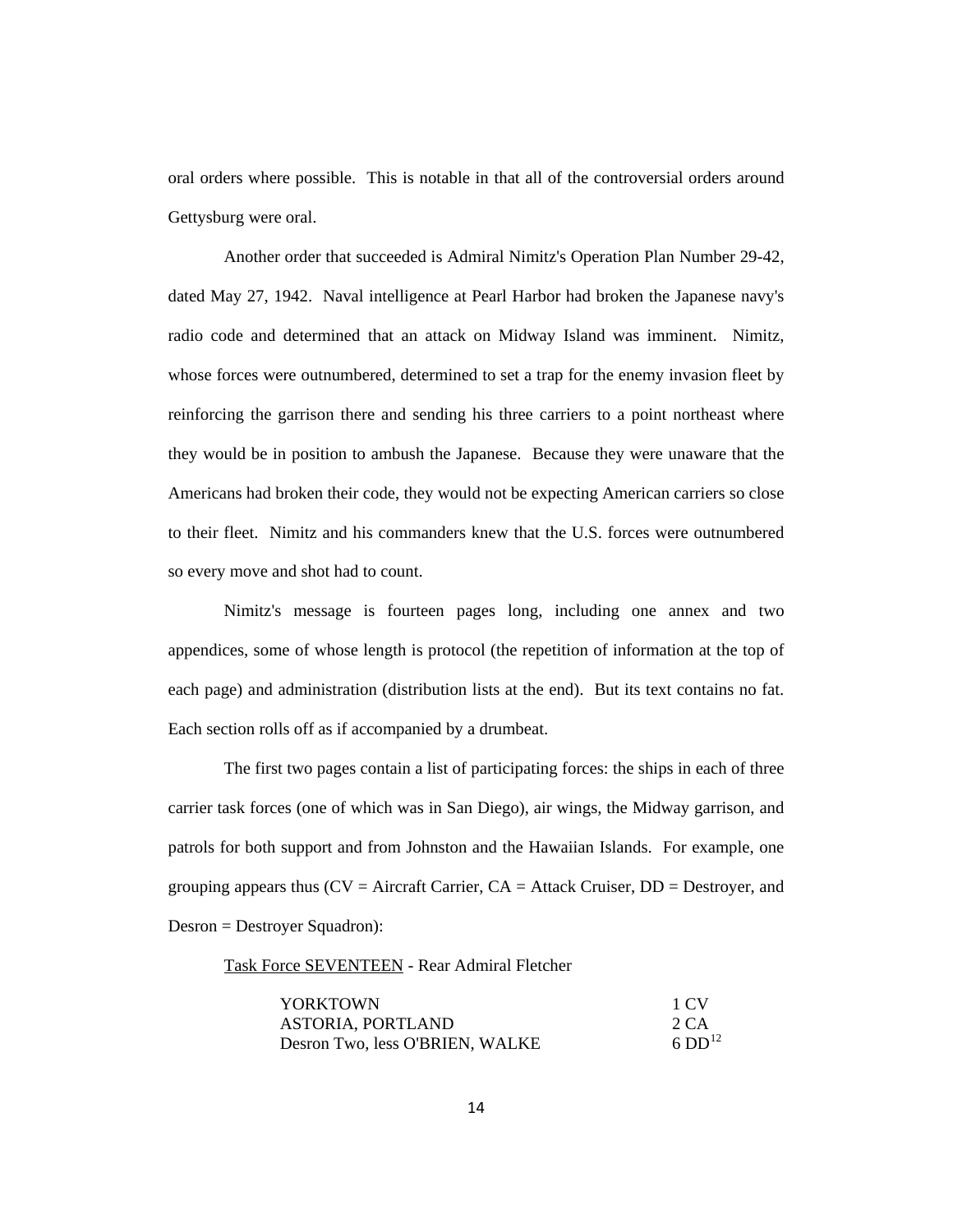Pages three and four present a detailed projection of what Nimitz believed would be the Japanese order of operations starting with his estimation of their forces ( $SS =$ Submarine):

1. Information

(a) The enemy is expected to attempt the capture of MIDWAY in the near future. For this purpose it is believed that the enemy will employ approximately the following: 2-4 fast BB; 4-5 CV; 8- 9 CA; 16-24 DD; 8-12 SS; a landing force with seaplane tenders. The attack on MIDWAY may be preceded or followed by an attack on  $OAHU<sup>13</sup>$  $OAHU<sup>13</sup>$  $OAHU<sup>13</sup>$ 

Note that although this estimation contains considerable detail, Nimitz prudently gives no hint as to its source.

The fifth page includes a list of reinforcements sent to Midway, and on the sixth starts instructions for each of the fighting units, starting with the carriers. In one paragraph he includes orders to the task force commanders:

## (a) Striking Forces.

(1) Inflict maximum damage on enemy by employing strong attrition tactics. Do not accept such decisive action as would be likely to incur heavy losses in our carriers and cruisers. A letter of instructions is being furnished separately to striking force commanders.<sup>[14](#page-54-8)</sup>

Four short sections following this cover coordination, search arcs, departure dates, and

oilers. Orders for other units follow until page eight. Perhaps the best example of

directness without qualification, conditionals, or subjunctive mood is this:

(d) Hawaiian Sea Frontier.

MIDWAY Local Defenses.

 $(1)$  Hold MIDWAY.<sup>[15](#page-54-9)</sup>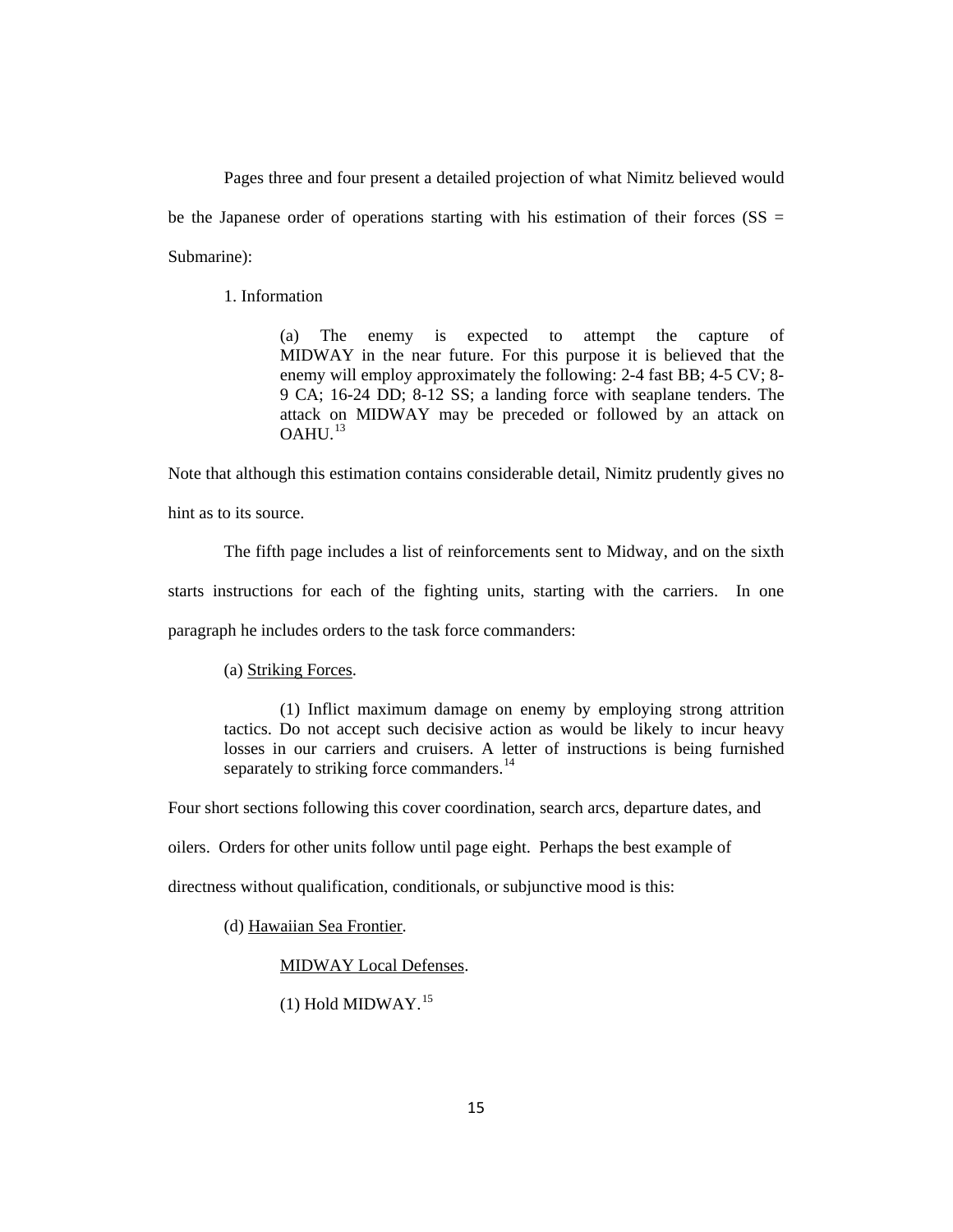Pages nine through eleven consist of communications information such as radio frequencies, authentication, and distribution lists. Annex A outlines submarine patrol areas, Appendix 1 contains information for oilers, and Appendix 2 defines the location for the striking force, designated here to the fleet (and for posterity) as "Point Luck."<sup>[16](#page-54-10)</sup>

The "letter of instructions" to Nimitz's task force sent on May 28 is also characteristically short and direct. Notice the statement "which you shall interpret to mean," in which he states his supreme principle for managing the battle, and tells his commanders its meaning so that there can be no mistake:

From: Commander-in-Chief, United States Pacific Fleet. To: Commander Striking Forces (Operation Plan 29-42).

Subject: Letter of Instructions.

1. In carrying out the task assigned in Operation Plan 29-42 you will be governed by the principle of calculated risk, which you shall interpret to mean the avoidance of exposure of your force to attack by superior enemy forces without good prospect of inflicting, as a result of such exposure, greater damage to the enemy. This applies to a landing phase as well as during preliminary air attacks.<sup>[17](#page-54-11)</sup>

In summary, these messages offer many of the qualities of Lee's order. There is one transmitter to many receivers, with unambiguous, concise wording, and clear expectations. They inform everyone of his part in the action and at the same time explain the entire plan. Finally, there are only five instances of the word "if": three are in the projection of Japanese operations and two involve refueling seaplanes and ships. The letter of instructions does contain the phrase "good prospect" and this could be considered a conditional. Nimitz here is defining and emphasizing for his trusted commanders how they should weigh risks versus benefits, most important in an arena where the American fleet was outnumbered and outgunned and facing an enemy with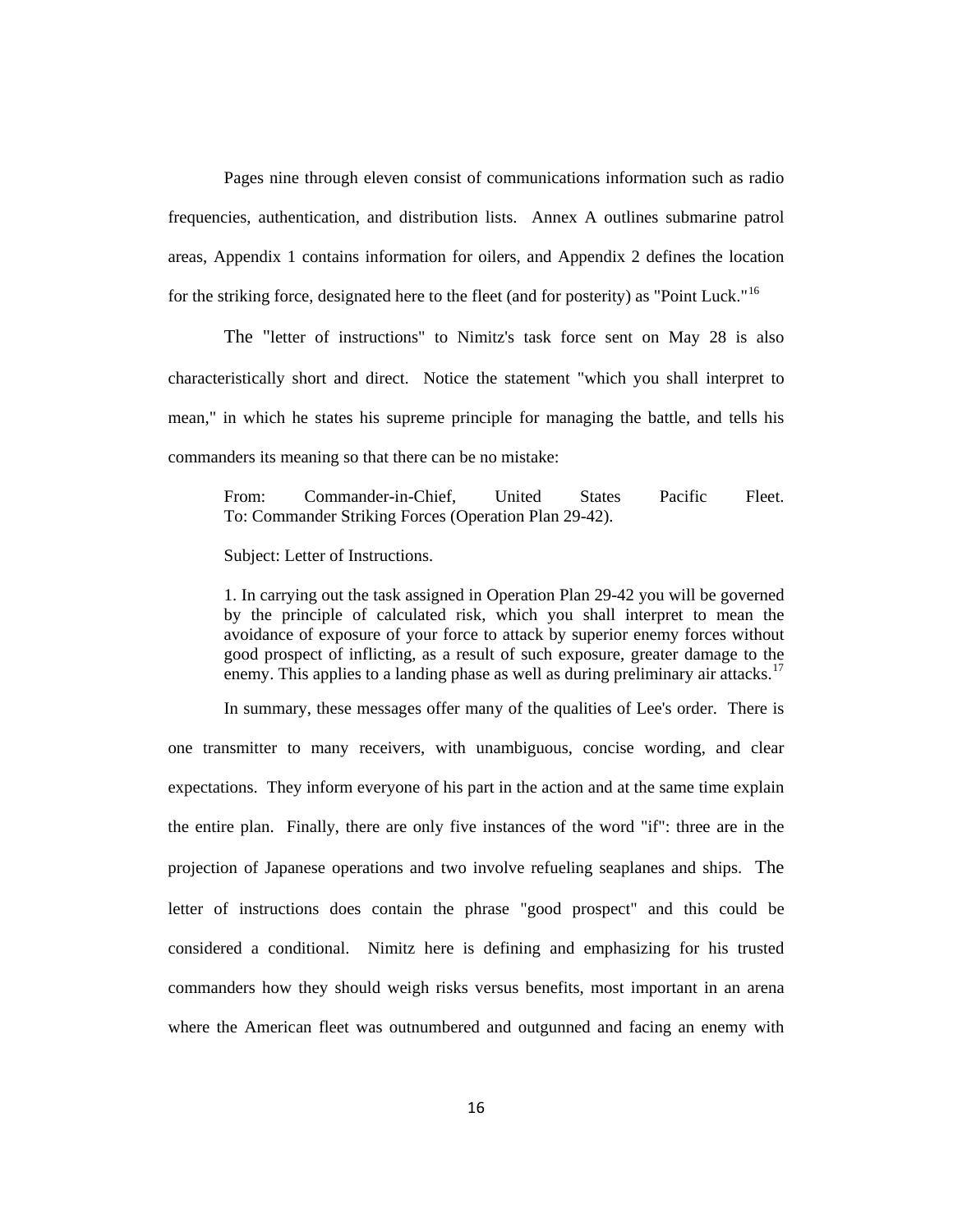more combat experience. This is a high-level, governing principle and not an "if-then" construct for a low-level tactical decision. Because the task force commanders would be at sea making important combat decisions *by themselves*, such clarification—even with the conditional "good prospect"—is perfectly valid.

Most important, no instance occurs in statements regarding combat. The brevity of the combat orders to these commanders, the omission of how to attack the Japanese, and the directness and scarcity of conditionals indicate that Nimitz had great confidence in their abilities and judgment. The subsequent victory of sinking four Japanese carriers at a cost of only one carrier validated this trust.

So far this section has discussed only written orders, but many controversial commands have been oral, delivered to the receiver in person or via courier. Because these messages are shorter, their analysis (using two Civil War examples) will be correspondingly easier.

The first is the oral order from General George Meade, commander of the Army of the Potomac (AOP), to General Henry Hunt, AOP artillery commander early in the Battle of Gettysburg. Earlier in the year, Meade's predecessor, General Joseph Hooker, had limited Hunt's authority to that of a staff artillery advisor. In the early morning hours of July 2 shortly after Meade arrived, he ordered Hunt to "see that the artillery was properly posted." This simple, direct, and clear mandate indicated his trust in and essentially restored Hunt's status as artillery *commander*.<sup>18</sup> His actions in managing and directing the guns during the battle more than vindicated Meade's confidence in him.

Another example of a successful oral order comes from brigade commander Colonel Strong Vincent to Colonel Joshua Lawrence Chamberlain,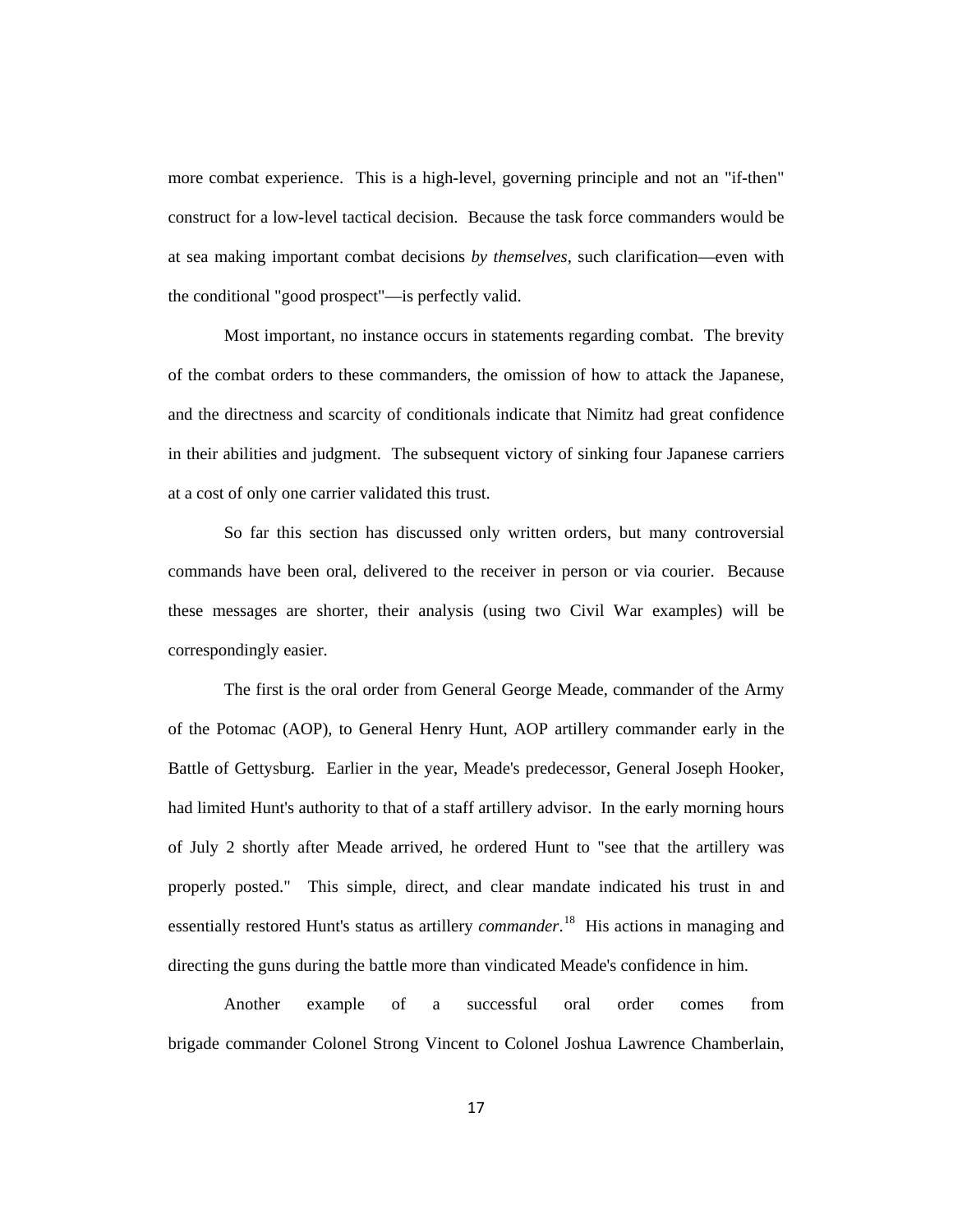commander 20th Maine Regiment, late in the afternoon of July 2 on Little Round Top. After selecting a defense line on the hillock, Vincent posted his regiments with Chamberlain's to the far left (east) of his line. He told Chamberlain that he was to "hold that ground at all hazards."[19](#page-54-13) Once again, a simple, direct order leaves no room for options. Although Vincent was mortally wounded in the subsequent action, his brigade held the hill, when the 20th Maine charged downward after most of its ammunition had run out. Indeed, sometimes following an order means employing creativity not expressly communicated originally.

Finally, from the CT standpoint, a successful order need not have a positive outcome. Day three of Gettysburg offers two examples of this. The first are the instructions given to Lieutenant Colonel Charles Mudge by Colonel Silas Colgrove (which came from the XII Corps commander General Henry Slocum) for his 2nd Massachusetts and the 27th Indiana regiments to attack a superior Confederate force at the foot of Culp's Hill. After confirming that the messenger delivered the order correctly, Mudge said prophetically, "Well it is murder, but it's the order." This ill-conceived attack resulted in half of the two regiments lost, including Mudge himself.<sup>[20](#page-54-14)</sup> And for the most part, Lee's directives to General Longstreet for Pickett's Charge were understood and carried out well but to no avail. These two examples show that any order might be based on a flawed plan, but based on an order alone, one can conclude nothing about the transmitter other than he gave an order based on a flawed plan. Table 1 summarizes these results.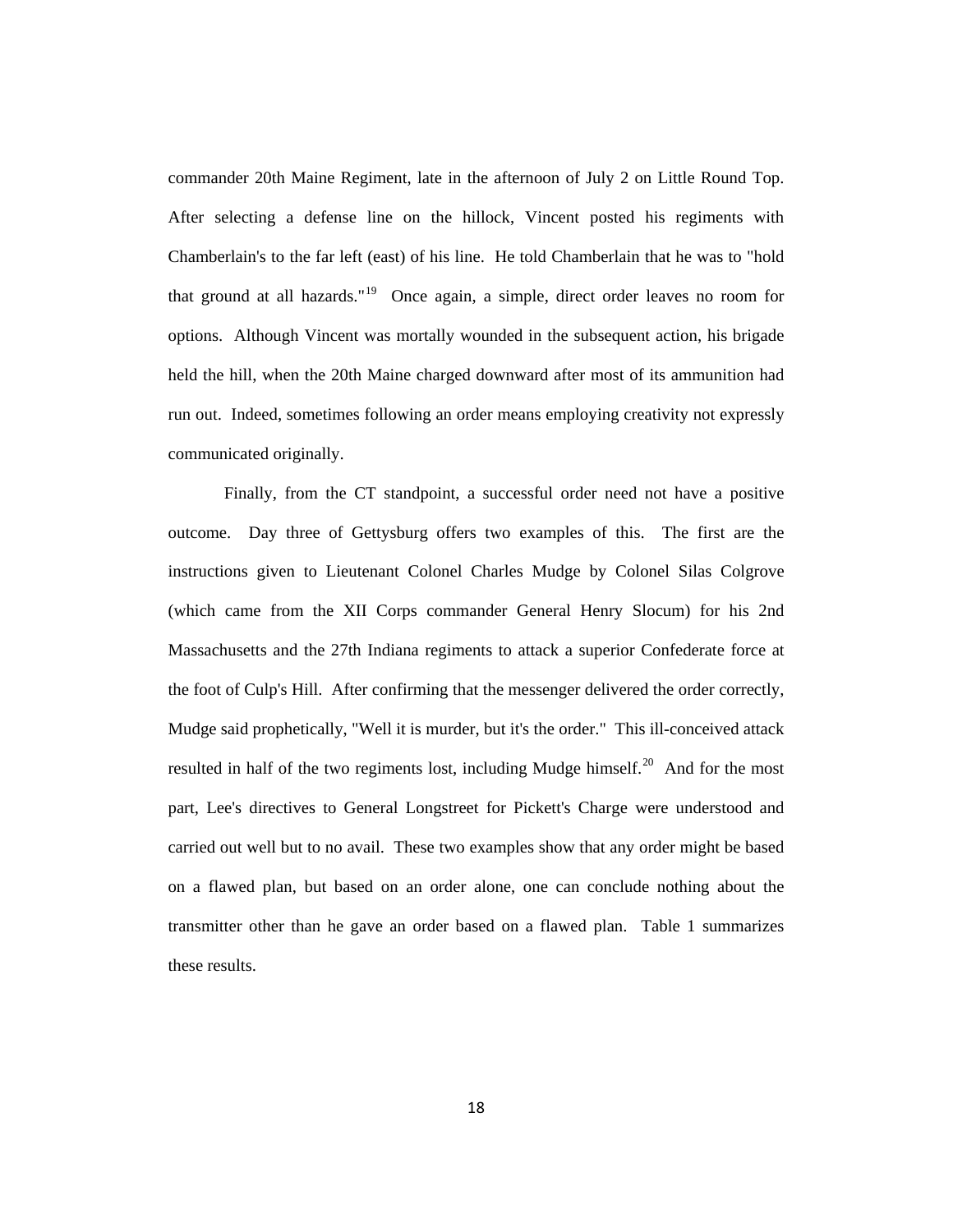| <b>TABLE 1. EXAMPLES OF ORDERS THAT SUCCEEDED WITH</b> |              |                      |                             |                  |                 |  |
|--------------------------------------------------------|--------------|----------------------|-----------------------------|------------------|-----------------|--|
| ASSOCIATED COMMUNICATION THEORY ANALYSIS               |              |                      |                             |                  |                 |  |
|                                                        |              |                      | <b>SUCCESSFUL OPERATION</b> |                  |                 |  |
|                                                        |              | <b>COMMUNICATION</b> |                             |                  |                 |  |
|                                                        |              | <b>THEORY</b>        |                             |                  |                 |  |
|                                                        |              |                      | 2.                          |                  |                 |  |
|                                                        | <b>TYPE</b>  | 1. ORDER             | <b>ORDER</b>                | 3. ORDER'S       |                 |  |
|                                                        | <b>OF</b>    | <b>COMPLIANT?</b>    | <b>CARRIED</b>              | <b>INTENT</b>    |                 |  |
| <b>ORDER</b>                                           | <b>ORDER</b> |                      | OUT?                        | <b>OBTAINED?</b> | <b>COMMENTS</b> |  |
| Lee Order                                              | Written      | Yes                  | Yes                         | Yes              | Clear with 1    |  |
| 191                                                    |              |                      |                             |                  | conditional of  |  |
|                                                        |              |                      |                             |                  | small import    |  |
| <b>Nimitz 29-42</b>                                    | Written      | Yes                  | Yes                         | Yes              | Clear with      |  |
|                                                        |              |                      |                             |                  | few             |  |
|                                                        |              |                      |                             |                  | conditionals    |  |
| Nimitz Letter                                          | Written      | Yes                  | Yes                         | Yes              | Sole, vague     |  |
| of Instruction                                         |              |                      |                             |                  | conditional     |  |
|                                                        |              |                      |                             |                  | offered as      |  |
|                                                        |              |                      |                             |                  | guiding         |  |
|                                                        |              |                      |                             |                  | principle and   |  |
|                                                        |              |                      |                             |                  | not for         |  |
|                                                        |              |                      |                             |                  | detailed        |  |
|                                                        |              |                      |                             |                  | tactical        |  |
|                                                        |              |                      |                             |                  | decision.       |  |
| Meade to                                               | Oral         | Yes                  | Yes                         | Yes              | Clear with no   |  |
| Hunt                                                   |              |                      |                             |                  | conditionals    |  |
| Vincent to                                             | Oral         | Yes                  | Yes                         | Yes              | Clear with no   |  |
| Chamberlain                                            |              |                      |                             |                  | conditionals    |  |
| Colgrove to                                            | Oral         | Yes                  | Yes                         | N <sub>o</sub>   | Clear with no   |  |
| Mudge                                                  |              |                      |                             |                  | conditionals    |  |
| Lee to                                                 | Oral         | Yes                  | Yes                         | N <sub>o</sub>   | Clear with no   |  |
| Longstreet                                             |              |                      |                             |                  | conditionals    |  |
| (Pickett's                                             |              |                      |                             |                  |                 |  |
| Charge)                                                |              |                      |                             |                  |                 |  |

This section has presented examples of military orders that conveyed successfully the intentions of the commander. All of these messages, oral and written, possess similar characteristics: they are simple, direct, relevant, and indicate trust in the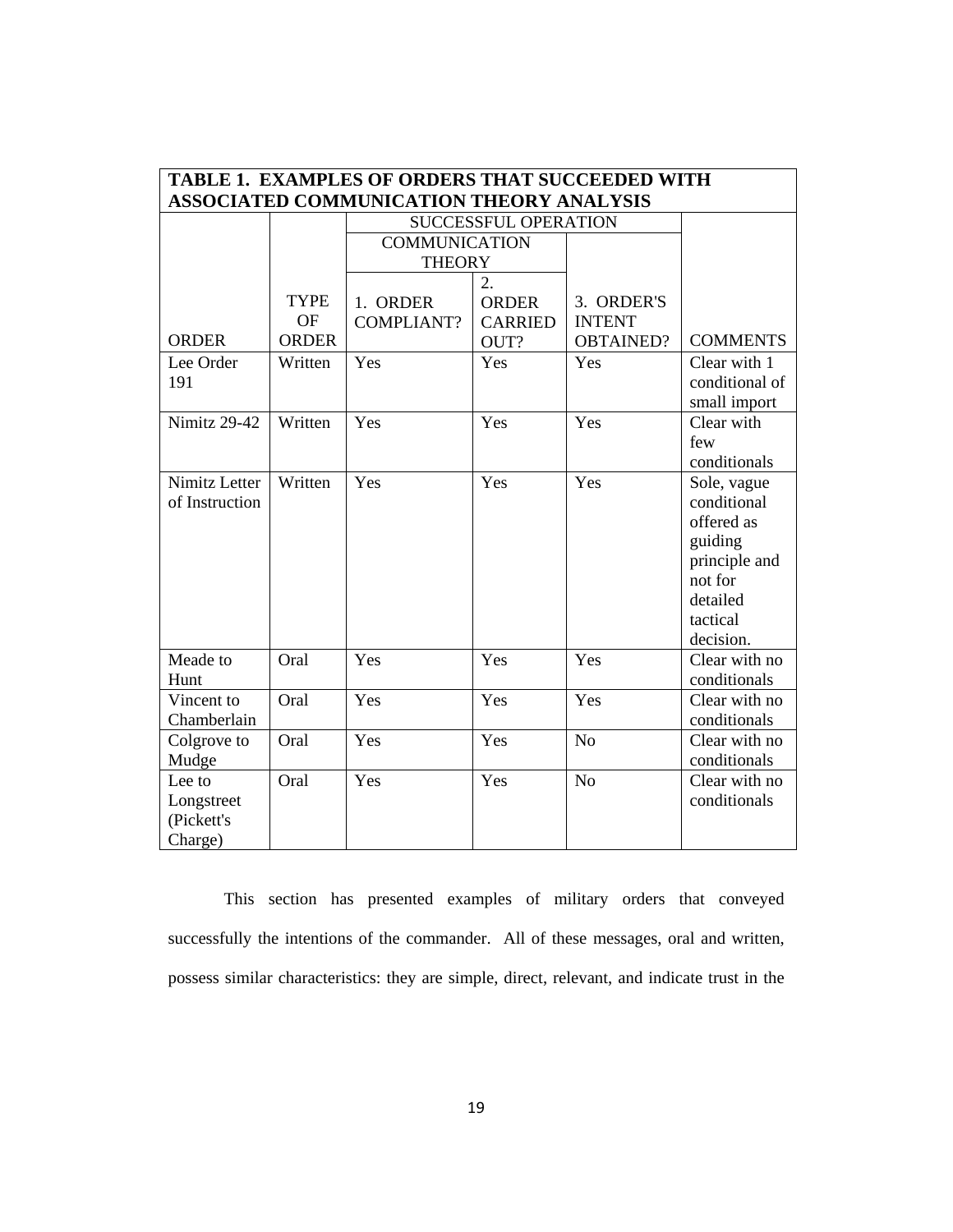receiver. Not all had successful outcomes, but they can serve as models for the discussions of the more controversial ones.

#### **EXAMPLES OF ORDERS THAT FAILED**

The second step to correctly judge unsuccessful orders from the CT standpoint is to identify those that failed for this reason. Often explanations for such shortcomings are based upon character flaws in the receivers. Whereas this might be a part of the reason, it does not often reveal the entire story. A humorous but illustrative example about a West Point cadet in 1911 in his plebe (freshman) year illustrates this. He had received orders from two upperclassmen to appear in their room for "special instruction," whatever that meant, "dressed in blouse," meaning the normal army dress uniform (what civilians call a jacket). At the appointed time, he reported to the upperclassmen's room wearing the appropriate top but no trousers. When asked to explain, the cadet replied, "The order didn't say anything about trousers. It said to come 'wearing blouse.' "<sup>[21](#page-54-15)</sup>

The half-clad cadet was twenty-year old Dwight Eisenhower and this episode illustrates two major features of insufficient commands. First, according to the aforementioned CT characteristics, the two upperclassmen were sure that they were using symbols that would be understood. The interpretation was obviously and purposefully different from their intent, but valid nonetheless from a purely literal standpoint as they mentioned no trousers. This illustrates another facet of orders that fail: words fall subject to interpretation that can distort a message. Granted, although young Eisenhower found a loophole for comic effect, his analysis was nonetheless defensible *given the wording of*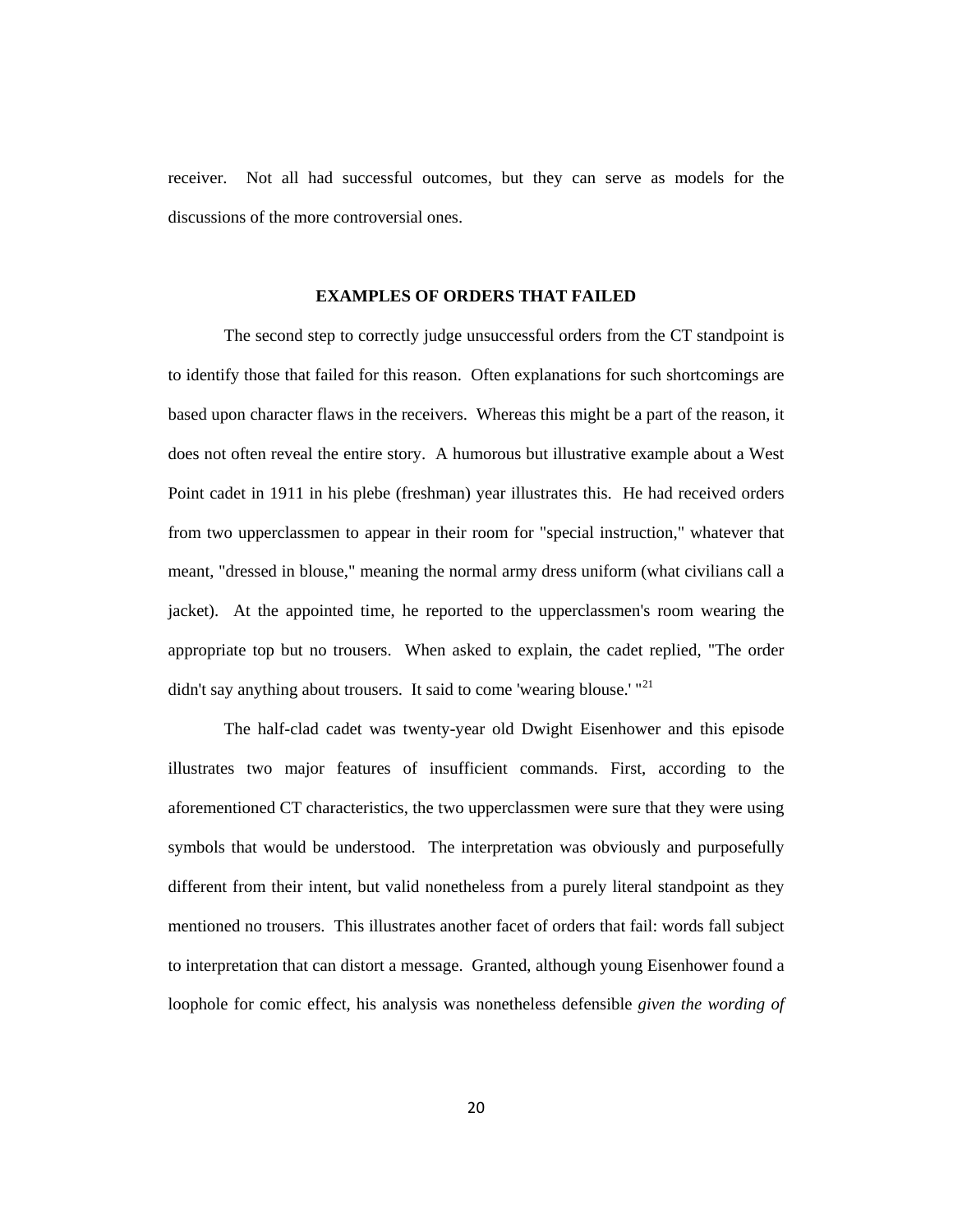*the order*. Generally, in historical cases, however, such intentionally narrow approaches are not common.

Serious examples of unsuccessful orders are the classic "War Warning" messages sent from Washington, D.C., to Army and Navy commanders in the Pacific on Nov 27, 1941. Having broken the Japanese diplomatic code, military intelligence in Washington had determined that they were planning a major operation somewhere in the Pacific Ocean after negotiations with their ambassadors had stalled. At the time, theaters of operations had no central command, so separate messages were sent to the Army and Navy commanders in the Pacific.

The message from Washington to the Pacific commanders was sent by Secretary of War Henry Stimson. It was signed "Marshall" for Army Chief of Staff General George Marshall, but he was out of town.<sup>22</sup> The message reads thus:

Negotiations with Japan appear to be terminated to all practical purposes with only the barest possibilities that the Japanese Government might come back and offer to continue. Japanese future action unpredictable but hostile action possible at any moment. If hostilities cannot, repeat cannot, be avoided, United States desires that Japan commit the first overt act. This policy should not, repeat not, be construed as restricting you to a course of action that might jeopardize your defense. Prior to hostile Japanese action you are directed to undertake such reconnaissance and other measures as you deem necessary but these measures should be carried out so as not, repeat not, to alarm the civil population or disclose intent. Report measures taken. Should hostilities occur you will carry out the tasks assigned in Rainbow Five [the Army's basic war plan] as far as they pertain to Japan. Limit dissemination of this highly secret information to minimum essential officers.<sup>[23](#page-54-17)</sup>

The message from Chief of Naval Operations Admiral Harold Stark to Admiral

Husband Kimmel, Commander, Pacific Fleet, reads thus:

This dispatch is to be considered a war warning. Negotiations with Japan looking toward stabilization of conditions in the Pacific have ceased and an aggressive move by Japan is expected within the next few days. The number and equipment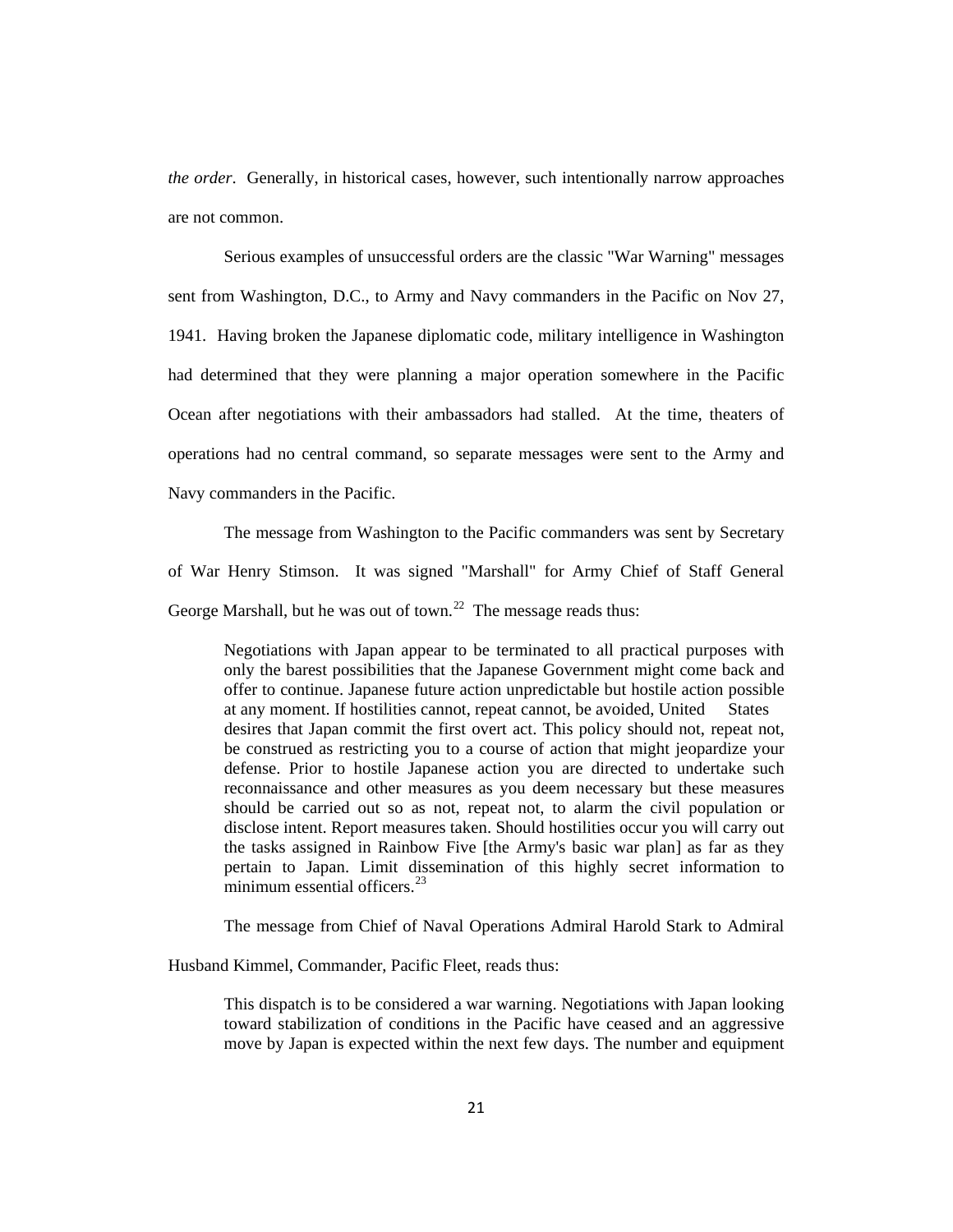of Japanese troops and the organization of the naval task forces indicates [*sic*] an amphibious expedition against either the Philippines Thai or Kra Peninsula or possibly Borneo. Execute an appropriate defensive deployment preparatory to carrying out the tasks assigned in WPL 46 [the Navy's basic war plan]. Inform district and Army authorities. A similar warning is being sent by the War Department. $^{24}$  $^{24}$  $^{24}$ 

In Hawaii, upon receiving these messages, which to the casual observer with the benefit of hindsight seem to indicate that war is imminent, Admiral Kimmel and General Walter Short each concentrated on what they were ordered *not to do*. The two commanders conferred with each other about their messages. Avoidance of conflict or an international incident was a major consideration: they concluded that Japan was looking for an excuse to start a war. Because the nearest potential enemy base was 2,100 miles away, they excluded the possibility of an air raid on Oahu and ignored the possibility of a carrier air strike.<sup>[25](#page-54-19)</sup>

The army's mission on Oahu was to protect the fleet, including reconnaissance, although such resources were limited. Short was ordered to "undertake such reconnaissance and other measures as you deem necessary." Again, the distance from Japan to Hawaii convinced him that the only "necessary measures" were to order radar surveillance daily from 0400 through regular working hours, but Short saw this as more training time than any operational asset. He therefore "deemed" that no aerial scouting was necessary; besides, his few long-range planes had been on high alert from previous warnings producing tired crews and overdue maintenance. Based on detailed analysis of the message, he concluded that the biggest danger came from the indigenous Japanese population on Hawaii and he set up to defend against sabotage instead; therefore, he lined up his planes on their airfields in close lines for easier guarding.<sup>[26](#page-54-20)</sup>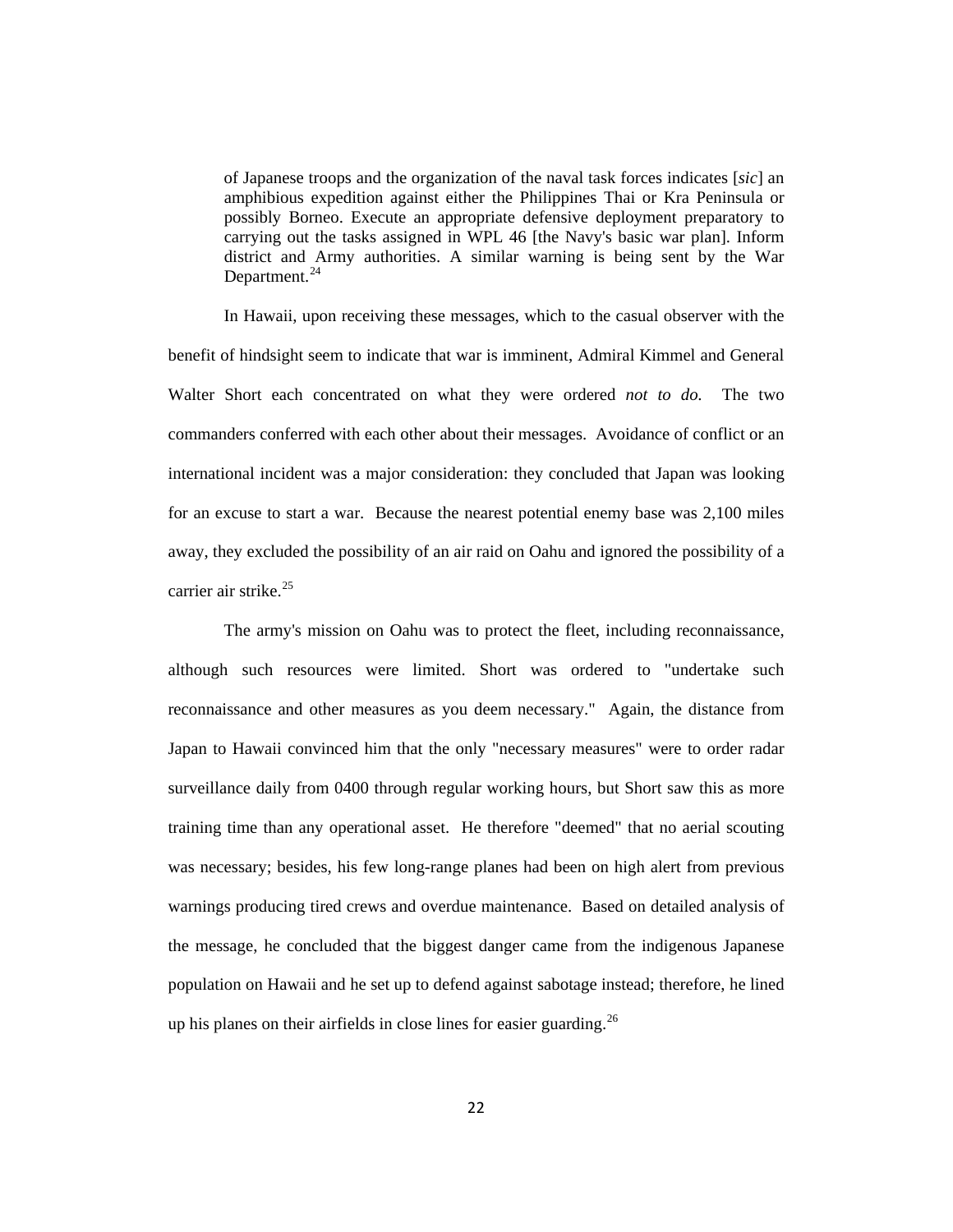Kimmel read the list of other locales the Japanese might attack—"the Philippines Thai or Kra Peninsula or possibly Borneo"—and concluded that the only surprise offensive on Pearl Harbor would come from submarines. Despite naval officials in Washington thinking that the term "war warning" was so clear as to not be misunderstood, because the Army message mentioned aerial reconnaissance, none from the navy was ordered.<sup>[27](#page-54-21)</sup>

General Douglas MacArthur in the Philippine Islands received a similar message

from Washington on November 27:

Negotiations with Japan appear to be terminated to all practical purposes with only barest possibilities that the Japanese Government might come back and offer to continue. Japanese future action unpredictable but hostile action possible at any moment. If hostilities cannot, repeat cannot, be avoided, United States desires that Japan commit the first overt act. This policy should not, repeat not, be construed as restricting you to a course of action that might jeopardize the defense of the Philippines. Prior to hostile Japanese action you are directed to undertake such reconnaissance and other measures as you deem necessary. Report measures taken. Should hostilities occur you will carry out the tasks assigned in revised Rainbow Five which was delivered to you by General Brereton. Chief of Naval Operations concurs and request you notify Hart.<sup>[28](#page-54-5)</sup>

After conferring with Admiral Thomas Hart, Commander, Asiatic Fleet, and his staff, MacArthur concluded that no attack could occur before spring, but Hart felt otherwise. He therefore ordered no aerial reconnaissance and responded the next day that "everything is in readiness for the conduct of a successful defense."[29](#page-54-22)

Upon hearing of the attack on Pearl Harbor, MacArthur ordered no offensive action against Japanese bases on Formosa because his orders proscribed any offensive act: "United States desires that Japan commit the first overt act." As it turned out, bad weather on Formosa delayed the Japanese attack until the afternoon: because no morning attack occurred, it appeared as if the Japanese bypassed the Philippines. In addition,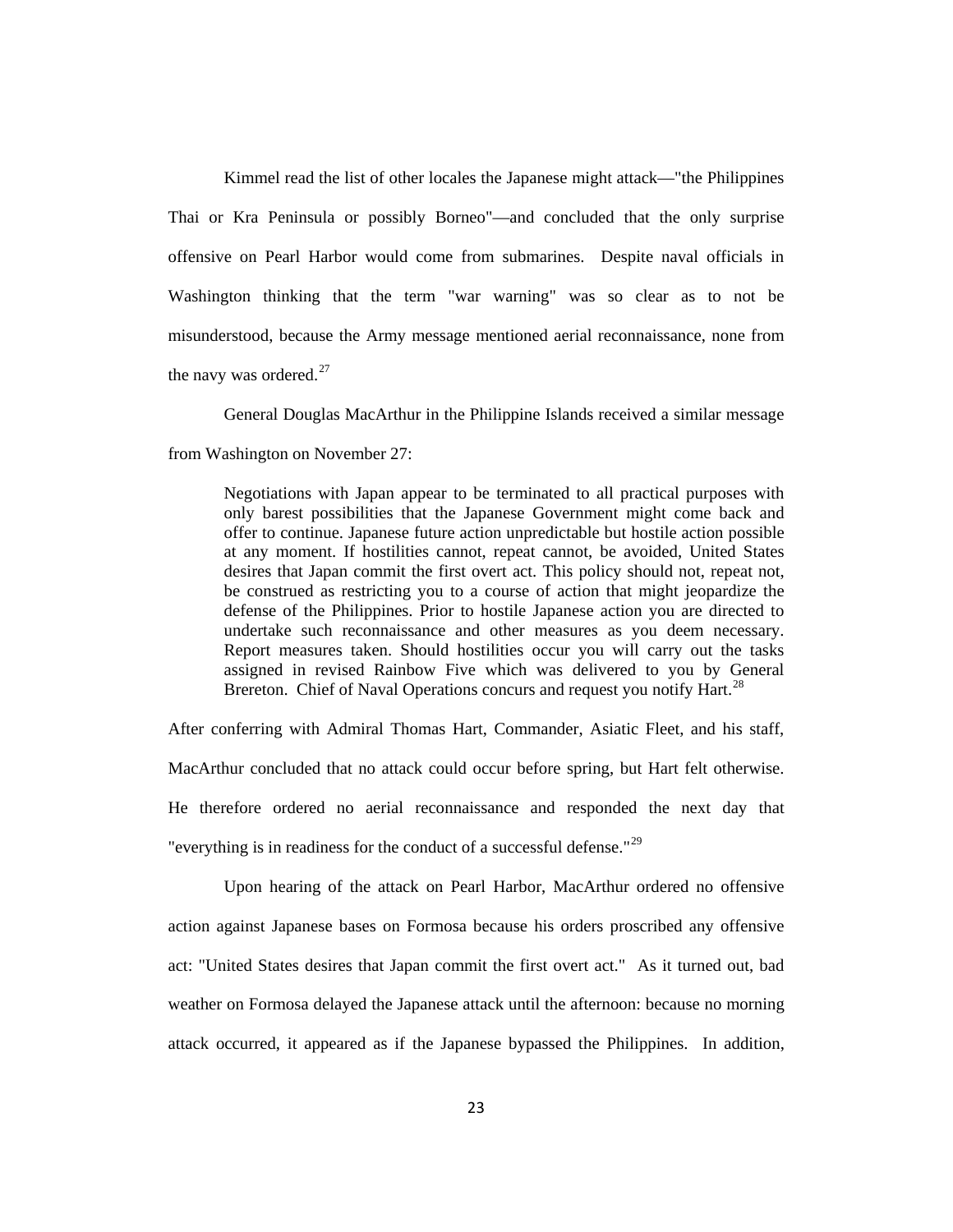Philippines President Manuel Quezon begged him to keep his country neutral. Thinking they had plenty of time, Philippines Air Commander General Lewis Brereton's reconnaissance was spotty and not well planned. No orders were issued but MacArthur told Washington that U. S. fighters would meet the enemy planes and that "our tails are up in the air." However, despite nine hours between the Hawaiian attack and that on the Philippines, American planes were caught on the ground there (although refueling between reconnaissance missions) just as on Oahu. $30$  These attacks were just as devastating as those on Oahu.

These three messages were carefully crafted by their authors, using language they thought would be understood both as to meaning and importance—"war warning, hostile action possible at any moment." Yet for all the thought behind them, they contained conflicting information and this can be detrimental concerning issues of national policy. Whereas they referred to "war warning" and "negotiations with Japan...terminated," they also contained instructions to "not alarm the civil population" or "United States desires that Japan commit the first overt act." The receivers at the two major American bases closest to Japan were highly educated and trained officers. All were in positions of great responsibility and trust. The transmitters of these messages thought that they successfully transmitted their intent. Events showed that they did not especially because all receivers concentrated on the negative, i.e., what not to do, and none performed the acts expected by the authors.

One feature that appears in each account of these Pacific messages is how the receivers interpreted or misinterpreted certain parts of them. All three officers feared starting a war with Japan; thought that the main Japanese strike might occur elsewhere;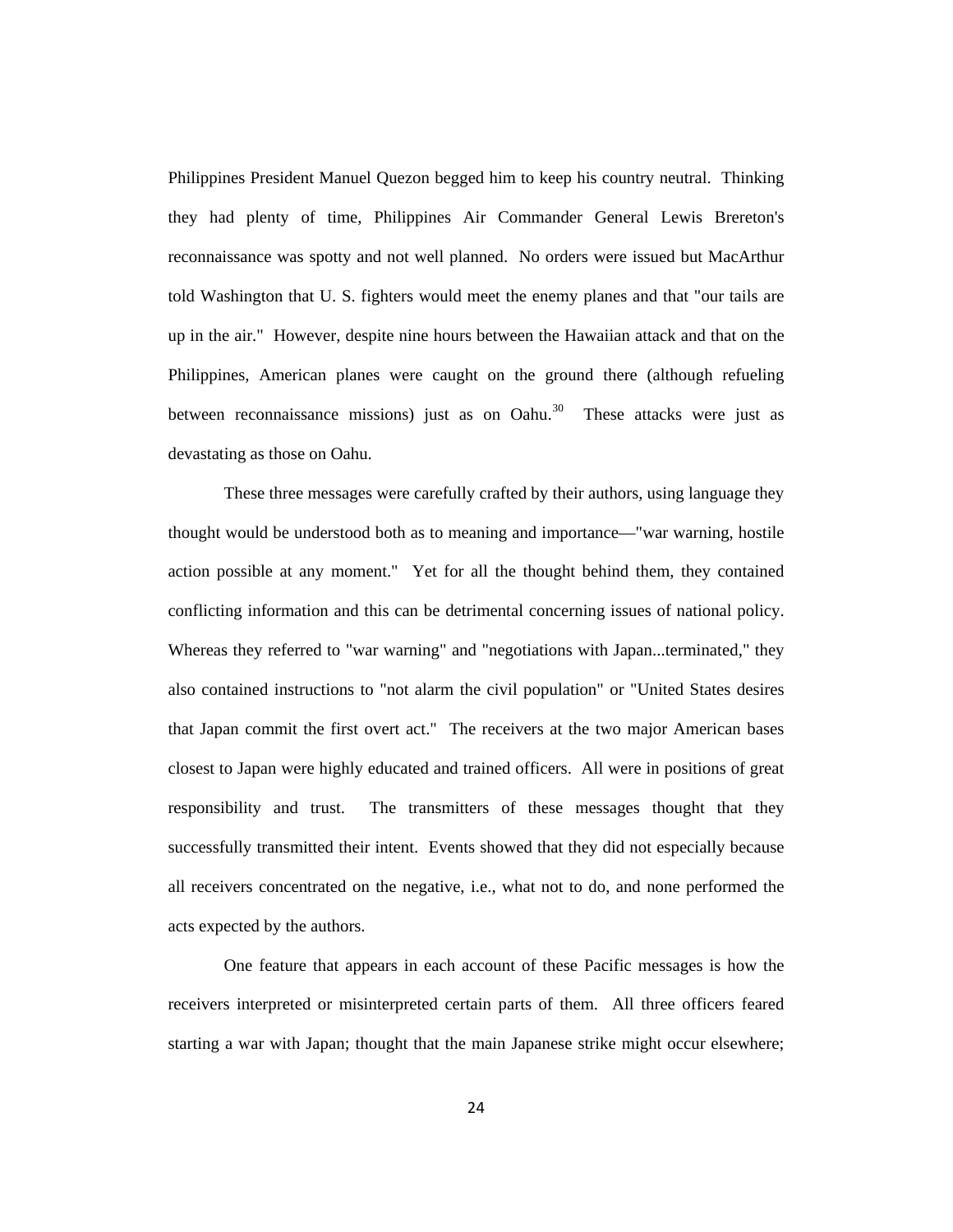and looked at the distances and the situation concluding that they were too far for an air attack. None performed effective aerial reconnaissance. In every case, selective perception triumphed over common vocabulary, clarity, expectations, and trust. Each commander saw in his message what he believed was there and acted accordingly, resulting in an unsuccessful defense with devastating effect. Table 2 summarizes these results.

| TABLE 2. EXAMPLES OF ORDERS THAT FAILED WITH |              |                             |                |                  |                 |
|----------------------------------------------|--------------|-----------------------------|----------------|------------------|-----------------|
| ASSOCIATED COMMUNICATION THEORY ANALYSIS     |              |                             |                |                  |                 |
|                                              |              | <b>SUCCESSFUL OPERATION</b> |                |                  |                 |
|                                              |              | <b>COMMUNICATION</b>        |                |                  |                 |
|                                              |              | <b>THEORY</b>               |                |                  |                 |
|                                              |              |                             |                |                  |                 |
|                                              | <b>TYPE</b>  |                             | 2. ORDER       | 3. ORDER'S       |                 |
|                                              | <b>OF</b>    | 1. ORDER                    | <b>CARRIED</b> | <b>INTENT</b>    |                 |
| <b>ORDER</b>                                 | <b>ORDER</b> | <b>COMPLIANT?</b>           | OUT?           | <b>OBTAINED?</b> | <b>COMMENTS</b> |
| Senior                                       | Oral         | N <sub>o</sub>              | Yes            | No               | Incomplete      |
| Cadets to                                    |              |                             |                |                  | sartorial       |
| Eisenhower                                   |              |                             |                |                  | specification   |
| War                                          | Written      | N <sub>o</sub>              | Partly         | N <sub>o</sub>   | Selective       |
| Warnings to                                  |              |                             |                |                  | perception      |
| Kimmel,                                      |              |                             |                |                  | produced        |
| Short                                        |              |                             |                |                  | limited         |
|                                              |              |                             |                |                  | compliance to   |
|                                              |              |                             |                |                  | orders.         |
| War                                          | Written      | N <sub>o</sub>              | Partly         | N <sub>o</sub>   | Selective       |
| Warning to                                   |              |                             |                |                  | perception      |
| MacArthur                                    |              |                             |                |                  | produced        |
|                                              |              |                             |                |                  | limited         |
|                                              |              |                             |                |                  | compliance to   |
|                                              |              |                             |                |                  | orders.         |

With examples of successful and unsuccessful military orders established, the way is now open to examine five controversial orders from the Battle of Gettysburg.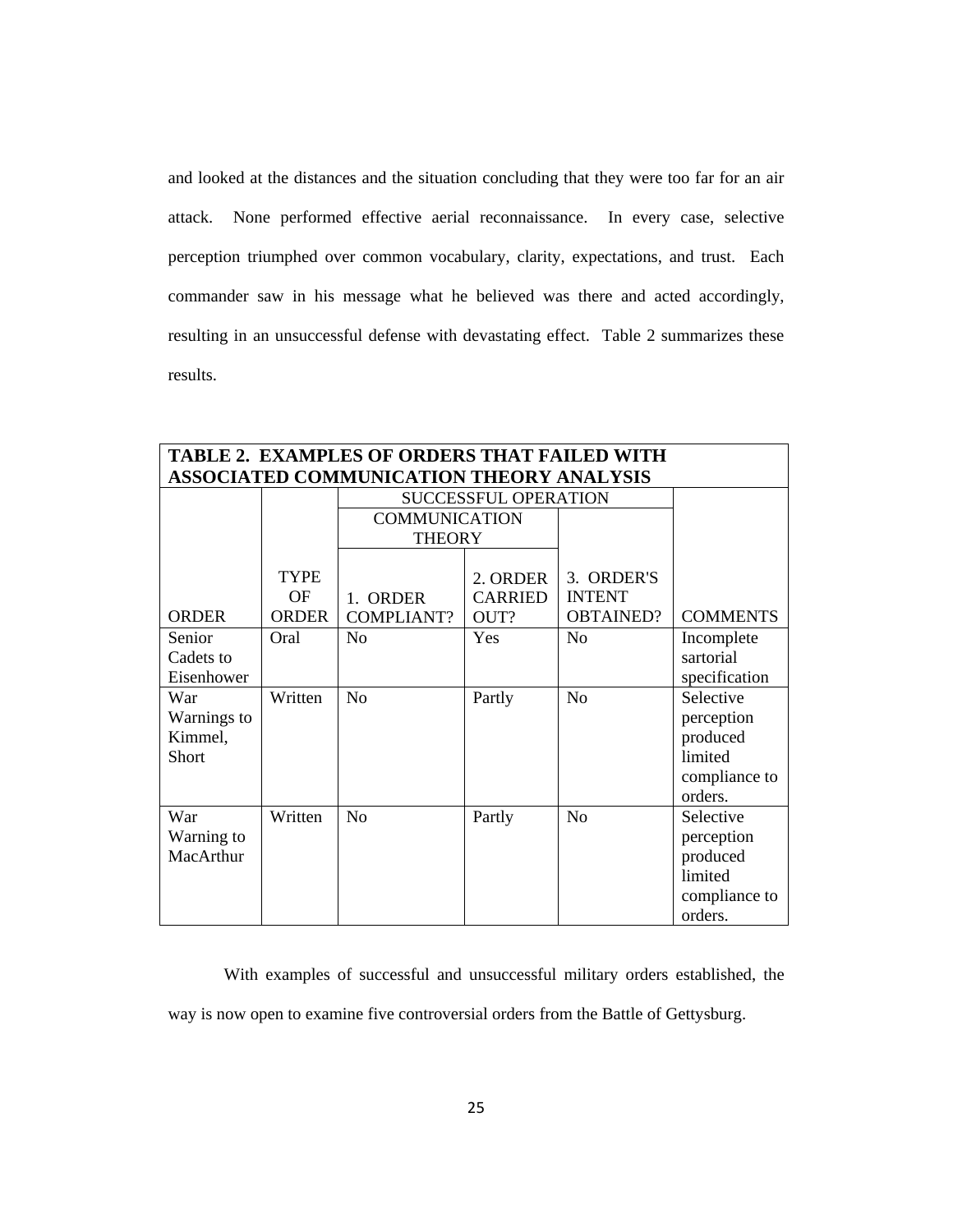## **I. LEE'S ORDERS TO STUART**

For the Gettysburg campaign, General Lee intended that General Stuart's cavalry division inform him of the location of the AOP. Stuart instead found himself on the east side encircling it and venturing to Carlisle before he contacted the Second Corps. He provided no intelligence to Lee and his arrival on July 2, well into the battle, has been a controversial topic ever since.

An analysis by Scott Bowden and Bill Ward in *Last Chance for Victory* includes close reading of these orders and shows that Lee told Stuart twice to move his brigades east of General Richard Ewell's Second Corps. The initial message on June 22 reads thus (italics added):

If you find that he [the Federal Army] is moving northward, and that two brigades can guard the Blue Ridge & take care of your rear, you can move with the other three [brigades] into Maryland & *take position on General Ewell's right*, place yourself in communication with him, guard his flank, keep him informed of the enemy's movements, & collect all the supplies you can for the use of the army. $31$ 

In a message to Ewell also on June 22, which Stuart would not have seen, Lee

wrote (italics added):

I also directed Genl Stuart, should the enemy have so far retired from his front as to permit of the departure of a portion of the cavalry to march with three brigades across the Potomac, *and place himself on your right*, & in communication with you, keep you advised of the movements of the enemy, and assist in collecting supplies for the army. $^{32}$  $^{32}$  $^{32}$ 

After a message exchange between Longstreet and Stuart, wherein the former

passed on an order from the army commander, Lee offered another directive on June 23

with further clarification (italics added):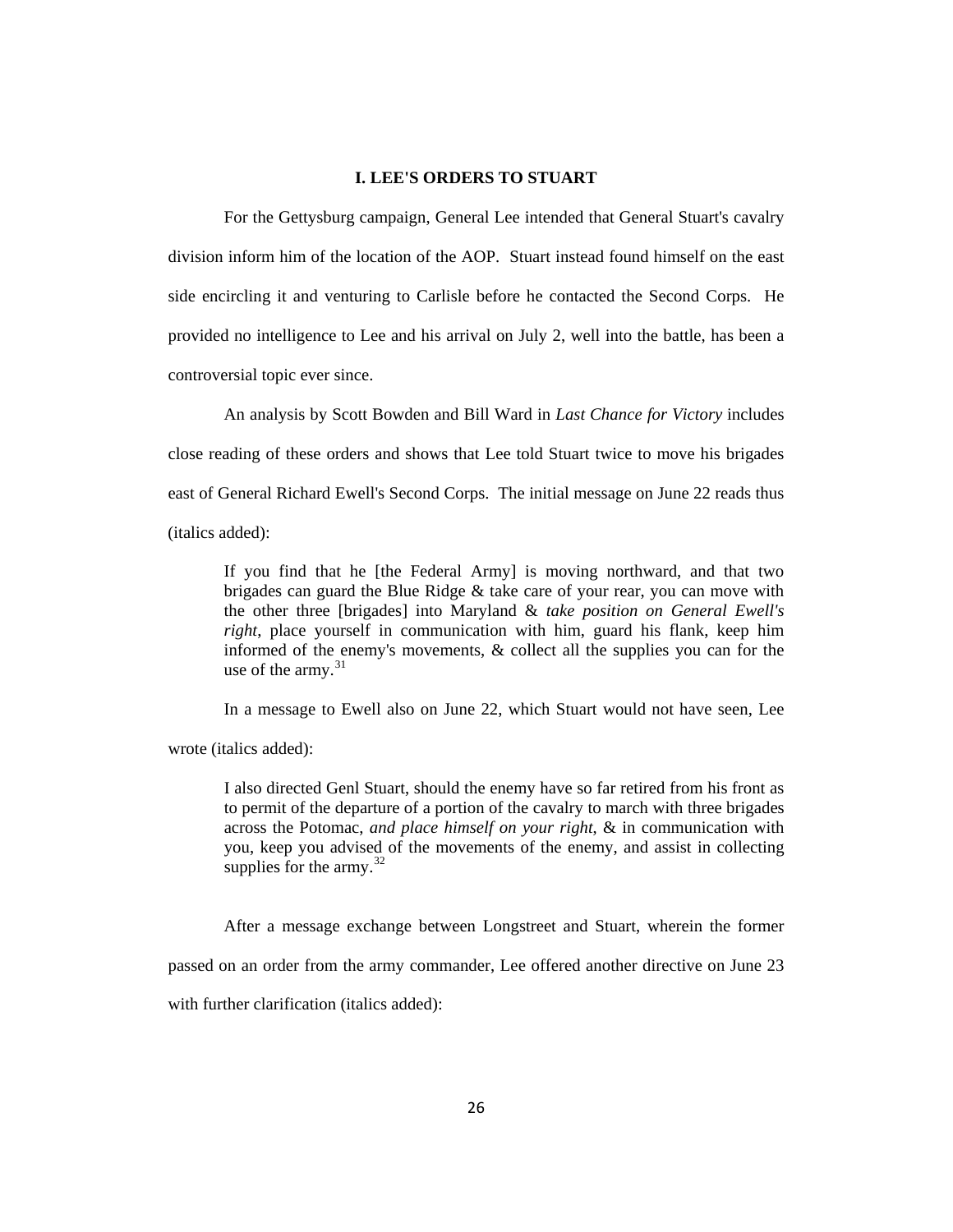You will however be able to judge *whether you can pass around their army* without hindrance, doing them all the damage you can, & cross the river east of the mountains. *In either case, after crossing the [Potomac] river, you must move on & feel the right of Ewell's troops*, collecting information, provisions, &c...

Be watchful  $&$  circumspect in all your movements.<sup>[33](#page-54-25)</sup>

The phrase "whether you can pass around their army" is often mistakenly thought to allow Stuart the option to completely bypass or go around the AOP. Lee's second message offers only one course of action: move to Ewell's right. Assuming that Stuart understood the planned route of the army and could read a map, no other mission or intent makes sense. Lee trusted his cavalry commander to choose his route and where to cross the Potomac, but his intent remains clear: regardless of the route ("In either case"), Stuart "must" move to Ewell's right.<sup>[34](#page-54-26)</sup>

The orders to Stuart are short and appear to indicate a trust in his discretion for tactical matters concerning the route, timing, and the like, but in the end, Lee sums up his intent: move to Ewell's right. If one assumes that this meaning is clear, one might ask how Stuart could have missed this. The misinterpretation can be ascribed to ego, flamboyance, or honor and be partly correct. After all, Lee ends his message with the genteel "be watchful and circumspect in all your movements." This was to rein Stuart in, to tell him politely as a Virginia gentleman to not be rash, heroic, or veer from his mission to find the AOP and protect the army, which he supposedly understood.<sup>[35](#page-54-27)</sup>

Compare Lee's admonition to that of President Abraham Lincoln's letter to General Hooker in January 1863; giving him command of the AOP, he ends with "And now beware of rashness. Beware of rashness, but with energy and sleepless vigilance go forward and give us victories."[36](#page-54-28) Although both commanders conveyed the same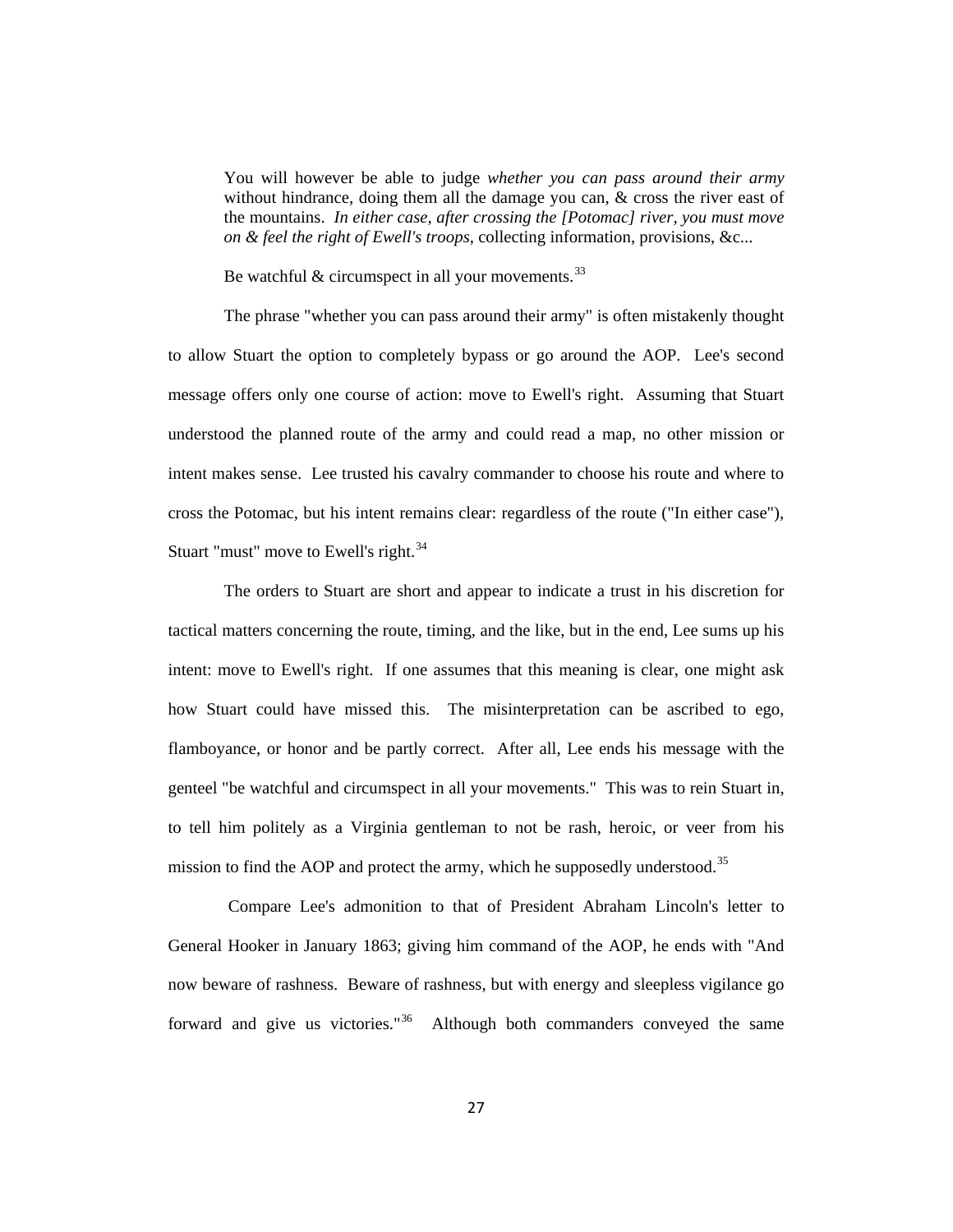message to their subordinates—*don't be rash*—Lincoln's was more direct and Lee's followed the Southern code of gentility. In his after-action report on the campaign, Stuart wrote (italics added):

*In the exercise of the discretion vested in me by the Commanding-General*, it was deemed practicable to move in the enemy's rear, intercepting his communications with his base — [Washington](http://www.perseus.tufts.edu/hopper/entityvote?doc=Perseus:text:2001.05.0120:chapter=9.72&auth=tgn,7013962&n=10&type=place) — and inflicting damage upon his rear, to rejoin the army in [Pennsylvania](http://www.perseus.tufts.edu/hopper/entityvote?doc=Perseus:text:2001.05.0120:chapter=9.72&auth=tgn,7007710&n=4&type=place) in time to participate in its actual conflicts. The result abundantly confirms my judgment as to the practicability as well as utility of the move.<sup>[37](#page-54-29)</sup>

Whatever his reasons or rationalizations, Stuart obviously thought that he had more discretion to move to the rear of the AOP. Contrast this supposition with Lee's reaction to the cavalry's belated arrival at army headquarters on July 2. Although known for rarely criticizing his subordinates, especially in public, Lee first greeted him with silence, then said, "General Stuart, where have you been?" Flustered, Stuart fumbled over his answer to which his commander interjected, "I have not heard a word from you for days, and you were the eyes and ears of my army."<sup>[38](#page-54-30)</sup> Later, Lee's after-action report states euphemistically, "The movements of the army preceding the battle of Gettysburg had been much embarrassed by the absence of the cavalry."<sup>[39](#page-54-31)</sup> These statements do not sound as if they came from someone who thought Stuart had carried out his orders.

Just as did the admirals and generals in late November 1941, Stuart read a message and extracted what he deemed it to mean. Unlike the former case, he actually received a clarification which informed him that "In either case, after crossing the [Potomac] river, you must move on & feel the right of Ewell's troops." Despite this, Stuart's selective perception led him on a course that possibly affected the battle.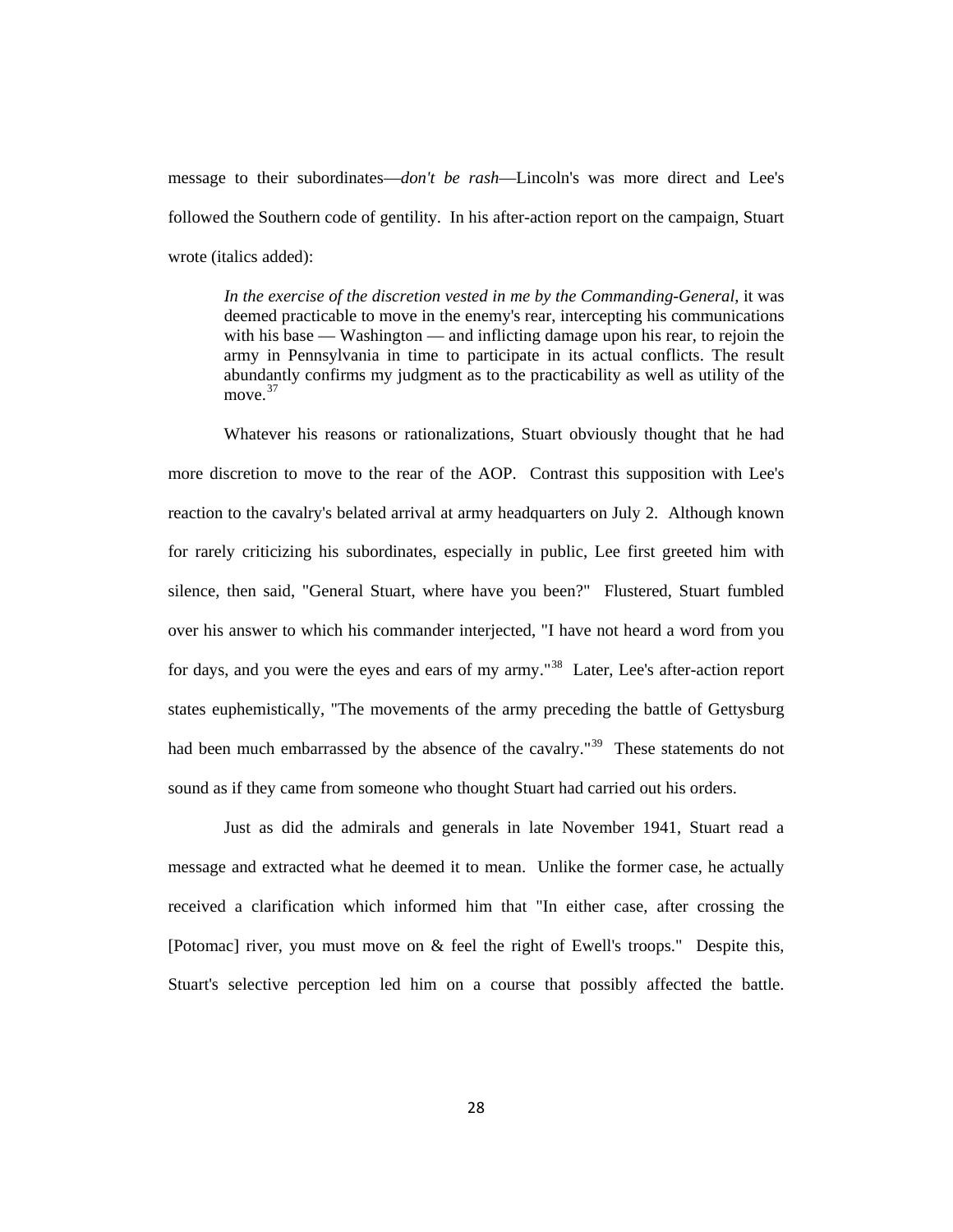Regardless how one interprets the messages today, Stuart's selective reading of his orders rendered his 4,500 troopers inert and useless to Lee prior to the battle.

#### **II. STUART'S ORDERS TO ROBERTSON**

Lee's order of June 23 to Stuart included instructions to watch the flank and rear of the army: these were in turn passed to General Beverly Robertson, senior commander of two cavalry brigades, and General William Jones, who led one of them. These three developed into an interesting and non-productive triangle. In selecting these two generals for this mission, Stuart took his three best cavalry brigades and commanders with him for his reconnaissance of the AOP. Worse, he left behind with Lee no senior cavalry commander, such as Wade Hampton, to coordinate cavalry operations during the reconnaissance.

Considered competent but extremely irascible, as reflected in his nickname "Grumble," Jones had been in the cavalry since the start of the war. Although particularly incompatible with Stuart, his immediate commander still regarded him the best outpost officer in the Army of Northern Virginia (ANV).<sup>40</sup> Robertson was considered a good training officer but unreliable and lethargic in the field with a small brigade of two new and untried regiments.<sup>[41](#page-54-33)</sup>

Unfortunately for Stuart, Robertson outranked Jones, so Stuart generally dealt with Robertson by giving detailed instructions that tried to cover every contingency.<sup>[42](#page-54-34)</sup> Just to be sure, Stuart often sent further orders to Jones.<sup>[43](#page-54-35)</sup> He expected him to act as "guardian angel" for the senior Robertson, an awkward, counterproductive, and unworthy solution from a major general.<sup>[44](#page-54-5)</sup> In effect, Lee trusted Stuart, who trusted Jones, but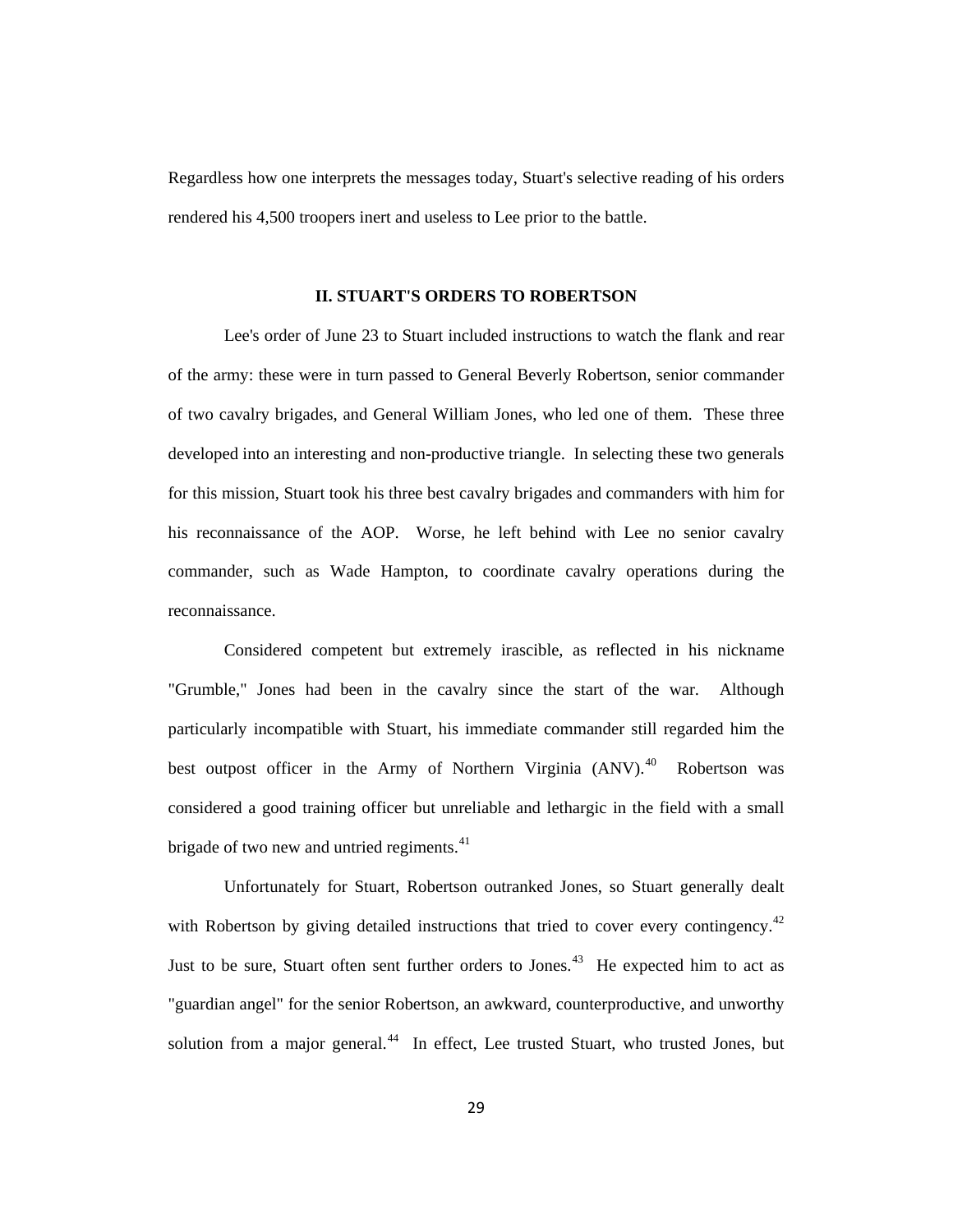neither commander had much faith in Robertson, who unfortunately outranked Jones.

Lee suffered this deplorable command situation despite its deleterious potential.

In accordance with Lee's order, Stuart sent this message to Robertson on June 24:

Your own and General Jones' brigades will cover the front of Ashby's and Snicker's Gaps, yourself, as senior officer, being in command.

Your object will be to watch the enemy; deceive him as to our designs, and harass his rear if you find he is retiring. Be always on the alert; let nothing escape your observation, and miss no opportunity which offers to damage the enemy.

After the enemy has moved beyond your reach, leave sufficient pickets in the mountains, withdraw to the west side of the Shenandoah, place a strong and reliable picket to watch the enemy at Harper's Ferry, cross the Potomac, and follow the army, keeping on its right and rear.

As long as the enemy remains in your front in force, unless otherwise ordered by General R. E. Lee, Lieutenant-General Longstreet, or myself, hold the Gaps with a line of pickets reaching across the Shenandoah by Charlestown to the Potomac.

If, in the contingency mentioned, you withdraw, sweep the Valley clear of what pertains to the *army,* and cross the Potomac at the different points crossed by it.

You will instruct General Jones from time to time as the movements progress, or events may require, and report anything of importance to Lieutenant-General Longstreet, with whose position you will communicate by relays through Charlestown.

I send instructions for General Jones, which please read. Avail yourself of every means in your power to increase the efficiency of your command, and keep it up to the highest number possible. Particular attention will be paid to shoeing horses, and to marching off of the turnpike.

In case of an advance of the enemy, you will offer such resistance as will be justifiable to check him and discover his intentions and, if possible, you will prevent him from gaining possession of the Gaps.

In case of a move by the enemy upon Warrenton, you will counteract it as much as you can, compatible with previous instructions.

You will have with the two brigades two batteries of horse artillery.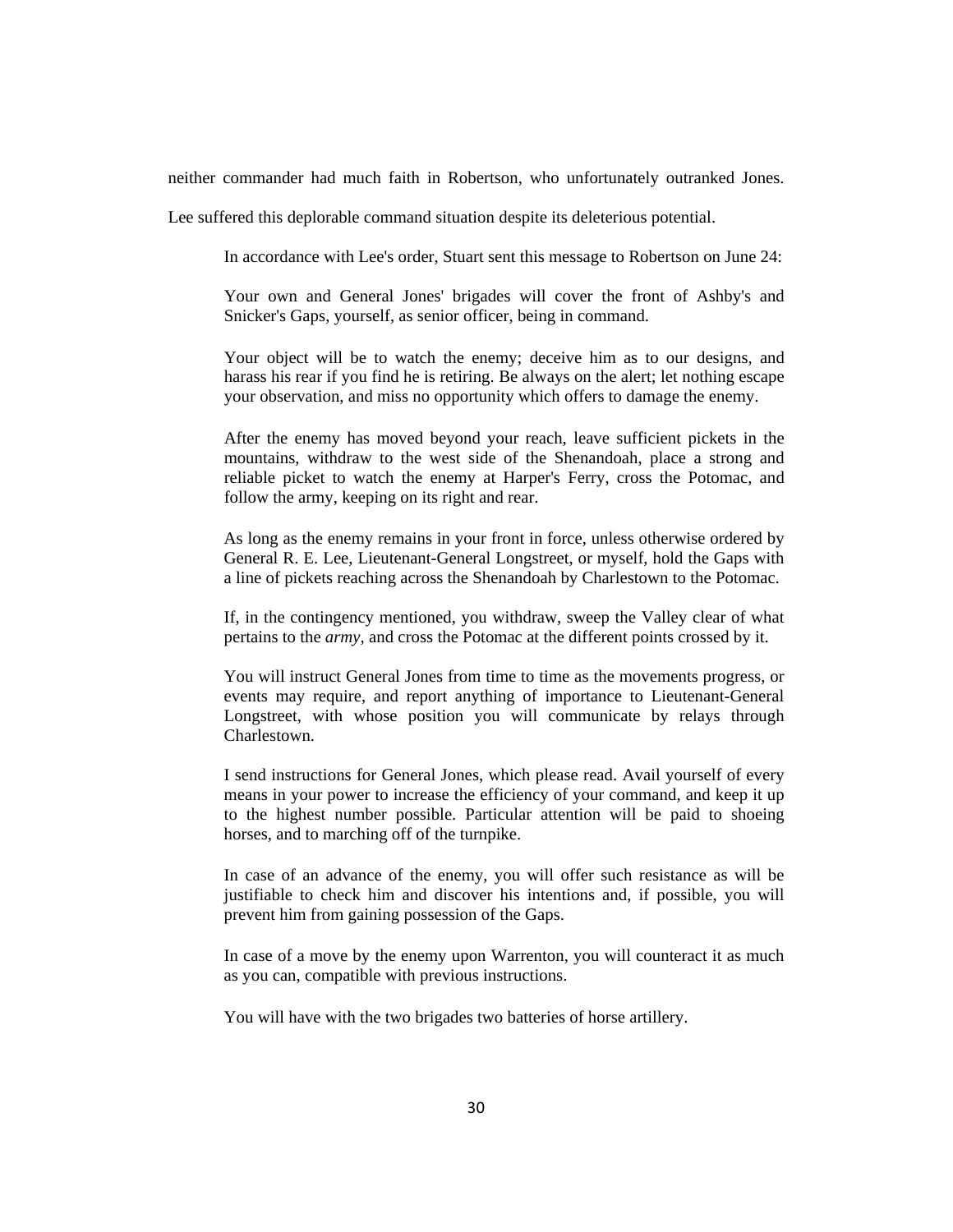Very respectfully, your obedient servant,

#### J. E. B. STUART,

## *Major-General, Commanding.*

[P. S.] Do not change your present line of pickets until daylight to-morrow morning, unless compelled to do so.<sup>[45](#page-54-6)</sup>

Some features of this message stand out. First, it is almost as long as General Lee's 1862 Special Order 191, but that directive was for his entire army and Stuart's is for *only two brigades*. Whereas Lee's message contained only one instance of conditional wording, this message boasts no less than four—"if," "in case of," and so forth. It appears as though Stuart is trying to cover every possible contingency because he did not trust Robertson's judgment, for instance, telling Robertson:

In case of an advance of the enemy, you will offer such resistance as will be justifiable to check him and discover his intentions and, if possible, you will prevent him from gaining possession of the Gaps."

This line informs the general to resist the Federals and learn what the enemy is doing which was already part of his stated mission in the first and second paragraphs.

In particular, unlike Lee's message, which contained only objectives and routing instructions for his commanders, Stuart in this message offered Robertson little bits of advice that one might not expect to appear in orders to an experienced brigadier general who graduated from West Point. For instance, he told him to "Be always on the alert; let nothing escape your observation, and miss no opportunity which offers to damage the enemy" and "Avail yourself of every means in your power to increase the efficiency of your command." Stuart wrote that he had sent Jones, Robertson's subordinate, separate orders and even added a postscript advising Robertson on picket line management. Both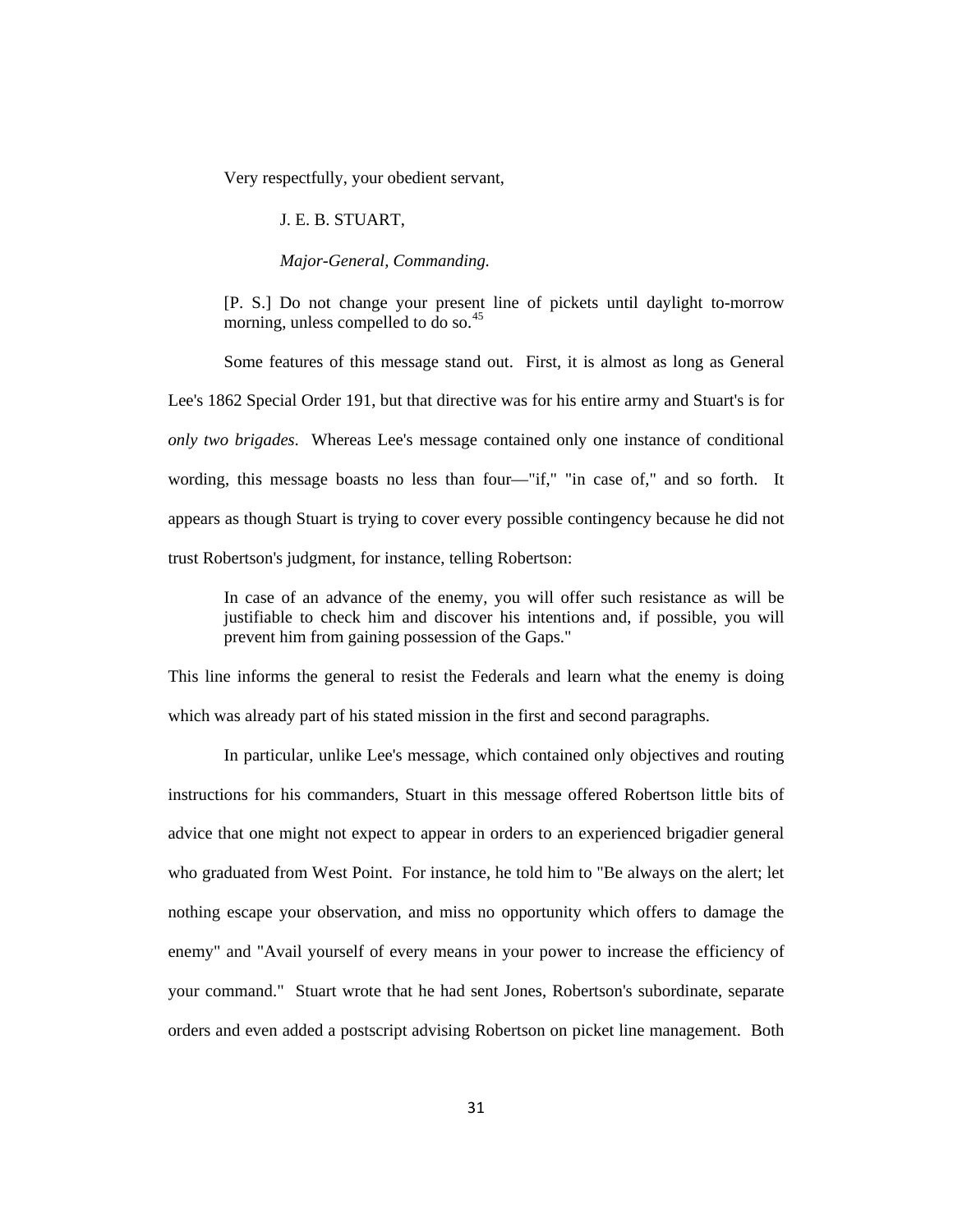of these are neon signs flashing, "I don't trust you." It is unclear how much effect such condescension had.

Perhaps the most telltale evidence of Stuart's distrust of Robertson is this line, almost an insult: "Particular attention will be paid to shoeing horses." Proper care of horses, including shoes, was integral to cavalry's success on both sides, but a cavalry commander should have known this two years into the war. This is the equivalent of Nimitz condescendingly reminding his task force commanders, "Make sure your planes have gas." In fact, Stuart's orders stand in marked contrast to Nimitz's Plan 29-42, which defines a much larger operation and is devoid of such admonishment. All in all, attempting to cover every possibility, Stuart left a document that attests to his inherent lack of faith in his subordinate.

Was Stuart's initial lack of confidence in Robertson justified? His previous war record was undistinguished with shortcomings, so he was average or below. The record from Gettysburg is this: despite the detail (from attempted clarity) in Stuart's message, Robertson and Jones still missed completely the AOP's crossing of the Potomac, which finished on June 28. It is unclear why, but they remained in place until June 30, a day after receiving Lee's orders to move north and join the army as it concentrated near Gettysburg.<sup>[46](#page-54-36)</sup>

If Stuart left no document or quote stating his distrust of Robertson, it appears that the content of this message would reveal such. This is an excellent example of how the wording of an order can reveal the level of trust involved. However, CT offers little to explain Robertson's lapses in judgment or performance. This message failed because of leadership lapses, first retaining Robertson, an officer holding no trust with his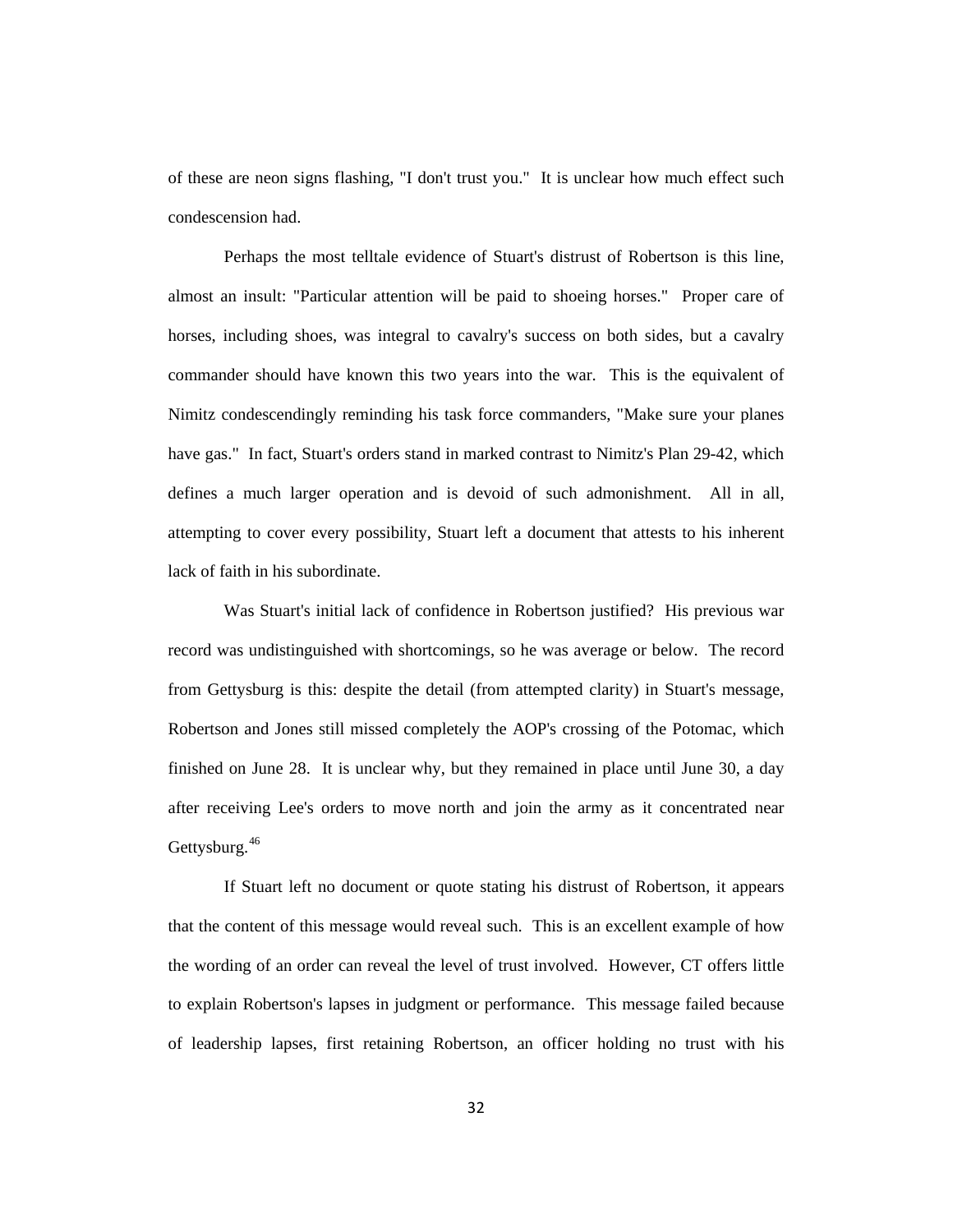superiors, and second thinking that an exhaustive, overbearing message could overcome his ineptitude.

#### **III. LEE'S ORDER TO AVOID BATTLE**

After the spy Harrison delivered his intelligence to Lee and Longstreet on June 28, orders were sent for the ANV to concentrate near Cashtown and Gettysburg. Two days later, upon hearing that Third Corps commander General Ambrose. P. Hill intended to enter Gettysburg on July 1, Lee was not concerned. However, whereas this move conformed to the location part of his directive, the lack of cavalry screen was still worrisome. He sent an aide, Major Walter Taylor, his assistant adjutant general, to deliver instructions to General Henry Heth, whose division was closest to the town. These orders defined parameters for his movement to Gettysburg: "ascertain what force was at Gettysburg, and, if he found the infantry opposed to him, to report the fact immediately, without forcing an engagement."<sup>[47](#page-54-37)</sup>

Later that day, after the battle had started west of town on Hill's front, Lee sent a messenger from Ewell back with instructions that ended with the order that if the enemy force before him was "very large, he did not want a general engagement brought on till the rest of the army came up."[48](#page-54-38) In terms of CT, this order was simple, consistent, directed individually to each general, and delivered by trusted messengers to trusted subordinates. In addition, Lee relied on each commander to understand the importance of waiting until the army was assembled before commencing battle. His orders seem clear enough, yet fighting began anyway when Heth's division of Hill's corps engaged Federal cavalry west of town early on July 1.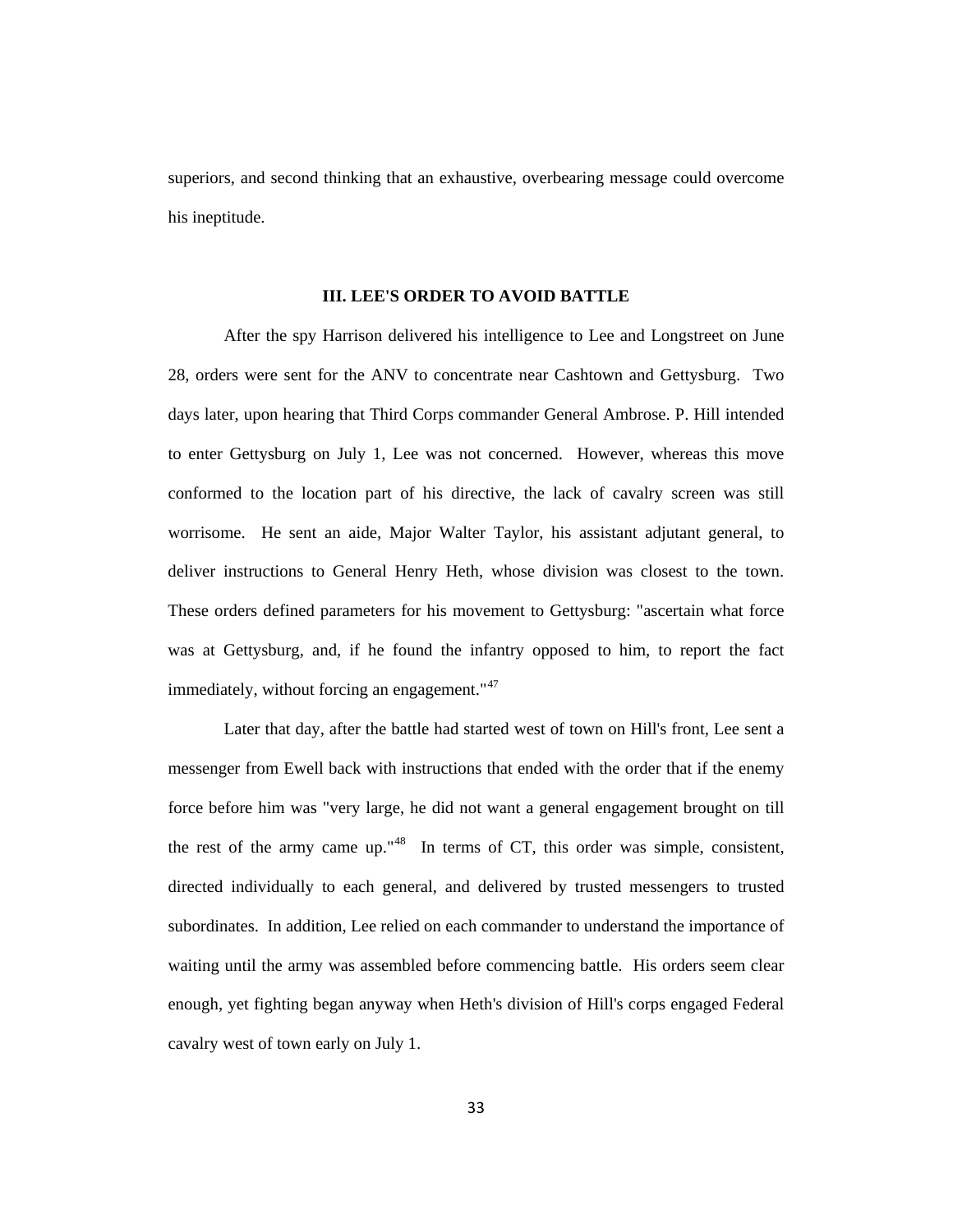One explanation for why it started is that Hill and Heth were eager for a fight *they could easily win*. Previously General James Johnston Pettigrew reported that his brigade sighted Federal cavalry in the town while scouting nearby on June 30. But because Lee told Hill that the AOP was nowhere near them, he and Heth believed that local militia was mistaken for Federal cavalry. Pettigrew had not served with them and was not West Point graduate, so they doubted his reconnaissance even after he offered the testimony of other officers on his staff. Another possibility is that Lee's order offered the conditional (italics added) "if he found the *infantry* opposed to him."[49](#page-54-39) Therefore, if Heth determined that it was cavalry or militia, technically the order would be followed.

Heth, with Hill's blessing, sent a large force of two infantry brigades led by an artillery battalion—not infantry, as was the proper procedure—into Gettysburg on the morning of July 1, indicating that he too expected little trouble.<sup>[50](#page-54-40)</sup> Of course, Federal cavalry were in the town, ensuing in a fight which worsened when the Federal I Corps appeared. Ewell's divisions, on the other hand, arrived on the field in late morning from the north after Hill's corps was engaged and felt understandably compelled to assist Hill's brigades. This is a case where the tactical situation changed causing the commander, Ewell, to react in opposition to his orders; he would, however, refer to the "do not engage" directive later in the day.

In summary, despite sending clear orders to his subordinates to avoid battle until the ANV was properly assembled, one general assumed that the premise of the command was true, i.e., that the Federal army was not in the area, and engaged with a large force. The other general understood the directive but was compelled to fight in support the first. As with the Pearl Harbor instructions that offered simple words such as "war warning,"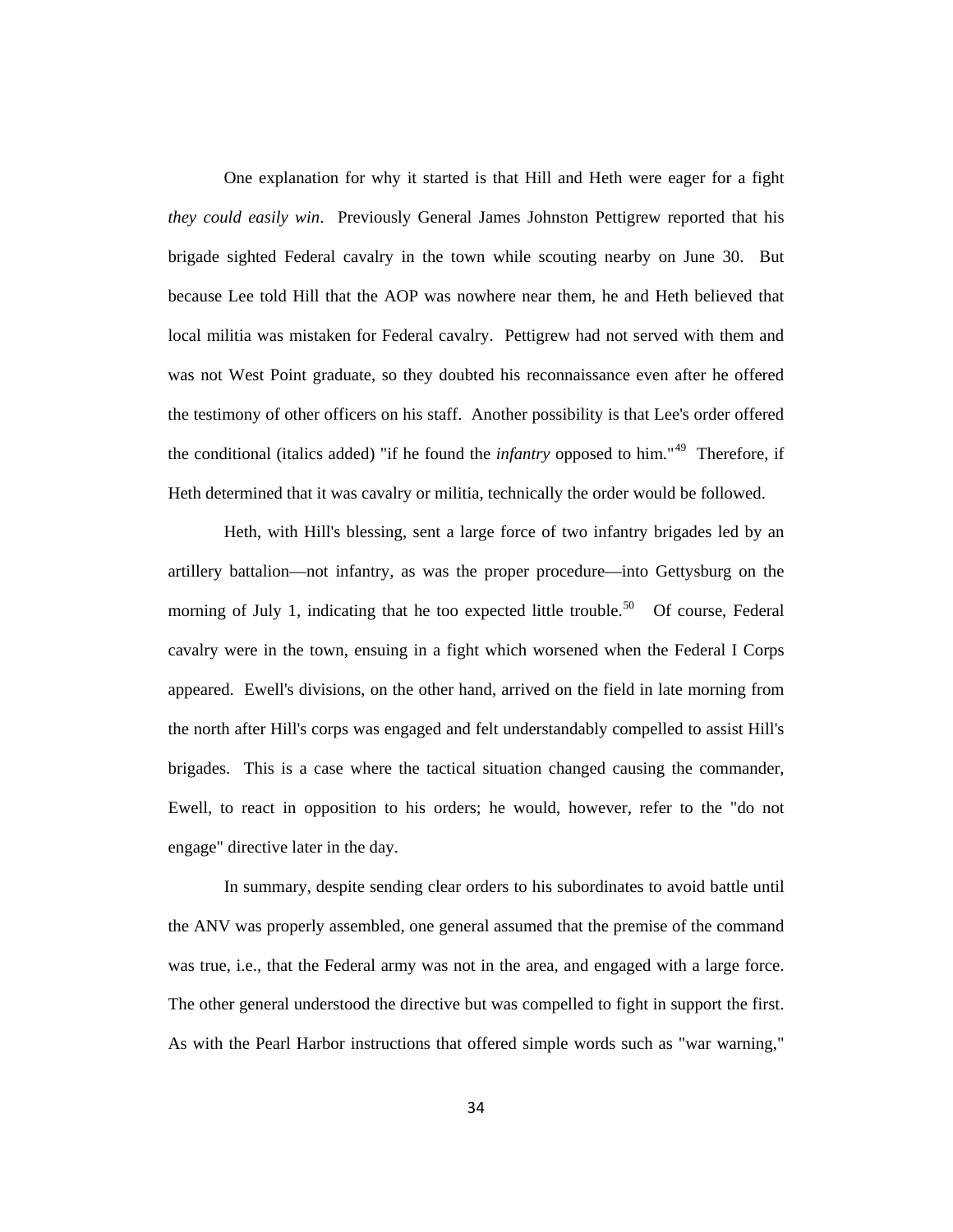terms like "without forcing an engagement" and "not want a general engagement" were ignored. Whether Generals Hill and Heth did this deliberately or selectively is open to debate, but the fact remains: they were ordered clearly to *not* start a battle and did so.

## **IV. LEE'S ORDER TO EWELL**

Perhaps no Civil War order provokes discussion and controversy as does that from General Lee to General Richard Ewell on the afternoon of July 1. After the late morning arrival of two of his divisions from the northwest to the northeast of Gettysburg, they were engaged for the rest of the day against the Federal I Corps west of town and XI Corps north of town. Further into the afternoon, the Confederates had pushed the Federals in disarray through town to the hills southeast, where an XI Corps division had been left in reserve. In addition, Federal reinforcements were closing from the south and deploying on Cemetery Hill, Cemetery Ridge, and east of Culp's Hill on the York Pike. With about three hours of daylight remaining, Lee sensed an opportunity to sweep the field. He told an aide, Major Walter Taylor, to ride to Ewell and tell him that it was "only necessary to press 'those people' in order to secure possession of those heights," ending with "if practicable" or "if possible." Ewell chose to not attack the hill.

Historians such as Edwin Coddington, Gary Gallagher, Harry Pfanz, and others have long considered this command to be a "discretionary order," i.e., an *indirect suggestion* giving the receiver latitude for the decision and *not a direct order*. Based on this interpretation, Ewell had the authority to make a choice and he used his discretion to not attack. In their book *Last Chance for Victory,* Scott Bowden and Bill Ward assert that this interpretation is untrue. To counter what they perceive as crass and baseless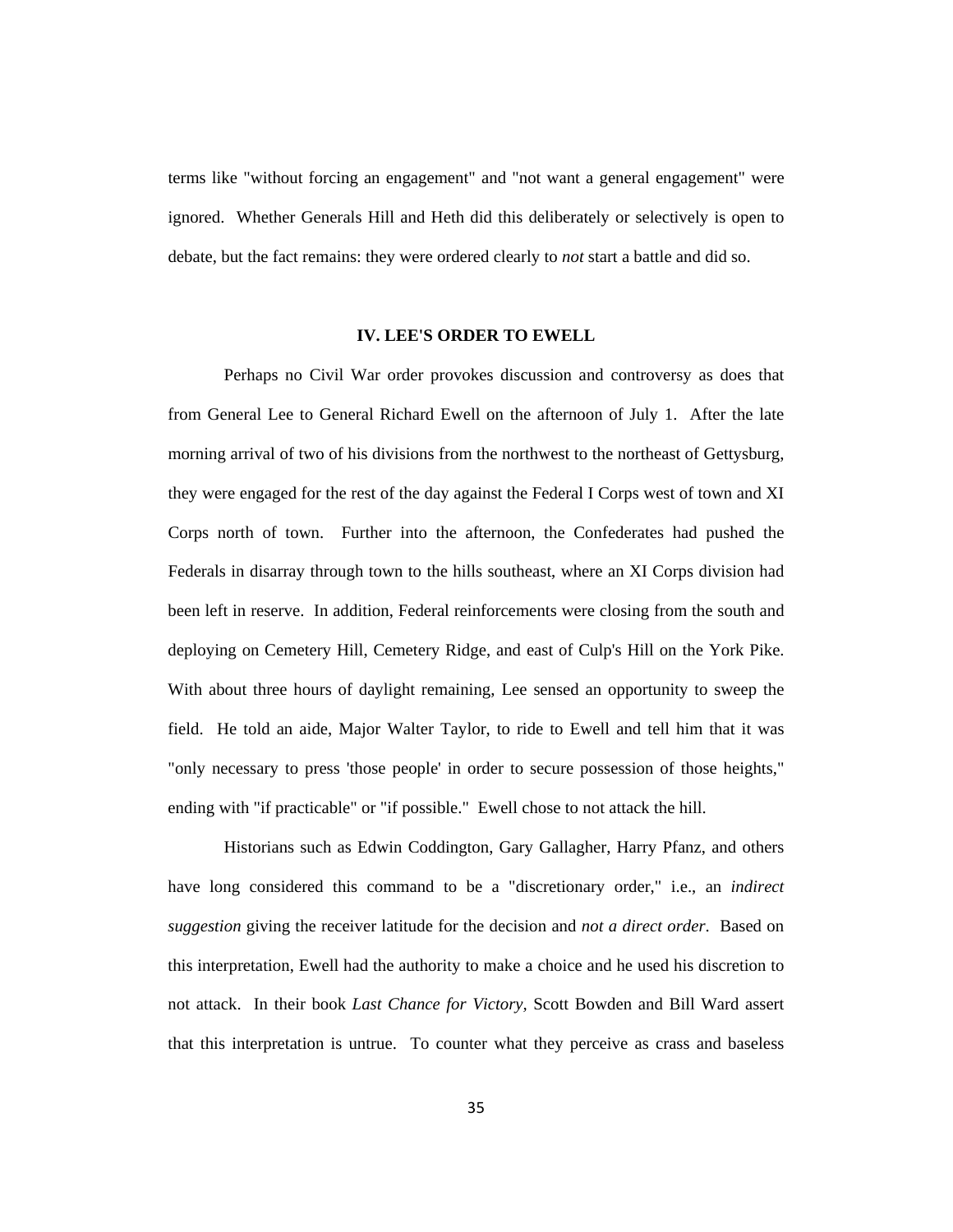accusations of General Lee's performance, they present an exhaustive accounting of his whereabouts and actions during the battle. This includes a curious and somewhat repetitive linguistic *apologia* for General Ewell's "misunderstanding" (per the authors) of the term "if practicable," based on the contemporary concept of honor.<sup>[51](#page-54-41)</sup>

The aristocratic Southern code of gentility forms the basis for an adherence to tradition that dictated the deportment of Lee and his officers. One did not order a Southern gentleman directly, but used carefully worded deferential statements that were supposedly understood as an order. Lee adding a genteel suffix of "if practicable" is one example of this as well as Lee's aforementioned admonition to Stuart "Be watchful & circumspect". Another example such language was the signing of a letter to subordinates with "your obedient servant." Rather than suggesting that the writer was literally subservient, this was an expression of good will between gentlemen. Note that this phrase appears in messages sent to opposing commanders on both sides.<sup>[52](#page-54-42)</sup> In addition, Lee was known to edit his reports to avoid blaming or embarrassing any of his officers, which he felt "is unbecoming in a generous people, and I grieve to see its expression."<sup>[53](#page-54-43)</sup>

Acceptance that Lee and his generals were Southern gentlemen produces a conclusion that gentility and honor colored their actions, writing, and speaking. Based on this, Bowden and Ward propose that his directive was not a "discretionary order," but "an order with discretion," i.e., a respectful *order* whose method of execution was left to the discretion of the receiver.<sup>[54](#page-54-44)</sup> As a Virginia gentleman, Ewell was expected to know that this purposefully deferential statement was in fact a direct order and nothing else. Communication theory states that both the transmitter and receiver must assign the same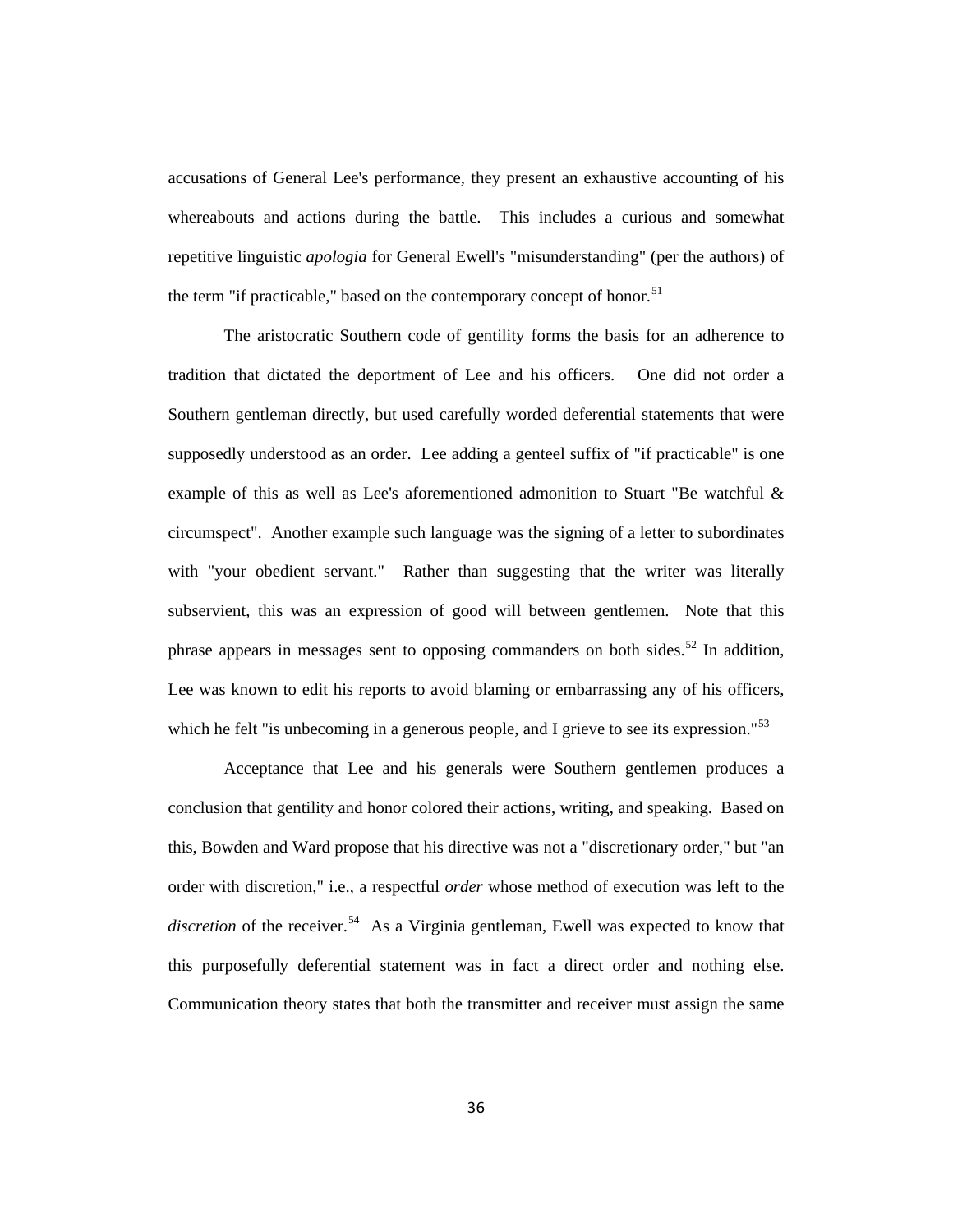meaning to the symbols used, and Lee apparently used language he thought Ewell understood. Yet he did not take the hill as entrusted.

The reasons offered for this failure are many. In addition to the "discretionary order" theory, it has been suggested that Lee should have known that Ewell did not possess the resolute qualities of the deceased General Thomas ("Stonewall") Jackson and should have changed his style of command to deal with his supposed indecision. Ewell's long successful service under Jackson, who was known for not tolerating incompetence, belies this theory. Another supposition purports that the messenger, Major Taylor, did not remember Lee's exact words. However, he was regarded as accurate in such matters and other witnesses confirm his account. Ewell contended that A.P Hill's Third Corps could offer no assistance on his right, especially after their long fighting that day. Finally, some argue that Ewell was following Lee's command that "he did not want a general engagement brought on." One might ask here: after five or six hours of fighting, could any general *not* believe that the original avoid-a-battle order was null and void?<sup>[55](#page-54-45)</sup>

According to Bowden and Ward, the most credible explanation is that Ewell was emotionally shocked by his rapid successes of the morning and early afternoon. His soldiers had swept the Federals from the field under his command.<sup>56</sup> In addition, he had received multiple orders from Lee and numerous suggestions for courses of action from his subordinates. But in the end, his decision-making ability froze in a situation not too dissimilar to what happened to MacArthur between hearing of Pearl Harbor and the subsequent Japanese attacks on the Philippines. Both appear to have been overwhelmed by multiple stimuli—success for Ewell, disaster for MacArthur—and both reacted in the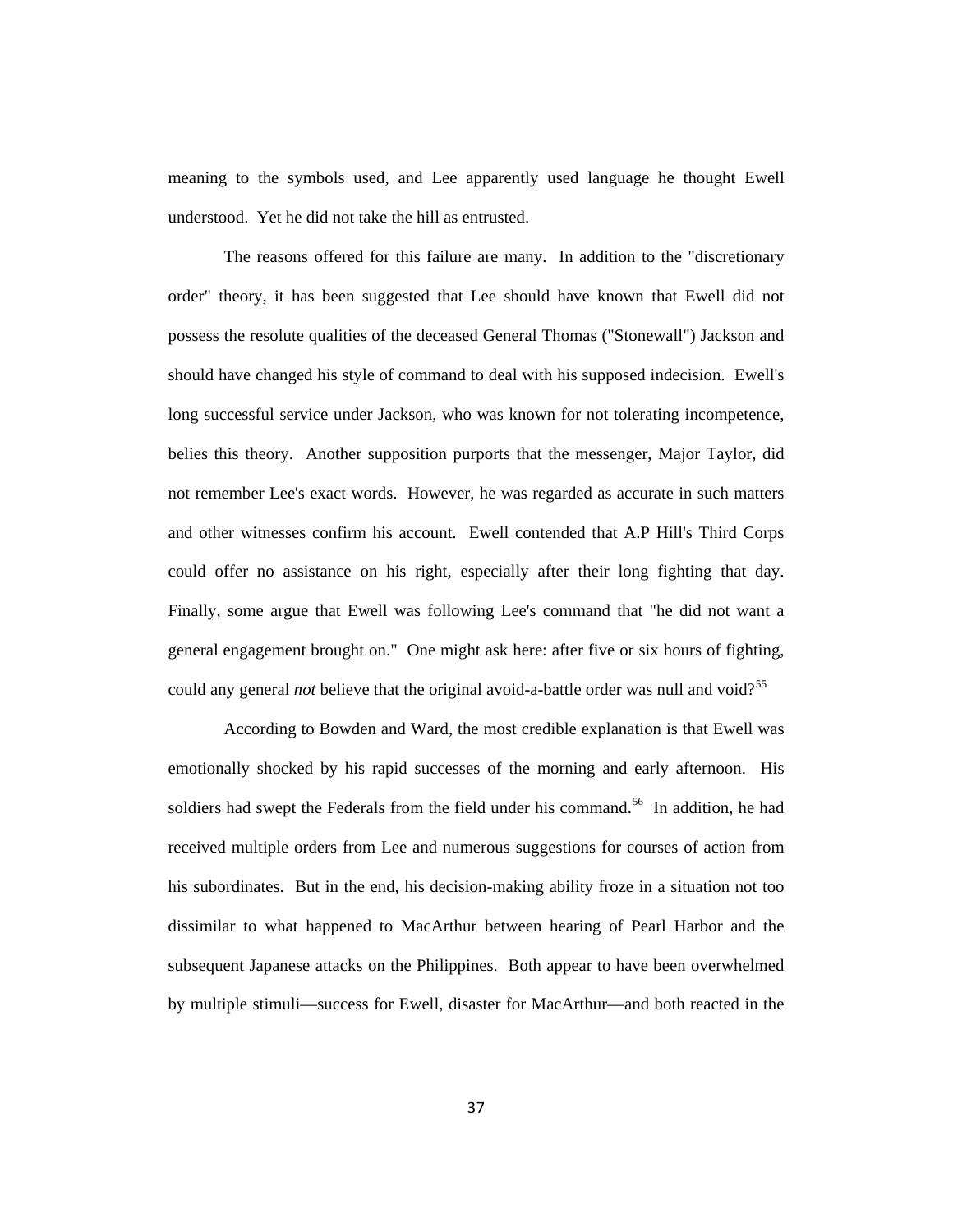same way. They based their actions on parts of their orders, or they engaged in selective perception.

Ewell's after-action report, in which he states an understanding of the order to avoid battle, offers support for this view. After sending General Jubal Early's division down the Heidlersburg Road (italics added):

I notified the general commanding of my movements, and was informed by him that, *in case we found the enemy's force very large, he did not want a general engagement brought on till the rest of the army came up.*

By the time this message reached me, General A. P. Hill had already been warmly engaged with a large body of the enemy in his front, and Carter's artillery battalion, of Rodes' division, had opened with fine effect on the flank of the same body, which was rapidly preparing to attack me, while fresh masses were moving into position in my front. *It was too late to avoid an engagement without abandoning the position already taken up, and I determined to push the attack vigorously.[57](#page-54-47)*

Ewell knew that the engagement had started, but not why, nor does he seem to have pondered over it very long beyond his awareness of Lee's order. In any case, he described a decision from a major general based on the tactical condition before him, to attack as hard as possible. Later he discusses the situation at the critical point (italics added):

The enemy had fallen back to a commanding position known as Cemetery Hill, south of Gettysburg, and quickly showed a formidable front there. On entering the town, I received a message from the commanding general to attack this hill*, if I could do so to advantage.* I could not bring artillery to bear on it, and all the troops with me were jaded by twelve hours' marching and fighting, and I was notified that General Johnson's division (the only one of my corps that had not been engaged) was close to the town.

Cemetery Hill was not assailable from the town, and I determined, with Johnson's division, to take possession of a wooded hill to my left...<sup>[58](#page-54-48)</sup>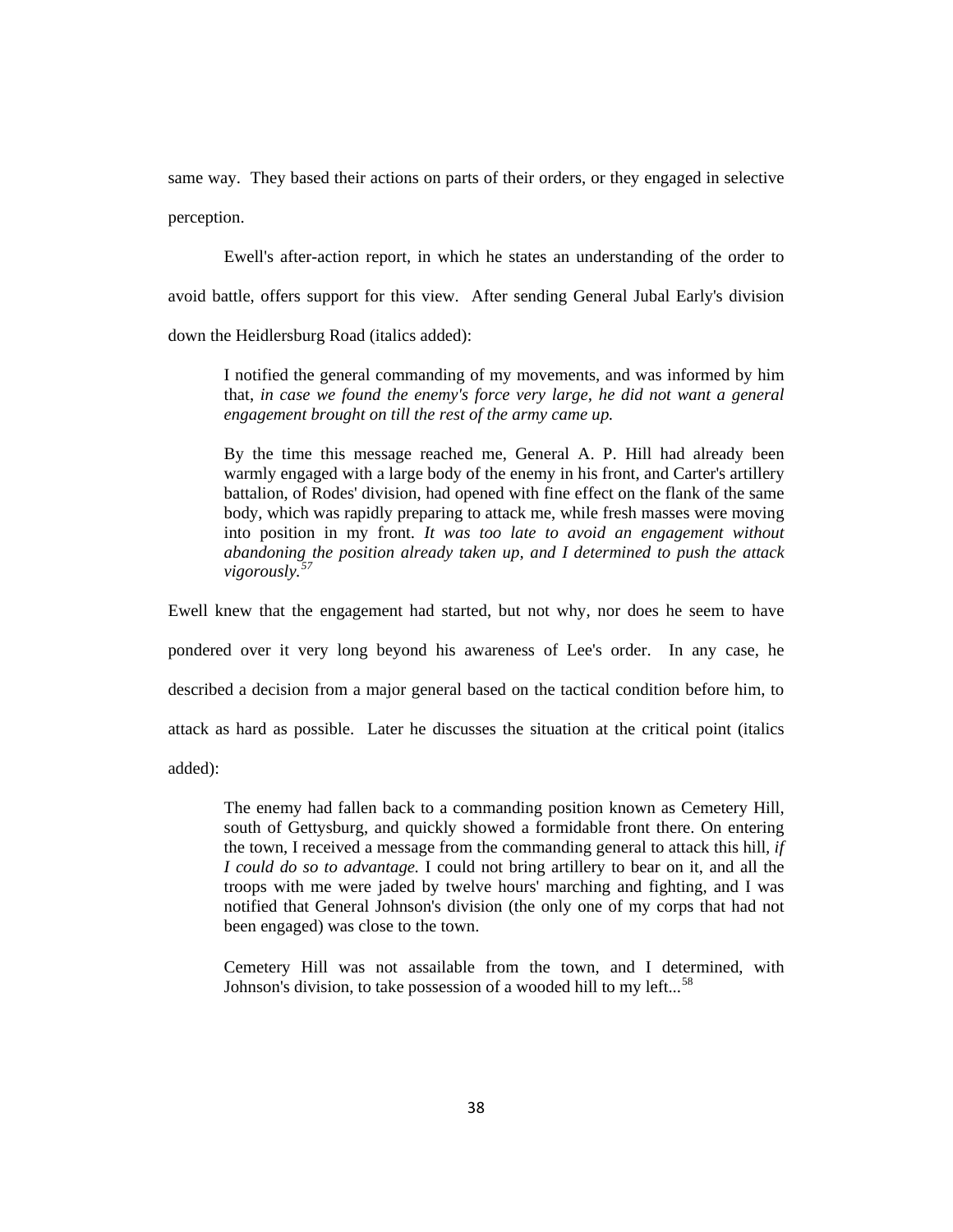Ewell took the sole conditional "if practicable" as an intrinsic qualification for attacking only if he "could do so to advantage." Like Stuart, he claimed that he was given discretion from his commander. Unlike Stuart, he might have been more justified in doing so. Admittedly "if practicable" was part of the traditional Virginia gentleman's lexicon. However, the phrase, given the conditions of battle, does seem to offer just enough leeway to allow a choice—and Ewell took it. According to participants testimony and recent analysis, this is not what Lee intended, and history must live with the fact that a traditional phrase had the same wording as a way out.

After listing all the reasons that trying to take Cemetery Hill was not advantageous, he even claimed that it "was not assailable from the town." So Ewell made a command decision and entered the battle based on the tactical situation (an aggressive posture contrary to Lee's original orders), an aggressive posture, then later became hesitant despite several hours of hard fighting, declining to press an enemy in obvious disarray (a conservative choice contrary to his updated directive).

Despite Lee's two subordinates being Virginia gentlemen and supposedly speaking the same language (a condition of successful communication), both generals mentally converted the subtlety of this polite, genteel code to a basic conditional much as a commoner would. They independently exhibited selective perception when interpreting important battle orders from Robert E. Lee, indicating how pervasive and potentially pernicious this behavior can be.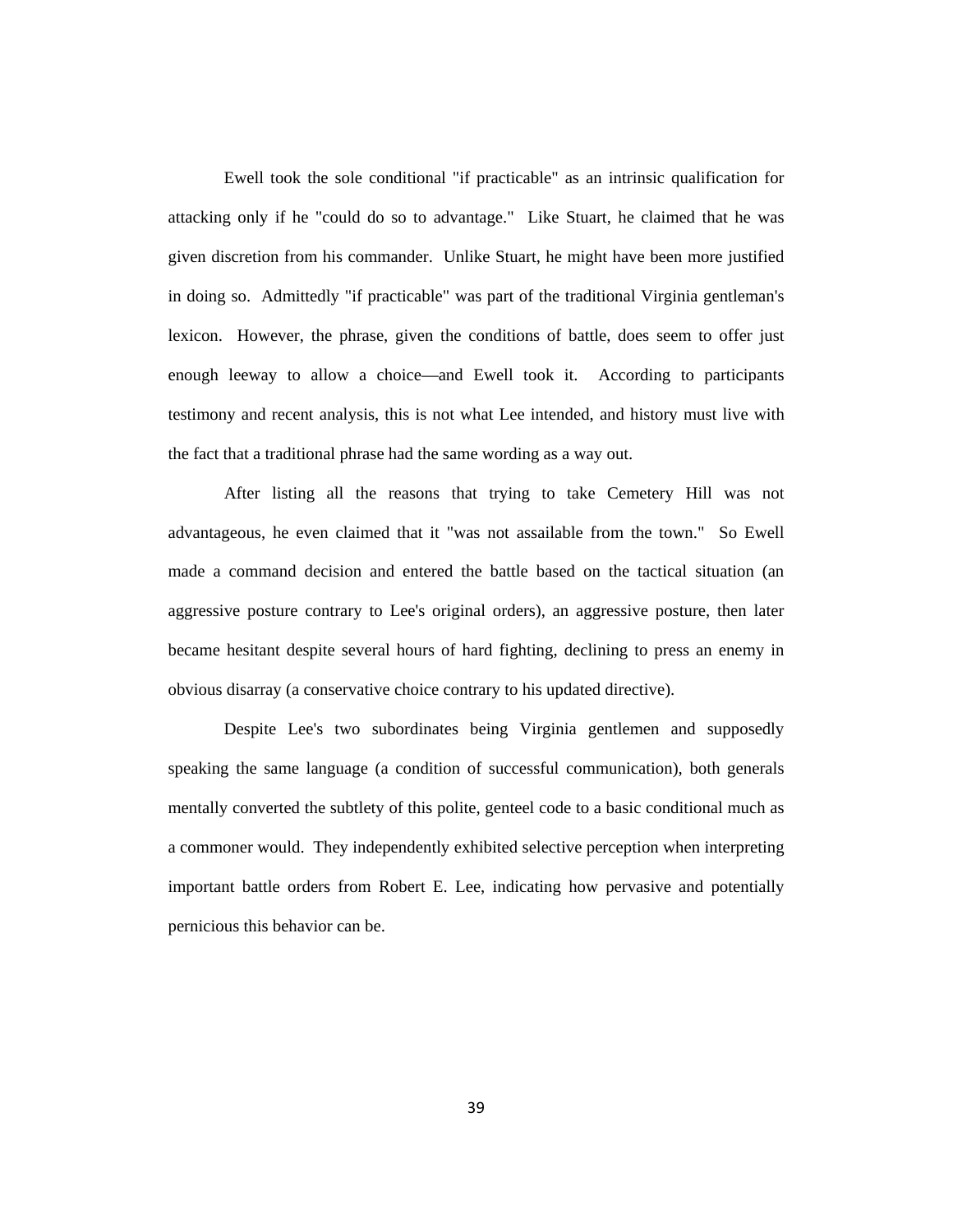## **V. MEADE'S ORDER TO SICKLES**

Although the Federals won the battle, they too had their share of missteps. Perhaps the most well known is the movement on July 2 by III Corps under General Daniel Sickles, the only Federal corps commander at Gettysburg who did not graduate from West Point. In addition, Sickles was a New York Tammany Hall politician, congressman, lawyer, and political survivor who knew how to parse a phrase to his advantage. Dan Sickles's sole concern was Dan Sickles: his skill at self-preservation was obvious, vulgar, and well known throughout the public, government, and army. He was also unhappy about the departure from command of his friend, Joseph Hooker, on June 28 with General Meade as his replacement.

Around 3 p.m., Sickles ordered an advance westward to the Emmitsburg Road from its original position on the Union line to a final deployment was about three quarters of a mile ahead centered at the Peach Orchard. This decision resulted in an extended salient that was exploited about an hour later in an attack by two of Longstreet's divisions. Some of the fiercest, most desperate fighting in the entire war occurred as the Federals poured in brigade after brigade to stop Confederate attacks. The Union line held, but at a tremendous cost on both sides.

At the core of this episode is whether Meade's order to Sickles gave him the latitude to move his 10,000 men forward. On July 2 at 5 a.m., Meade ordered General John Geary's division of XII Corps to leave its position near and on Little Round Top and progress to Culp's Hill. Later that morning he sent his aide and son, Captain George Meade, to learn where III Corps was deployed. They were not in position because Sickles was in "some doubt as to where he should go." The nature of this exchange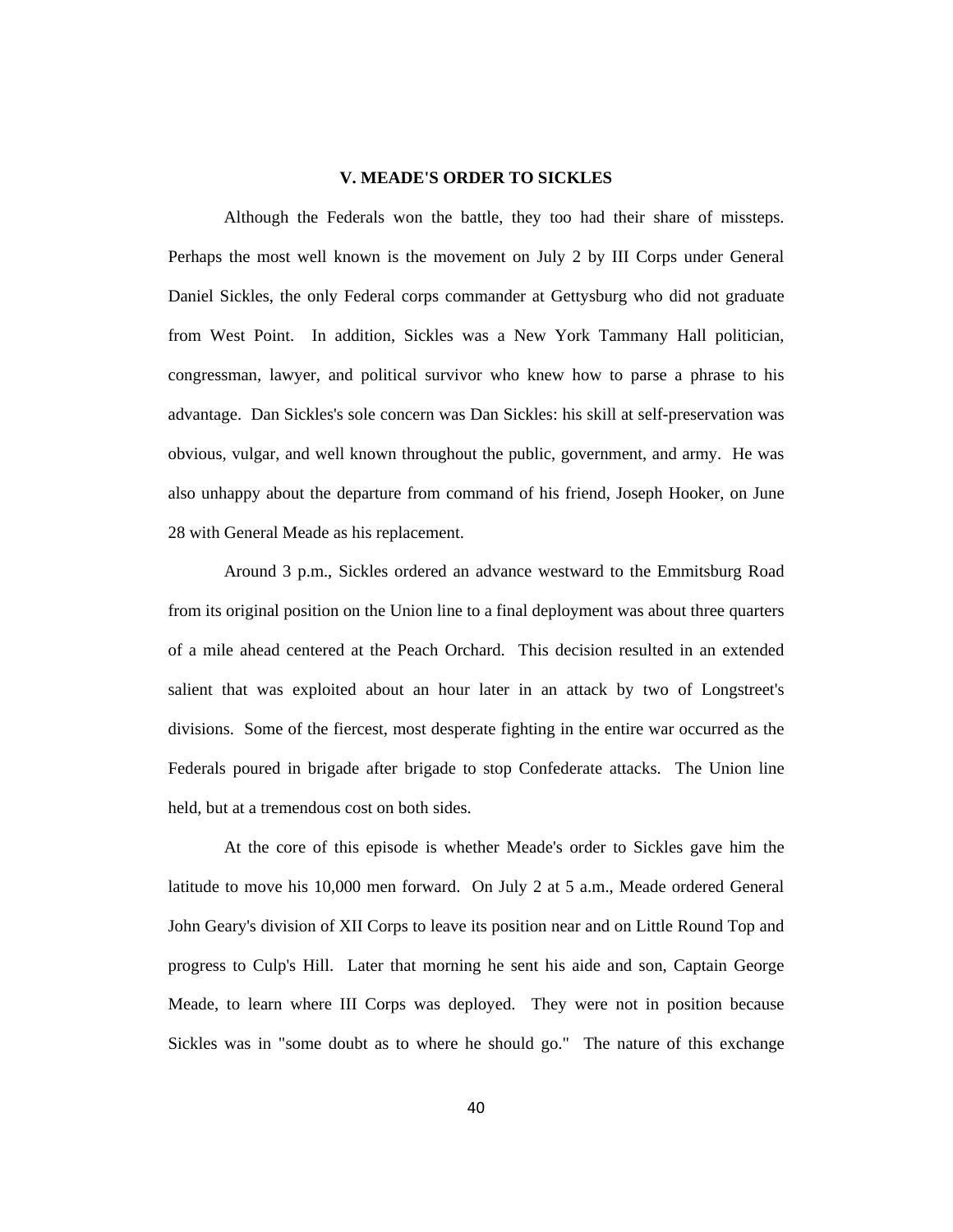indicates that Meade had sent orders to Sickles earlier, although this message is not recorded.<sup>59</sup> Because of this, it is impossible to determine whether it was terse or detailed, both of which would indicate Meade's level of trust in Sickles.

Upon hearing about Sickles's indecision, Meade told his son sharply to return to tell him that (italics added) "his instructions were to go into position *on the left of the Second Corps; that his right was to connect with the left of the Second Corps; that he was to prolong with his line the line of that corps,* occupying the position that General Geary had held the night before."<sup>[60](#page-54-50)</sup> With this order, it is clear that Meade attempted to lay out clearly for Sickles exactly where he should move his corps. His redundancy here is almost as condescending as Stuart's "shoeing horses" comment: "left...Second Corps, left...Second Corps, occupy same position as Geary."

For some reason Sickles did not understand this, apparently consulted with none of his professional officers, and came personally to confer with Meade who simply repeated his instruction. In response, Sickles bizarrely claimed that John Geary had had no position and asked for a member of Meade's staff to help him place his corps, for which General Henry Hunt, Chief of Artillery, was chosen.<sup>[61](#page-54-51)</sup>

Sickles then asked Meade if he, Sickles, had the authority to place his corps "in such a manner as, in his judgment, he should deem most suitable." Meade replied, "Certainly, *within the limits of the general instructions I have given to you*; any ground within those limits you choose to occupy I leave to you." Hunt, unaware of Meade's original order to Sickles, learned of the decision to cover the Emmitsburg Road only upon arriving at his sector or the field. He offered Sickles advice and suggested that Meade survey the proposed line before III Corps moved out. Sickles ignored Hunt and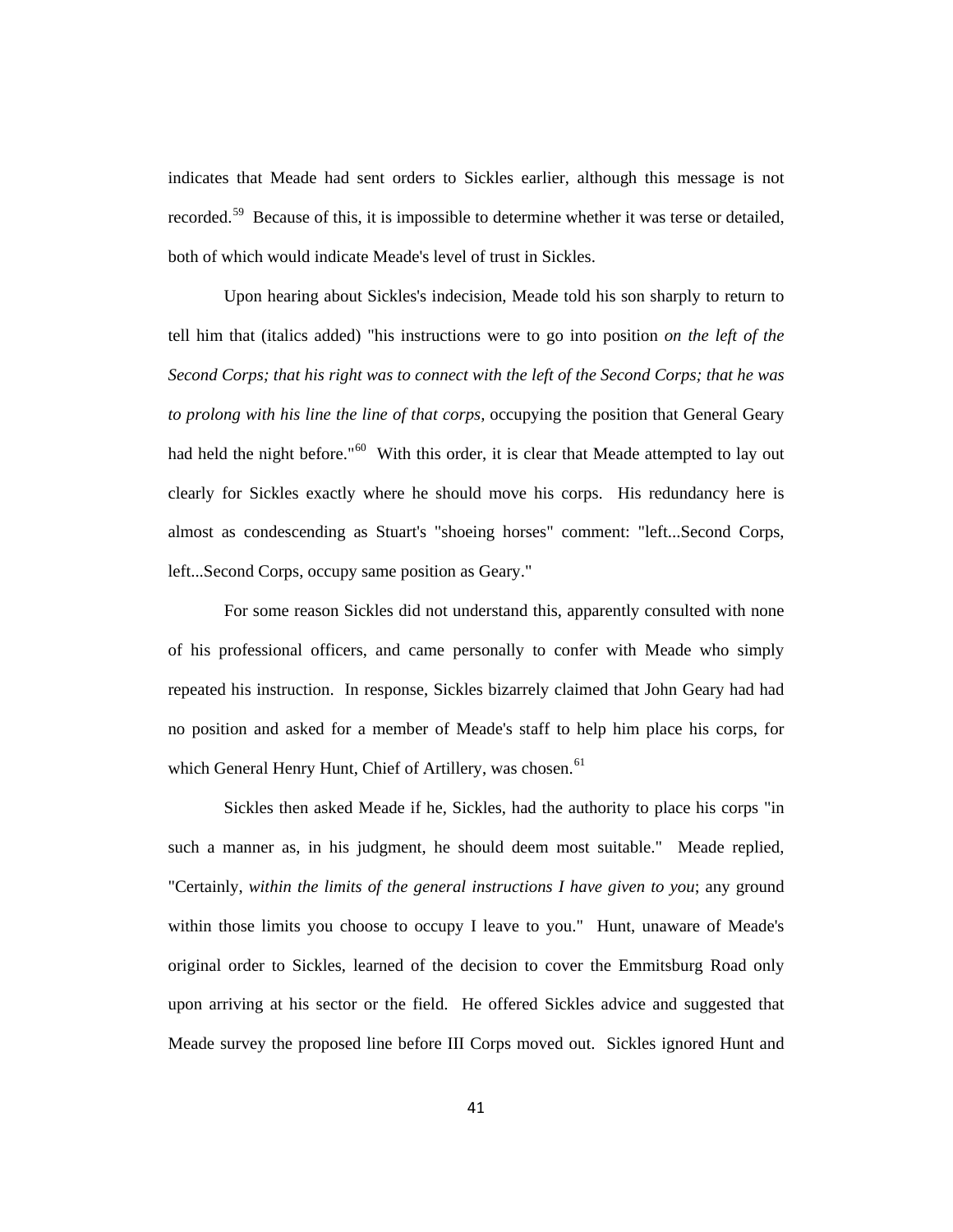moved out without waiting. Riding out later, Meade observed III Corps in its extended position, and he pointed in the direction of Little Round Top to show Sickles where he wanted them; however, once Confederate artillery started, he did not think it wise for those men to move at that time.<sup>[62](#page-54-52)</sup> The III Corps was attacked by two divisions of Longstreet's First Corps and in the next three hours suffered around 4,200 casualties, including Sickles, who lost a leg.

Meade's language is in this exchange appears more prosaic than Lee's in his exchanges—no genteel "if practicable" holding codified hidden connotation. Yet Sickles did not deploy his corps where Meade directed him. Although he received the instructions to deploy in the area previously occupied by Geary, Sickles claimed that this was invalid because it was used simply for assembly and not for battle deployment, a meaningless fine point only a lawyer might devise. In addition, as headquarters did not respond to his legitimate concern about Buford's cavalry departing from his left, Sickles felt as if he had to move out to compensate for this loss of reconnaissance.

A slight digression is required at this point. In the Battle of Chancellorsville two months earlier in May, Sickles's III Corps had occupied a height called Hazel Grove. Army commander Hooker ordered his corps off Hazel Grove to another position after which Confederate artillery occupied the hill and fired on the Federals. Sickles's memory of this incident is often cited as a valid reason for Sickles's westward movement on July 2: the Peach Orchard sits on a higher elevation than the line to which Sickles was ordered. This might be true, but it appears to have not been part of the recorded discussion between him and Meade. An analysis based on CT can evaluate only discourse, not thought: CT cannot evaluate the validity of the Hazel Grove memory.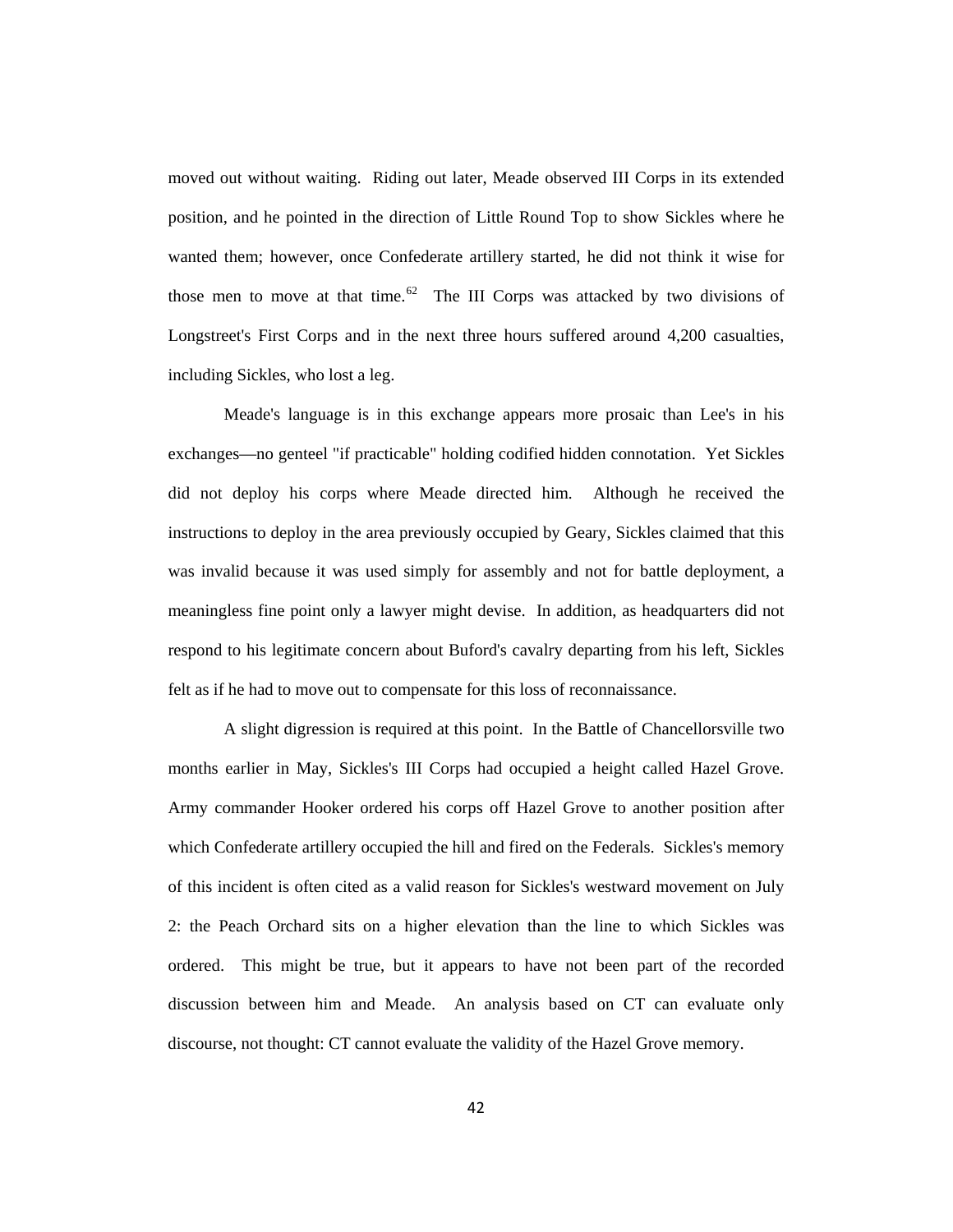In the end, Sickles claimed there was no misinterpretation because no orders existed, using the "approval" from General Hunt as validation of his extended position. Sickles never again served with the army and likely only avoided a sullied reputation because no one would court martial a general who lost his leg in action.<sup>[63](#page-54-53)</sup>

The original order to Sickles was clear: connect with II Corps and extend the line. Like Lee, Meade expected his corps commanders to determine how to follow his directives without spending extra time explaining: they were, after all, trusted men in leadership positions. Thus three major elements of communication theory were met: Meade communicated his expectation to Sickles in a common code and relied on him to follow through. Upon request (which Sickles was entitled to make), Meade later clarified the instruction but unfortunately did not inform Hunt of the original order when he sent him to assist Sickles in placing his corps. Despite this, there was nothing in Meade's original message indicating that III Corps should be deployed almost a mile west of the Federal line.

It should be noted here that if Sickles was truly stymied as to where to place his corps, he was entitled to request clarification. This is vital in a military sense and is part of the CT mechanism. As part of the feedback process, Meade did clarify his response. However, in doing so, the message was relayed first by his son and later by Hunt, who was unaware of the original sequence of orders and clarifications. This is an example of the third characteristic above involving multiple persons. In this case, Hunt unwittingly approved a position because he did not know the original position as ordered by Meade. It shows that even trusted messengers can complicate the transmission of a message transmission.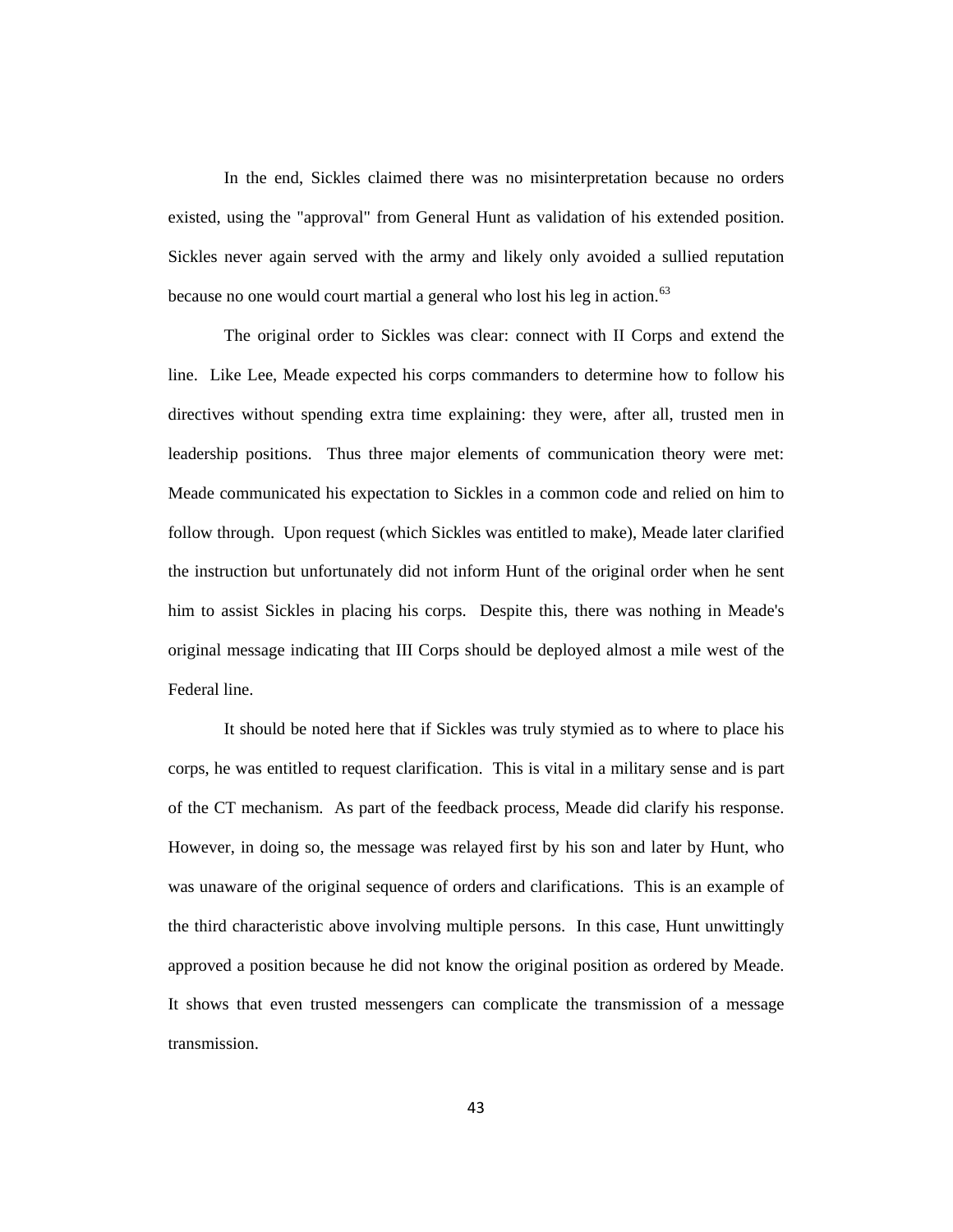It appears that by his own words, Sickles chose to move his corps where he wanted despite his orders. He continued refusing to accept that he had misinterpreted directions he was given, claiming further that Meade had no plan and exercised no leadership leaving him and him alone. However, he admitted to both acting on his own and not notifying his superiors or neighbor, General Winfield Scott Hancock, commander of II Corps, of his change of position.<sup>[64](#page-54-5)</sup> As with Beverly Robertson, this is an example where communication theory offers little to explain the actions of the receiver.

## **SUMMARY AND CONCLUSION**

This paper outlined aspects of communication theory and investigated its usage in analyzing controversial Civil War messages. Of particular importance was clarifying the difference between the concept of selective perception—wherein a receiver unconsciously follows part of a directive and excludes the rest—contrasted to simple disobedience. The paper then presented examples of orders that succeeded and some that failed, presenting each with corresponding historical context and additional explanations provided by CT.

Five controversial Gettysburg commands were then explored using the characteristics selected for this paper. The results show that whereas such ideas provide an alternate method of studying or parsing the messages to determine their textual efficacy, they offer no guarantee of answering the questions surrounding why an order was not actually followed. A summary of the results of this approach to these five orders follows: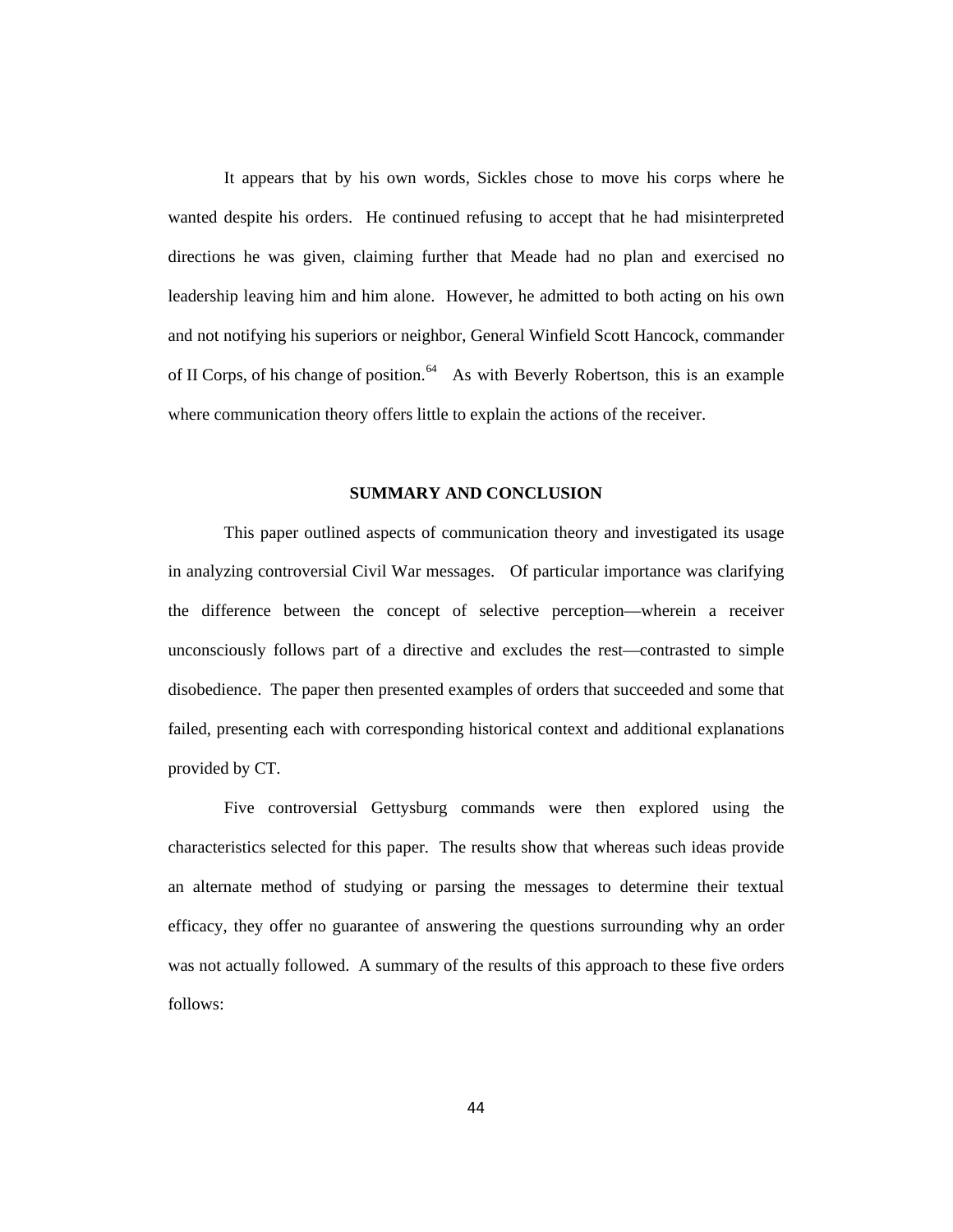1. *Lee's Orders to Stuart*. Lee was direct with his intent in his first written order to Stuart, but offered still more clarification in his second. Two things were apparent: Stuart was to move to Ewell's right and not be brash. He failed in both. If Stuart should avoid being accused of conscious, premeditated disobedience or of striving for headlines, then CT offers an alternative explanation for his negligence in following the given commands: selective perception. Despite Lee's manifest displeasure with his absence, Stuart apparently still did not recognize the meaning of the order, stating in his report stated that he had exercised the discretion from the commander.

2. *Stuart's Orders to Robertson*. Neither Lee nor Stuart should have tolerated the deplorable situation between him and both Robertson and Jones. Stuart chose to appoint no better cavalry commander over Robertson and avoided dealing with Jones because of personality problems. There appears to be no record of Lee exercising his right as army commander to intervene, informing his three generals that *he* considered this situation intolerable and ordering them to cease discord or answer to him personally. It seems difficult to envision any Confederate general willing to do this. In the end, the hands-off approach allowed a festering environment of distrust to permeate the command structure of the Confederate cavalry.

That said, it appears abundantly clear from Stuart's message to Robertson that he had minimal, if any, trust in him. He offers orders for each situation, instructs him on rotation of his pickets, and even tells him to be observant and shoe his horses. Despite all this handholding, Robertson missed the AOP crossing the Potomac, which caused him to be away from the ANV near the start of the battle. Robertson and Jones even waited a day after receiving Lee's instructions before they joined the army. In this case, no aspect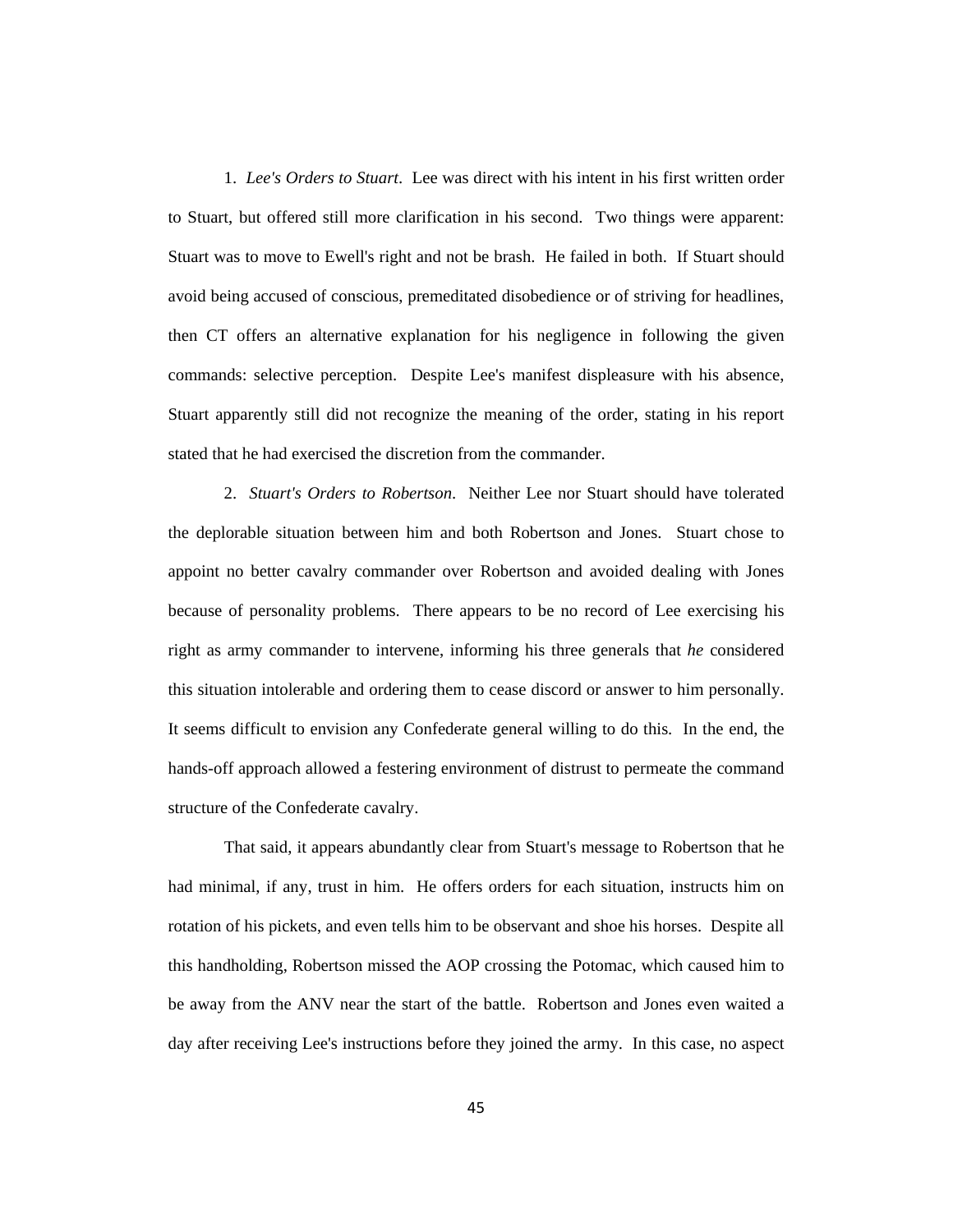of CT appears to explain these lapses any better than a verdict of ineptitude on the part of Robertson and Jones.

3. *Lee's Order to Avoid Battle*. Lee gave a simple order to his commanders, in essence "Do not start a fight." They were already in the Gettysburg-Cashtown area, so they met the location stipulation: whatever actually drove Hill and Heth to engage the Federals remains unknown. One might argue that Lee's optimistic statement to Hill about the AOP's distance from the ANV combined with Hill's disbelief of Pettigrew's observations converged to predispose Hill to carelessness. Alternately, it can be asserted that Hill and Heth were anxious for a fight, especially if Gettysburg contained only militia. However, CT could suggest that Hill, who received Lee's order, unconsciously parsed one part of the order (where to meet) from the other (do not start a fight). This is not as obvious as with the Pearl Harbor commanders or Stuart, but remains a plausible alternative.

4. *Lee's Order to Ewell*. For most of July 1 General Ewell performed well. Conscious of the order from Lee to avoid battle, he read the tactical situation correctly and instructed his brigades to assist Hill by attacking the Federal I and XI Corps assembling north of town. However, in front of Cemetery Hill a few hours later, he decided it disadvantageous to press the Union army there despite its disarray. Two straightforward reasons for this could simply be poor decision-making or loss of nerve, although these seem contrary to all of his performance up to that minute. Another more plausible explanation from CT for his decision is that, like MacArthur in the Philippines with bad news hitting him, the days' victories overwhelmed Ewell. Similarly, they both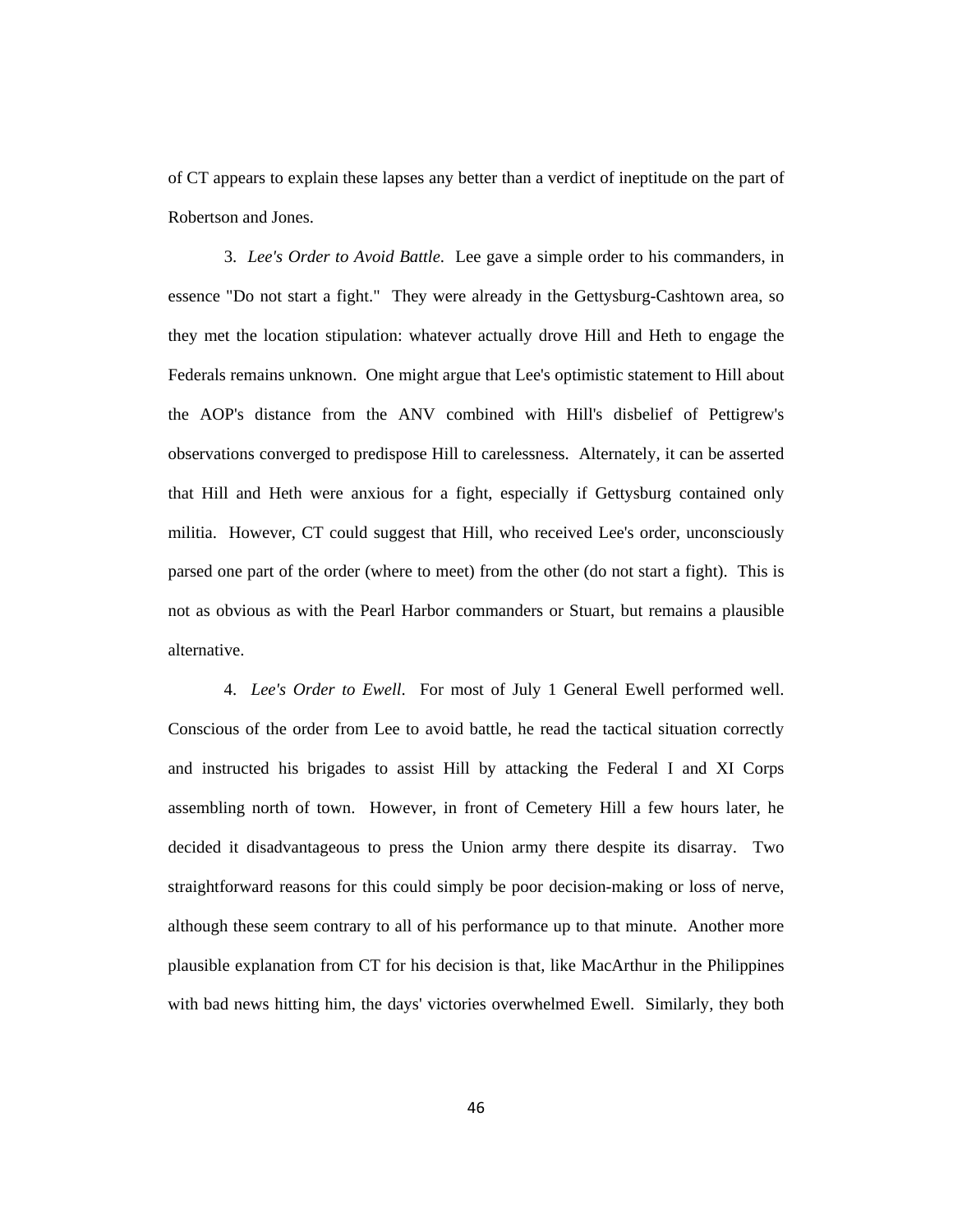apparently unconsciously chose to concentrate on only part of their orders as the fulcrum for decisions, in effect selective perception.

5. *Meade's Order to Sickles*. It seems difficult to argue that Meade's commands to Sickles, the original and clarifications, were unclear. Any minimally competent officer could look at the topography and determine the correct sector for placement of III Corps. Because Meade indicated that the battle had started and ordered all units to march quickly to the town, determining what Sickles hoped to gain by parsing and questioning a simple order as "connect with II Corps" remains challenging; he consciously disobeyed it and offered no excuse. Analysis shows that Meade's orders conformed to CT characteristics of and did not offer the leeway that Sickles assumed and claimed. In addition, Sickles's apparent topographical ineptitude and obstinate defiance transcend selective perception. Table 3 summarizes these results.

| TABLE 3.  COMMUNICATION THEORY ANALYSIS OF FIVE           |              |                      |                             |                  |                 |  |
|-----------------------------------------------------------|--------------|----------------------|-----------------------------|------------------|-----------------|--|
| <b>CONTROVERSIAL ORDERS FROM THE BATTLE OF GETTYSBURG</b> |              |                      |                             |                  |                 |  |
|                                                           |              |                      | <b>SUCCESSFUL OPERATION</b> |                  |                 |  |
|                                                           |              | <b>COMMUNICATION</b> |                             |                  |                 |  |
|                                                           |              | <b>THEORY</b>        |                             |                  |                 |  |
|                                                           |              |                      | 2.                          |                  |                 |  |
|                                                           | <b>TYPE</b>  |                      | <b>ORDER</b>                | 3. ORDER'S       |                 |  |
|                                                           | OF.          | 1. ORDER             | <b>CARRIED</b>              | <b>INTENT</b>    |                 |  |
| <b>ORDER</b>                                              | <b>ORDER</b> | <b>COMPLIANT?</b>    | OUT?                        | <b>OBTAINED?</b> | <b>COMMENTS</b> |  |
| Lee to                                                    | Written      | Yes                  | No                          | N <sub>o</sub>   | Clear order     |  |
| Stuart                                                    |              |                      |                             |                  | misread via     |  |
|                                                           |              |                      |                             |                  | selective       |  |
|                                                           |              |                      |                             |                  | perception.     |  |
| Stuart to                                                 | Written      | N <sub>o</sub>       | No                          | N <sub>o</sub>   | - Overly        |  |
| Robertson                                                 |              |                      |                             |                  | comprehensive   |  |
|                                                           |              |                      |                             |                  | message with    |  |
|                                                           |              |                      |                             |                  | many            |  |
|                                                           |              |                      |                             |                  | conditionals    |  |
|                                                           |              |                      |                             |                  | - Stuart's      |  |

**TABLE 3. COMMUNICATION THEORY ANALYSIS OF FIVE**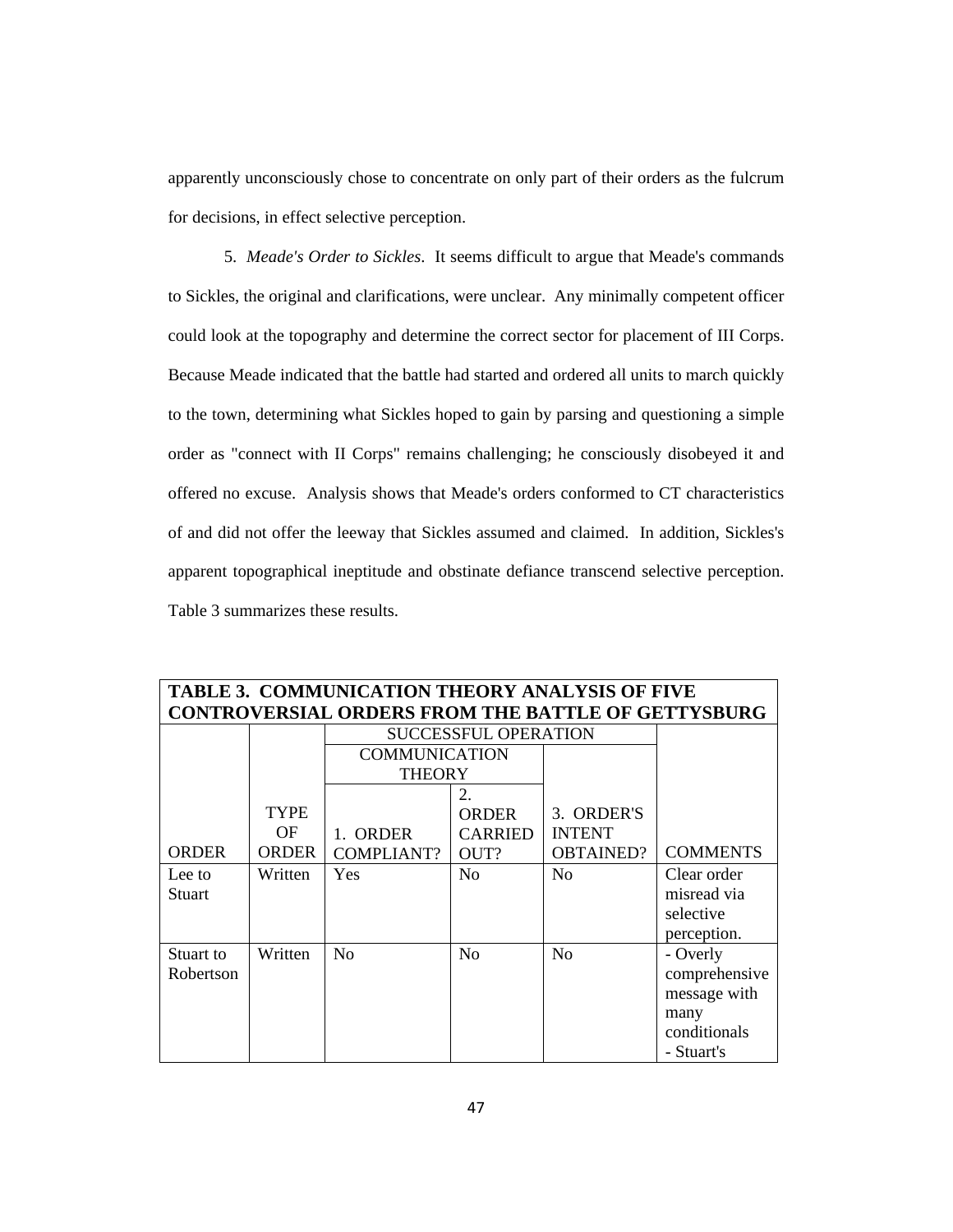|                                            |      |                |                |                | distrust is<br>manifest and<br>well-placed<br>owing to<br>Robertson's<br>ineptitude.                                               |
|--------------------------------------------|------|----------------|----------------|----------------|------------------------------------------------------------------------------------------------------------------------------------|
| Lee to<br>Avoid<br><b>Battle</b><br>(Hill) | Oral | Yes            | N <sub>o</sub> | N <sub>o</sub> | Selective<br>perception<br>possible                                                                                                |
| Lee to<br>Ewell                            | Oral | N <sub>o</sub> | No             | No             | - Brief<br>message<br>contained 1<br>conditional<br>which Ewell<br>followed via<br>selective<br>perception.<br>- Input<br>overload |
| Meade to<br><b>Sickles</b>                 | Oral | Yes            | N <sub>o</sub> | N <sub>o</sub> | Clear message,<br>but ignored<br>and contorted<br>owing to<br>Sickles's<br>arrogance and<br>ineptitude.                            |

These discussions suggest these conclusions:

1. Communication theory provides a structured approach for examining failed historical orders. As such, it is as equally valid as offering the use of polite Virginia gentleman's language to explain why some of Lee's commands failed. Of course, all such proposals possess a certain amount of conjecture: whereas each one appears possible, some even more plausible, but no one can ever know what happened with certainty.

2. Communication theory also seems to confirm why orders succeeded. Successful commands were clear and concise, both of which are characteristics of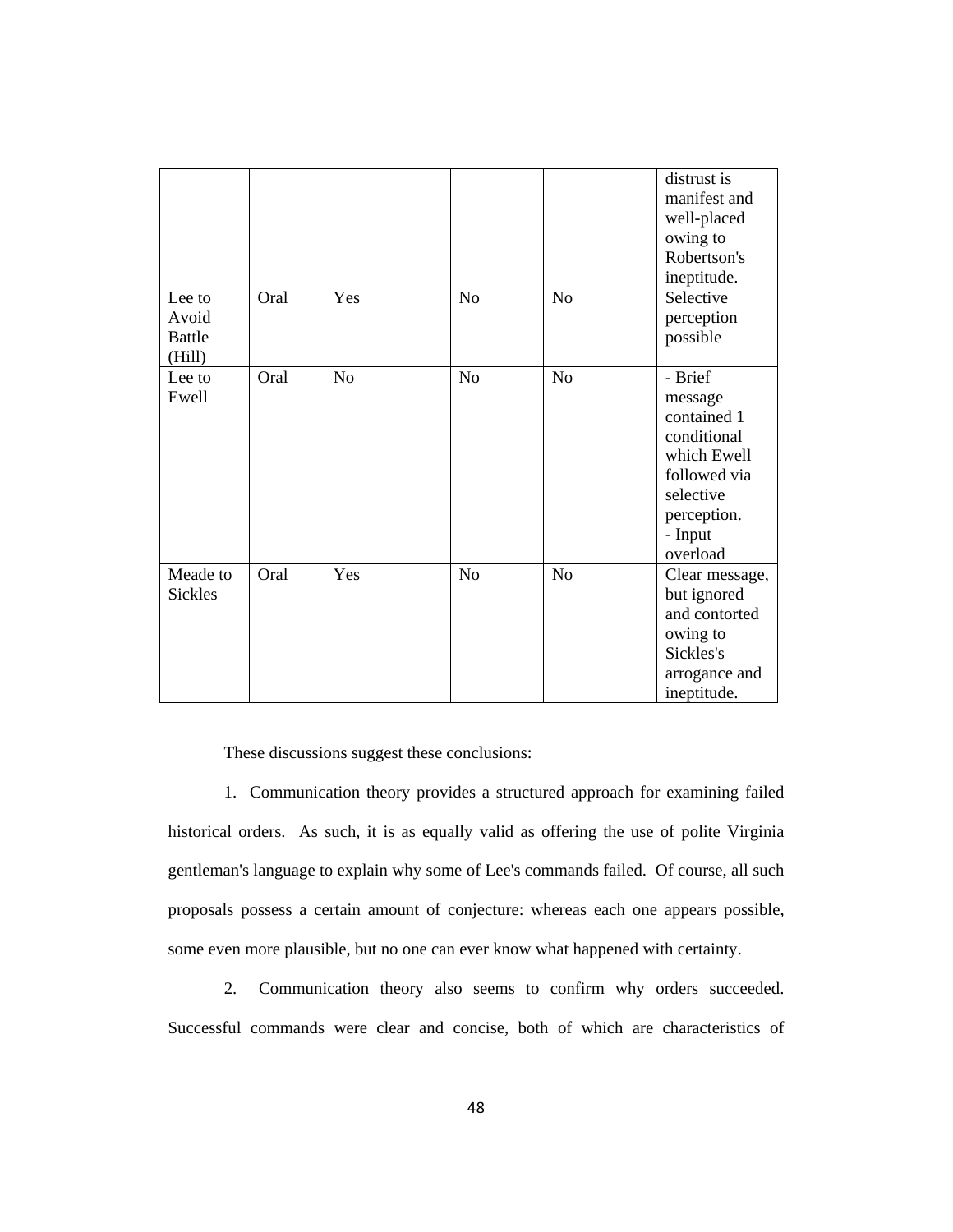exemplary communication. In addition, they were received by officers who read them correctly and who were inclined to obey them. The benchmark examples of Nimitz and Lee demonstrate these tenets, as do the oral orders of Meade and Vincent.

3. Selective perception might offer different insights and plausible explanations in cases where the failed message contains crucial conditionals or options or strictures against certain actions. In the two examples in Hawaii and the Philippines, orders appeared to permit this wherein commanders all concentrated on what they were *not* to do. In the examples of disobeyed messages—Rommel, von Choltitz, Pickett—receivers consciously ignored direct orders with no selective perception. But as the case studies show, even a simple directive such as "do not start a battle if infantry is in the town" or to take a hill, "if practicable," can be an opening for selective perception to creep in.

Lee's use of the conditional "if practicable" presents a problem for historians. As noted above, it has long been considered a true conditional, often compared to "if possible." Also discussed is the contention of Bowden and Ward that it is not a conditional, but an implicit, but direct, order in the genteel parlance of Virginia gentlemen. Thus, according to this contention, Lee's order to Ewell was a direct order, not a polite suggestion. However, in his Special Order 191, he uses the conditional "practicable' twice in instruction to General Walker, who is from Missouri and not a member of Virginia society. Which is the exception and which is the rule: with Lee's order to Walker or Ewell? In fact, many of Lee's orders presented in this genteel code, subtle but supposedly understood by the receiving Virginia gentlemen, were misunderstood. Care must be taken when offering alternative exegesis of what might be simple English.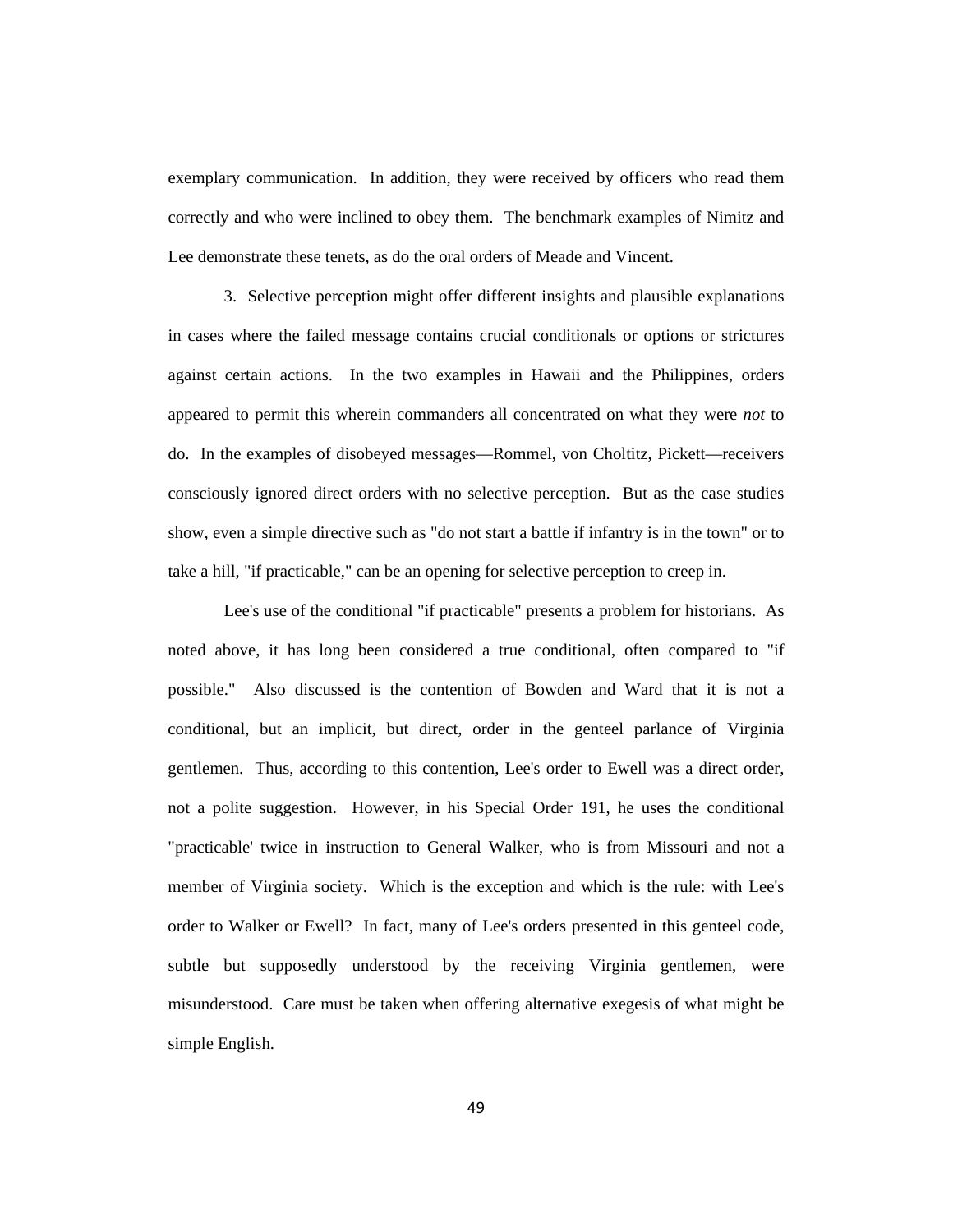4. What is incredible about Gettysburg is that all four of Lee's primary commanders failed in some way: Stuart from absence, Hill from inactivity, Ewell from hesitation, and Longstreet (not a case study herein) from discontent.<sup>[65](#page-54-6)</sup> Although this has been covered from many angles by different historians—"discretionary orders" versus "orders with discretion", illness, offensive versus tactical defensive, and so forth—it is interesting that the analyses based on CT led to the conclusions of historians such as Freeman for the cases of Stuart, Hill, and Ewell.

Of course, such intellectual agreement begs the question of coincidence or cause. i.e., was it just bad luck that these top commanders all misinterpreted their orders, which were written to allow misreading? The analysis indicates that in each case, there was just enough conditional room to permit selective perception by each receiver. This might not appease some readers, but it remains a valid conclusion nonetheless.

5. In analyzing failed orders, the application of CT gets trumped severely by receivers' ineptitude, meant here to include any combination of incompetence, arrogance, or defiance that would cause them to simply disregard a directive. The cases of Robertson and Sickles are good examples of this. The former received instructions with explicit detail for every contingency Stuart could think of and he failed. The latter claimed first to not understand the clear message; offered fine tuned, but pointless, pseudo-legal reasoning for not comprehending it; then ignored it outright. Therefore, if tactical or linguistic reasons and CT all fail to explain a command not followed, then what remains should be incompetence.

In summary, communication theory offers a structured method for analyzing historical orders. It is demonstrably better at confirming why certain commands were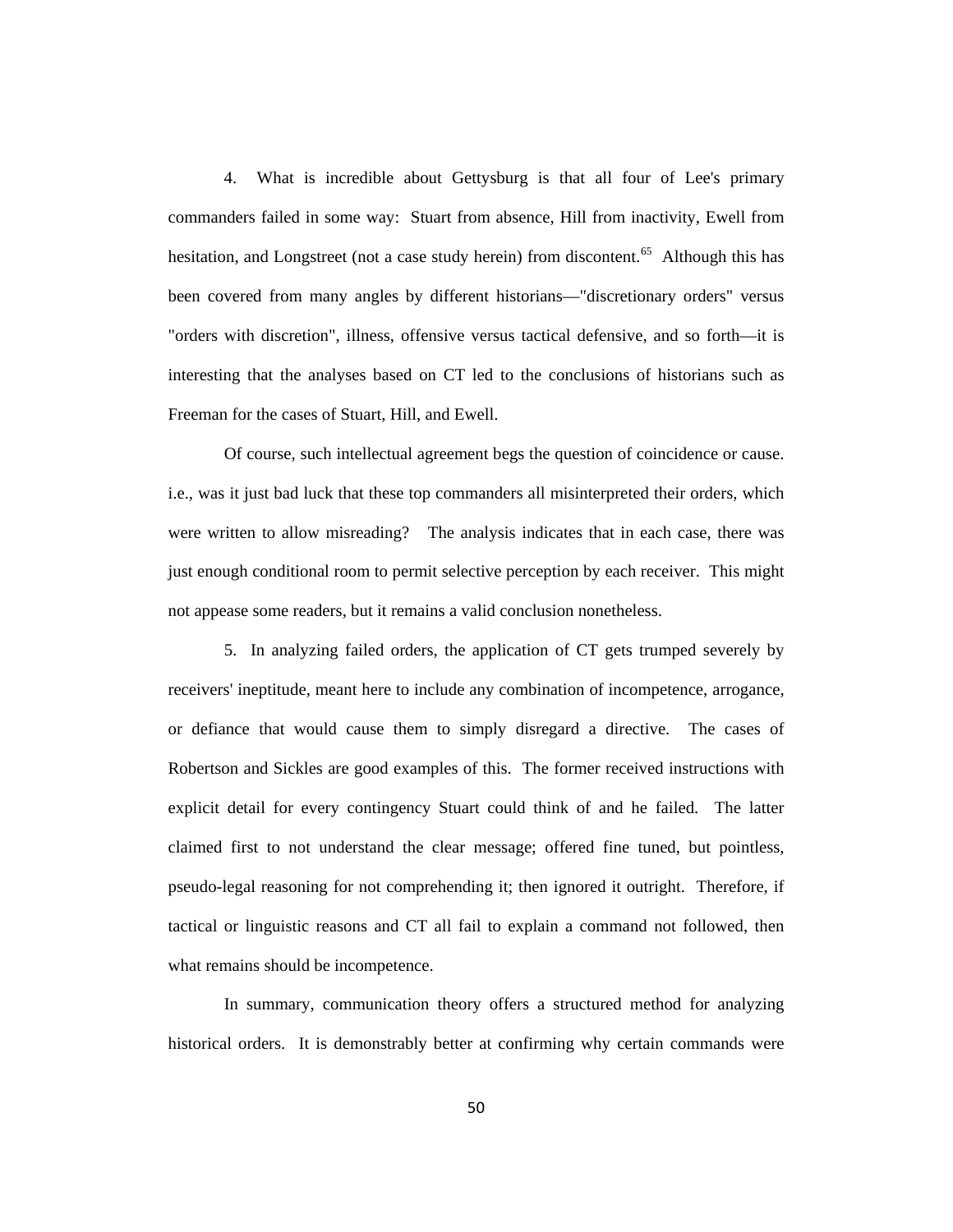successful and provides a valid option to review others that failed— which especially for Gettysburg often seem the most controversial. The analyses contained in this paper will certainly not end debate about these messages or the battle, but they appear to offer structured supporting evidence to long-standing historical evaluations.

#### **REFERENCES**

Much of the historical information in this paper is of a general nature, and can be found in most works on the subject; therefore, no footnotes are provided for these data. However, they do appear for quotes and for the more obscure items herein.

<sup>3</sup> *Ibid*, pp. 10-11.

l

<sup>4</sup> Strunk, Will, and White, E.B., *The Elements of Style*, Third Edition, New York: Macmillan, 1979, p. 23.

<sup>5</sup> Bates, Jefferson D., *Writing With Precision*, Reston, Virginia: Acropolis Books Ltd., 1991, pp. 39-43.

<sup>6</sup> DiSalvo, Vincent, *Business and Professional Communication: Basic Skills and Principles*, Columbus, Ohio: Charles E. Merrill, 1977, p 37.

<sup>7</sup> *Ibid*, pp. 43-7.

<sup>8</sup> Civil War Trust web site, *n. d*., accessed April 19, 2015, http://www.civilwar.org/education/history/primarysources/lostorder.html

<sup>9</sup> *Ibid*.

<sup>10</sup> *Ibid*.

<sup>1</sup> Ellis, Andrew, and Beattie, Geoffrey, *The Psychology of Language and Communication*, New York: The Guilford Press, 1986, pp. 3-4

<sup>2</sup> Dellinger, Susan, and Deane, Barbara, *Communicating Effectively*, Radnor, Pennsylvania: Chilton Book Company, 1980, pp. 5-12.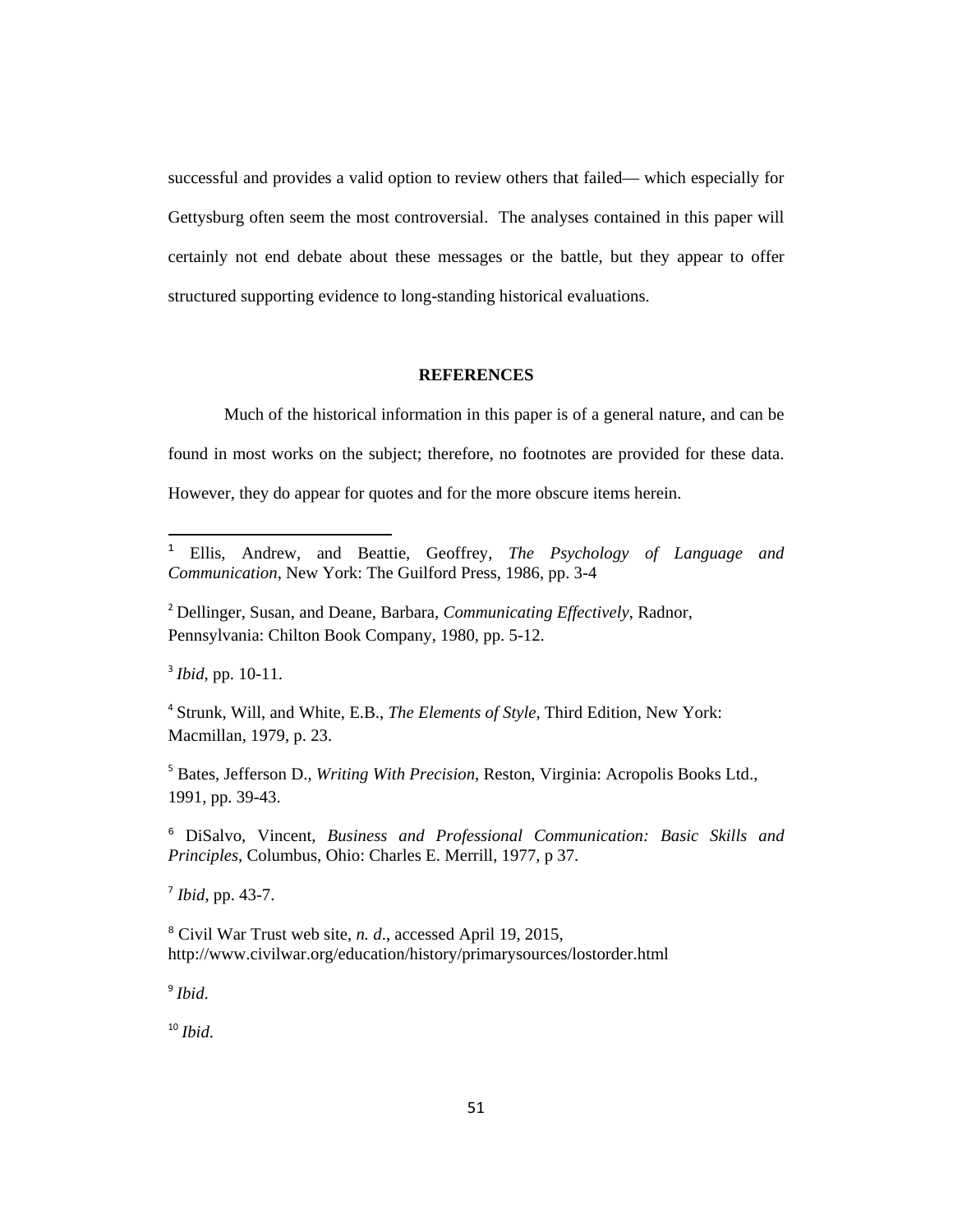*Ibid.* 

**.** 

 Nimitz, Chester W., *Operation Plan No. 29-42, May 27, 1942*, Battle of Midway Roundtable, *n.d.,* p. 1, accessed April 19, 2015, http://www.midway42.org/Features/opplan29-42.pdf

*Ibid*., pp. 2-3.

*Ibid*., p. 7.

*Ibid*., p. 8.

*Ibid*., p. 15.

*Ibid*., p. 16.

 Campbell, Eric A., "A Brief History of the Hunt-Hancock Controversy," *The Third Day: The Fate of a Nation*, Gettysburg, Pennsylvania: Gettysburg National Military Park, 2010, p. 247.

<span id="page-51-0"></span> Coddington, Edwin B., *The Gettysburg Campaign: A Study in Command,* New York: Charles Scribner's Sons, 1968, pp. 390.

*Ibid*., pp 474-5.

 Morin, Relman, *Dwight D. Eisenhower, A Gauge of Greatness*, New York: Simon and Schuster, 1969, p. 25.

 Toland, John, *Infamy: Pearl Harbor and Its Aftermath*, New York: Berkley Book, 1983, p. 7.

 Prange, Gordon W., Goldstein, Donald M, and Dillon, Katherine V, *At Dawn We Slept: The Untold Story of Pearl Harbor*, New York: McGraw-Hill, 1981, p. 402.

*Ibid*., p. 406.

- *Ibid*., p. 403-9.
- *Ibid*., p. 403-6.

*Ibid*., p. 406.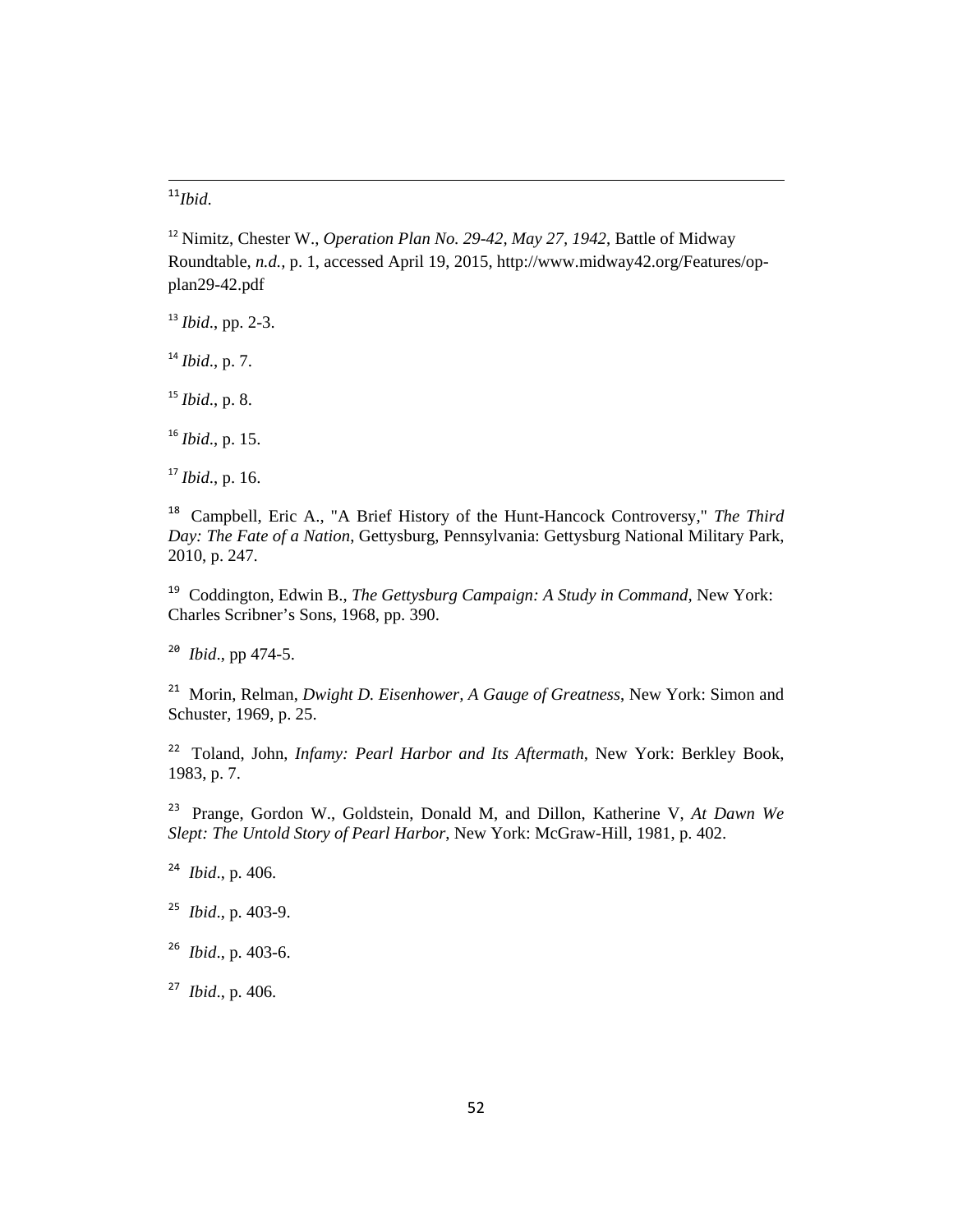28 Prange, Gordon W., Goldstein, Donald M, and Dillon, Katherine V, *Pearl Harbor: The Verdict of History*, New York: McGraw-Hill, 1986, p. 465.

<sup>29</sup> *Ibid*., p. 465.

<sup>30</sup> Manchester, William, *American Caesar: Douglas MacArthur 1880-1964*, Boston: Little, Brown and Company, 1978, pp. 205-10.

<sup>31</sup> Bowden, Scott and Ward, Bill, *Last Chance for Victory: Robert E. Lee and the Gettysburg Campaign,* Cambridge, Massachusetts: Da Capa Press, Perseus Groups Books, 2001), p. 105.

<sup>32</sup> *Ibid*., p. 106.

<sup>33</sup> *Ibid*., p. 107.

- <sup>34</sup> *Ibid*., pp. 108-12.
- <sup>35</sup> *Ibid*., p. 112.

<span id="page-52-0"></span><sup>36</sup> Boatner, Mark Mayo, III, *The Civil War Dictionary*, New York: David McKay, 1959, p. 410.

<span id="page-52-1"></span><sup>37</sup> Stuart's Gettysburg Campaign Report, Southern Historical Society Papers web site, Volume 7, Reverend J. William Jones, editor, 2001, accessed April 19 2015, 2015http://www.perseus.tufts.edu/hopper/text?doc=Perseus%3Atext%3A2001.05.0120% 3Achapter%3D9.72

<sup>38</sup> Longacre, Edward G., *The Cavalry at Gettysburg*, Lincoln, Nebraska: The University of Nebraska Press, 1993, p. 202.

<sup>39</sup> Lee's Gettysburg Campaign Report, paragraph 53, Department of History, Furman University web site, *n. d*, accessed April 19, 2015, http://eweb.furman.edu/~benson/docs/lee.htm

<sup>40</sup> Longacre, *op. cit.,* p. 30.

<sup>41</sup> *Ibid*., p. 31.

<sup>42</sup> Coddington, *op. cit.,* pp. 183-4.

<sup>43</sup> *Ibid*., p. 112.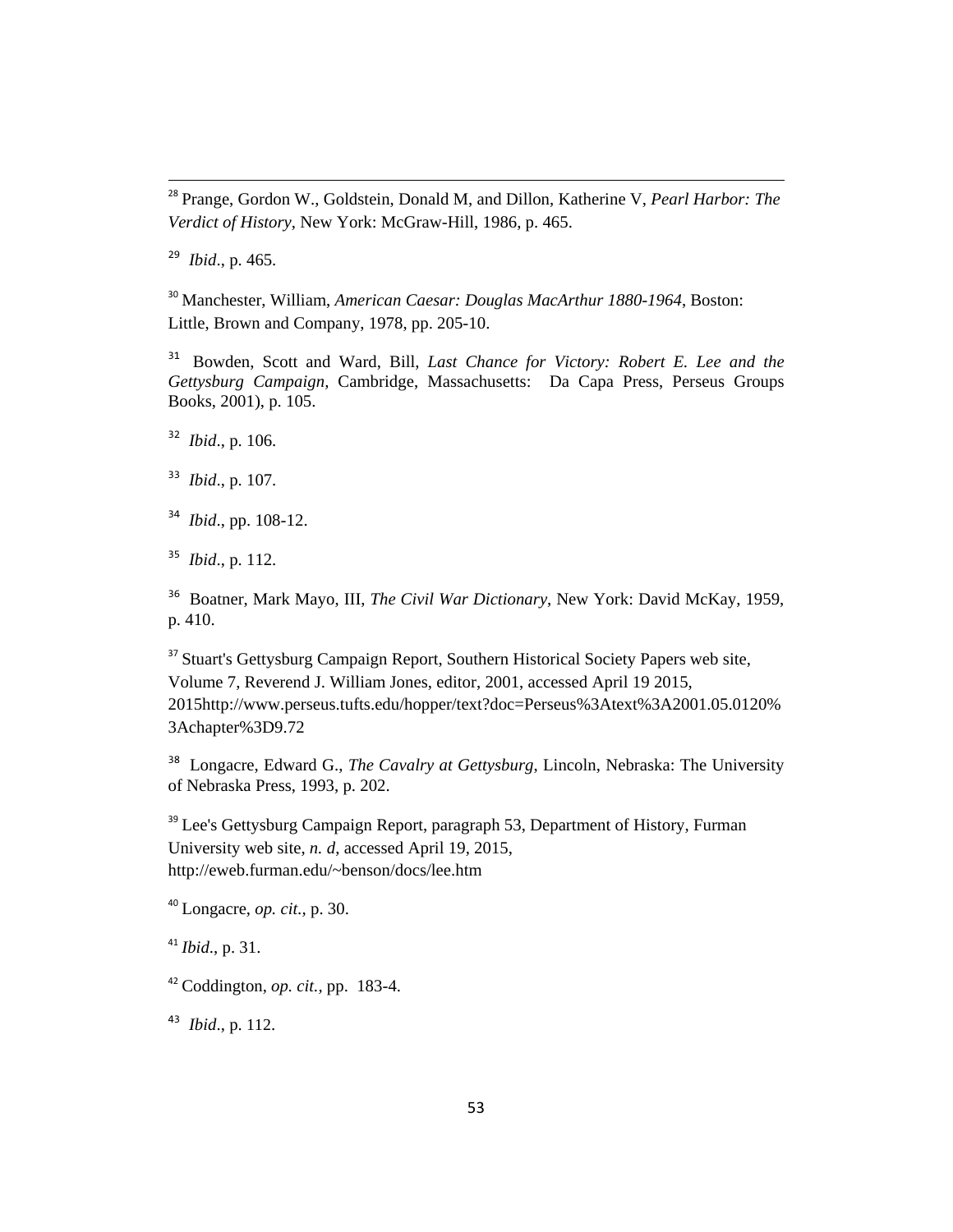*Ibid*., p. 183.

 Stuart's Order to Robertson, Ohio State University ehistory web site, *n. d*. p. 253, accessed April 19, 2015, http://ehistory.osu.edu/books/battles/vol3/253

Longacre, *op. cit.,* p. 234.

Bowden and Ward, *op. cit.,* p. 149.

*Ibid*., p. 153.

*Ibid*., pp. 146-9.

*Ibid*., pp. 148-151.

*Ibid*., pp. 199-209.

*Ibid*., pp. 200-1.

 Freeman, Douglas S., *R.E. Lee: A Biography,* 4 volumes, Vol. 3, New York: Charles Scribner's and Sons, 1963, renewal of original copyright, 1935, p. 155.

Bowden and Ward, *op. cit.,* p. 200.

*Ibid*., pp. 201-4.

<span id="page-53-0"></span>*Ibid*., p. 206.

<span id="page-53-1"></span><sup>57</sup> Richard Ewell Gettysburg Battle Report, Battle of Gettysburg and the Civil War web site, *n. d.,* accessed April 19, 2015, http://www.totalgettysburg.com/richard-ewellgettysburg-battle-report.html

*Ibid*.

- Coddington, *op. cit.,* p. 343.
- *Ibid*., pp. 343-4.
- *Ibid*., p 344.
- *Ibid*., pp. 345-6.
- *Ibid*., pp. 346-7.